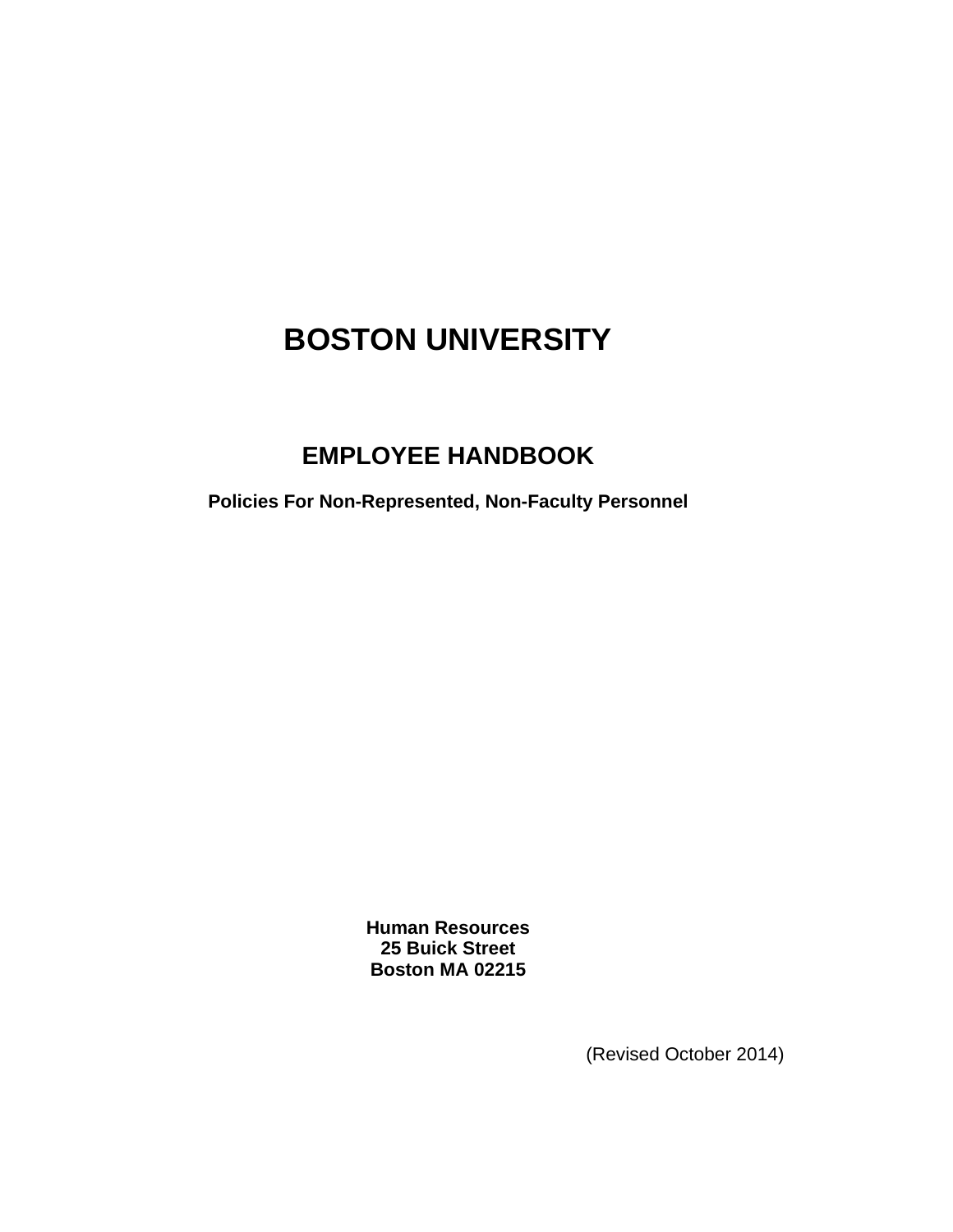## **Subject: TABLE OF CONTENTS**

## BOSTON UNIVERSITY EMPLOYEE HANDBOOK

#### Table of Contents

## 100 EMPLOYMENT POLICIES

- 101 Equal Opportunity, Affirmative Action, Non Discrimination, Reasonable Accommodations
- 102 Recruitment, Interviewing and Hiring
- 103 Employment of Aliens, Minors, Relatives and Students
- 104 Employee Orientation

#### 200 JOB RELATED POLICIES

- 201 Hours of Work
- 202 Attendance
- 203 Promotions and Transfers
- 204 Termination Notices
- 205 Reduction in Workforce
- 206 Employee Grievance Process
- 207 Length of Service
- 208 Health and Safety
- 209 Performance Evaluation Program

## 300 AUTHORIZED ABSENCES FROM WORK

- 301 Vacation Leave
- 302 Sick Leave
- 303 Personal Days
- 304 Maternity Leave
- 305 Sympathy Leave
- 306 Jury Duty Leave
- 307 Military Leave
	- 308 Holidays
	- 309 Compensatory Time Off
	- 310 Intersession Closings
	- 311 Emergency University Closing
	- 312 Family and Medical Leave (FMLA)
	- 313 Unpaid Time Off
	- 314 Leave of Absence Medical
	- 315 Leave of Absence Personal (unpaid)
	- 316 Religious Holidays (unpaid)
	- 317 Domestic Violence Leave

## 400 GENERAL POLICIES

- 401 University Rules of Conduct
- 402 Conflict of Interest
- 403 Patent Policy
- 404 Solicitations and Distribution
- 405 Copyright Policy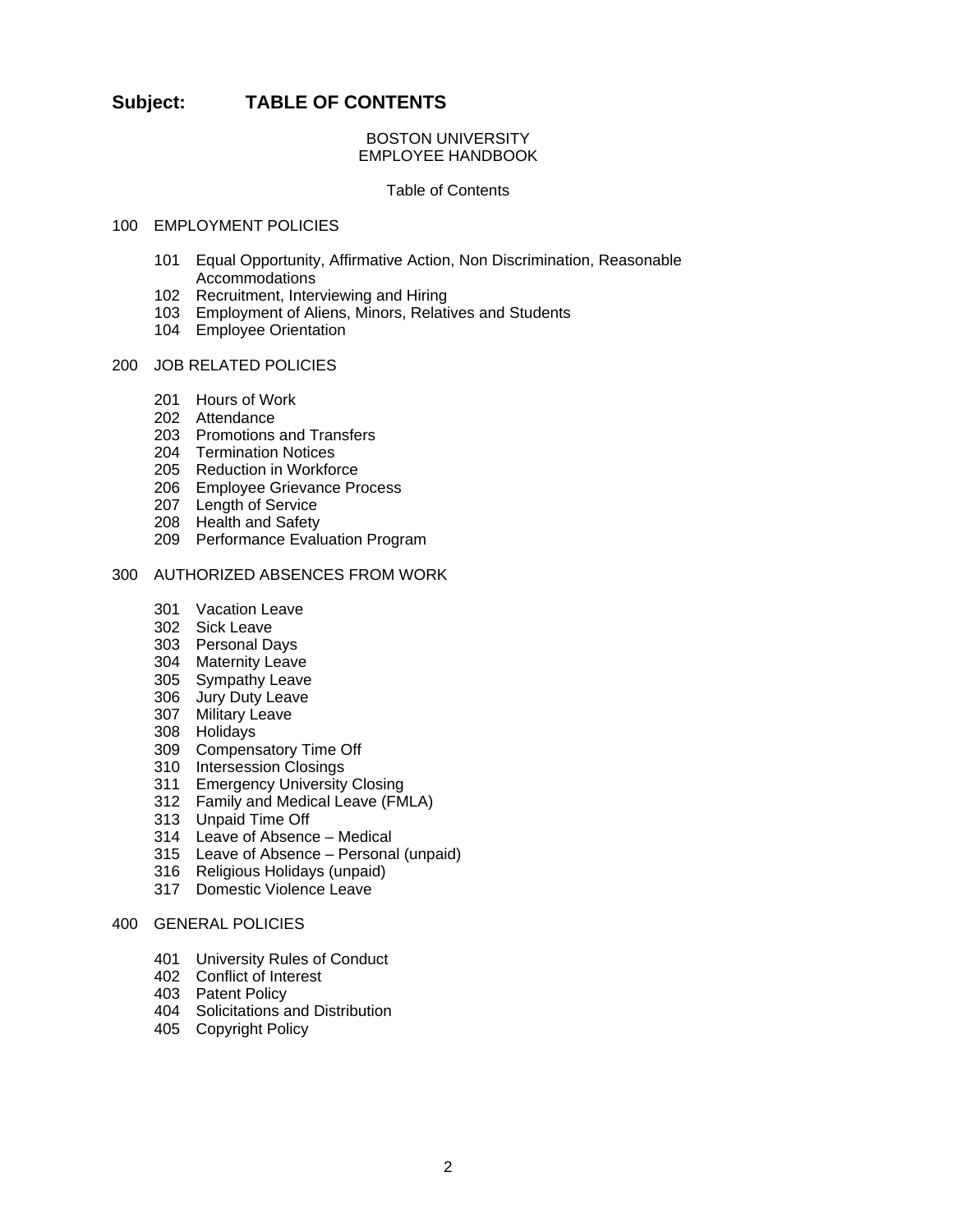#### **PREFACE**

 The revised Employee Handbook incorporates the changes that have been made by the University, as well as changes that have been made in response to recent laws enacted by the Commonwealth of Massachusetts and the federal government. These revisions supersede previous versions of this Handbook.

 The policy statements contained in this Handbook apply to regular employees who are not covered by a collective bargaining agreement and who are not members of the faculty. In specific terms, only regular, full- and part-time employees (those with assignment durations of nine months or more) are covered by the policy statements, including exempt administrative staff, exempt research staff, non-exempt administrative support staff, non-exempt research support staff, teachers, and non-faculty instructors.

 The policies in this Handbook are to be administered in a consistent manner by supervisory personnel. If the employee works on the Charles River Campus, questions regarding the policies should be directed to the Human Resources Consultant responsible for the employee's department. Medical Campus employees with questions regarding these policies, or related matters, should contact Medical Campus Human Resources. Certain policies and procedures contained in this Handbook do not apply to teachers at the Boston University Academy and the exempt staff of the Sargent College Clinic.

### THIS HANDBOOK IS NOT AN EMPLOYMENT CONTRACT AND DOES NOT ALTER THE AT-WILL STATUS OF ANY EMPLOYEE

The provisions of the Employee Handbook are informational and do not constitute an employment contract. Further, the provisions of this Employee Handbook are not conditions of employment and may be modified, revoked, or changed at any time by the University with or without notice. Questions regarding the policies should be directed to the Human Resources Consultant responsible for the employee's department. Medical Campus employees with questions regarding these policies, or related matters, should contact Medical Campus Human Resources. Certain policies and procedures contained in this handbook do not apply to teachers at the Boston University Academy and the exempt staff of the Sargent College Clinic.

 Nothing contained in this Employee Handbook alters the term (duration) of employment of any employee. Unless covered by a specific employment agreement in writing approved by the appropriate Dean, Vice President, or higher level University official, all employees of the University are at-will employees, without a specific guaranteed term of employment, whose employment may be terminated at any time with or without cause and with or without notice. No written or oral representations to the contrary by hiring or supervisory personnel can alter the employee's status as an at-will employee, and any term of employment greater than one month's duration and any promise of renewal of employment must be in writing approved by the appropriate Dean, Vice President, or higher level University official.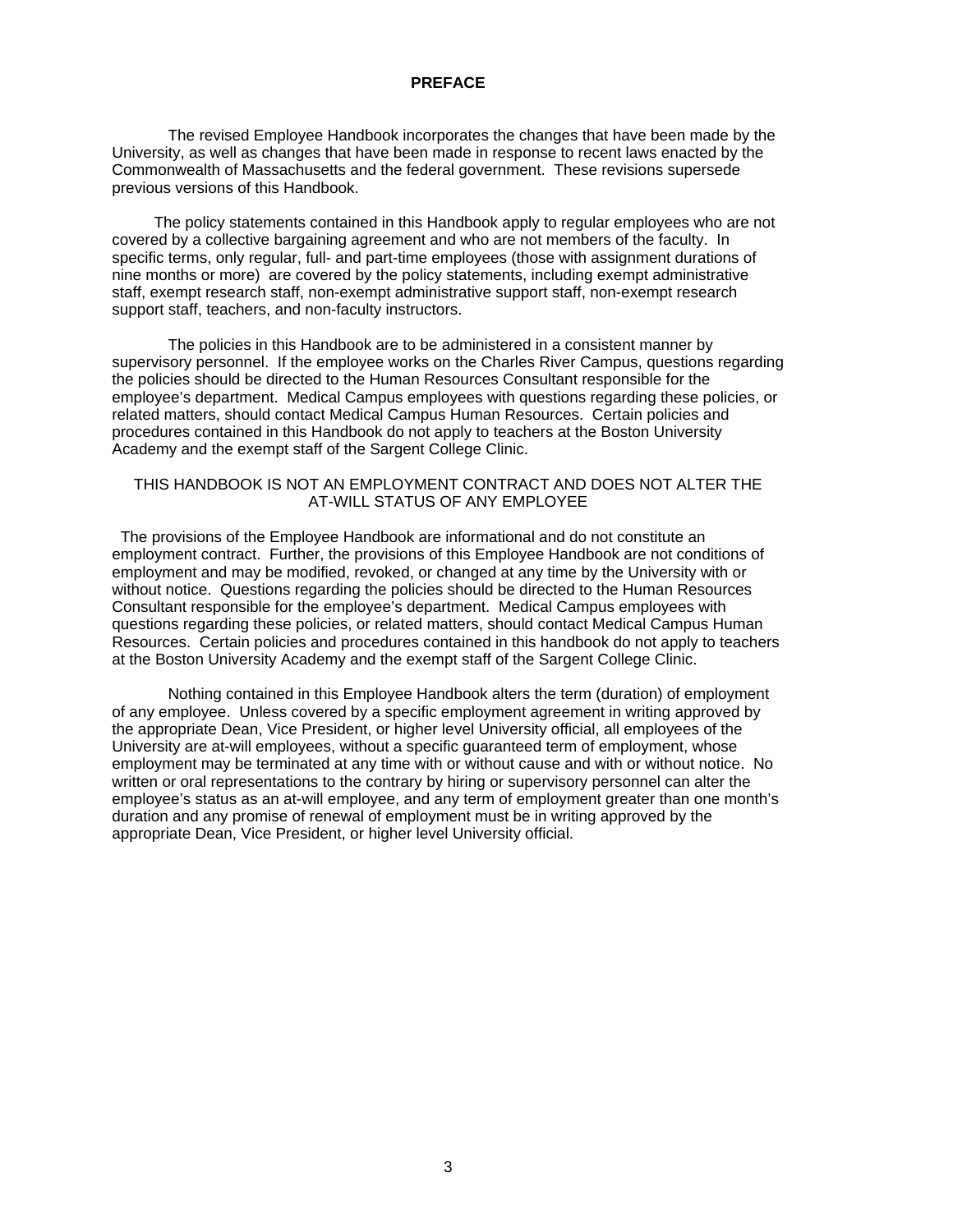## **SUBJECT: EMPLOYMENT POLICIES**

## **EMPLOYMENT POLICIES**

 Boston University's employment policies govern the processes and activities that lead to the University's employment of the best qualified individuals. They establish the University's commitment to equal opportunity, affirmative action, non-discrimination, and reasonable accommodations and are consistent with applicable federal and state laws and regulations. The policies are listed below and the specific provisions are presented in the individual policy statements.

- 101 Equal Opportunity Policies
- 102 Recruitment, Interviewing, and Hiring
- 103 Employment of Aliens, Minors, Relatives, and Students
- 104 Employee Orientation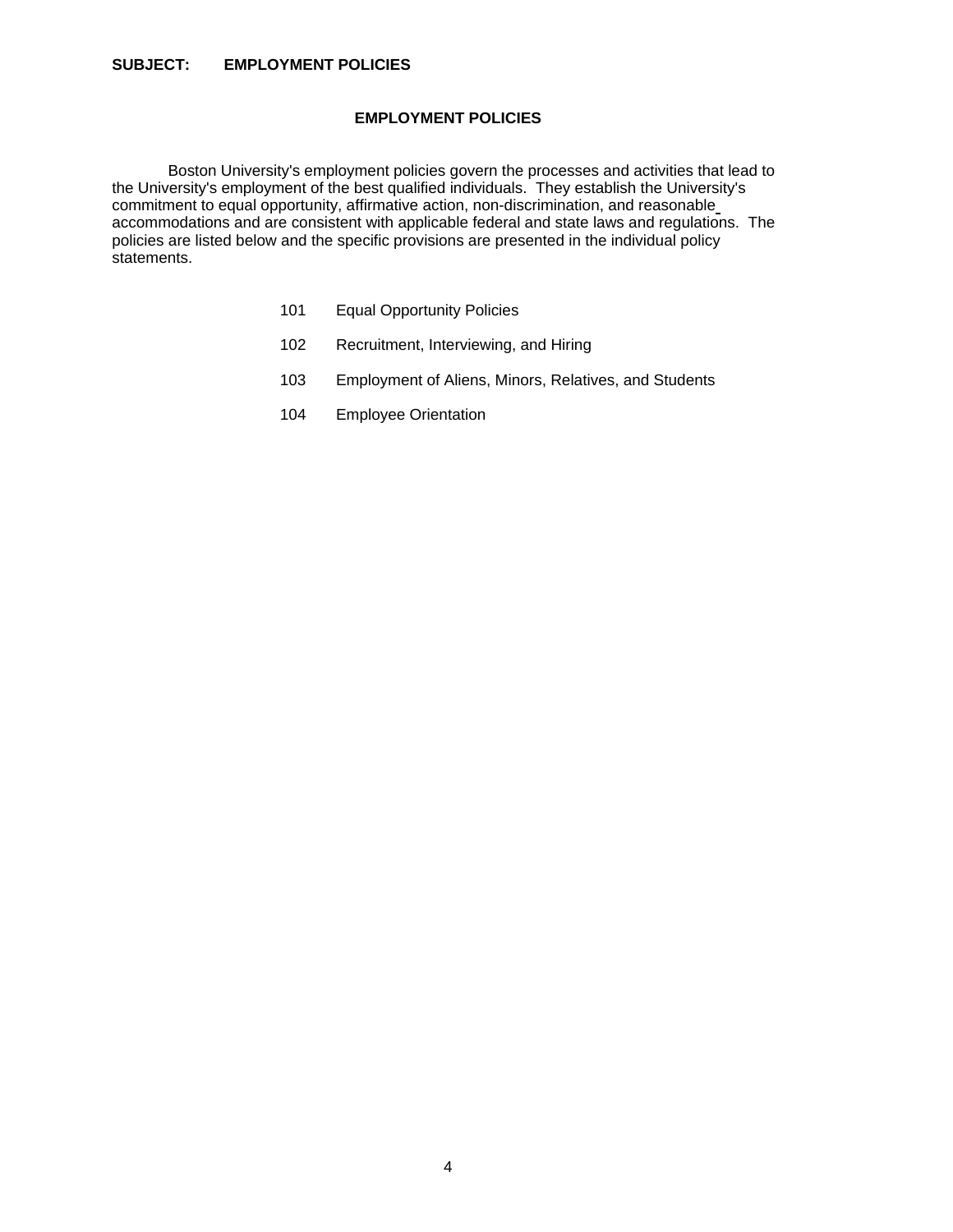## **SUBJECT: EQUAL OPPORTUNITY POLICIES**

## **101 EQUAL OPPORTUNITY POLICIES**

## **101.1 Equal Opportunity Policy**

http://www.bu.edu/eoo/policies-procedures/equal-opportunity/

## **101.2 Complaint Procedures for Cases of Alleged Unlawful Discrimination or Harassment**

http://www.bu.edu/eoo/policies-procedures/complaint/

**101.3 Reasonable Accommodation for Individuals with Disabilities**

http://www.bu.edu/eoo/policies-procedures/disabilities/

**101.4 Sexual Harassment Policy** 

http://www.bu.edu/eoo/policies-procedures/sexual-harassment/

**101.5 Self-Identification of Disabled or Veteran Status** 

http://www.bu.edu/eoo/policies-procedures/disabled-veteran/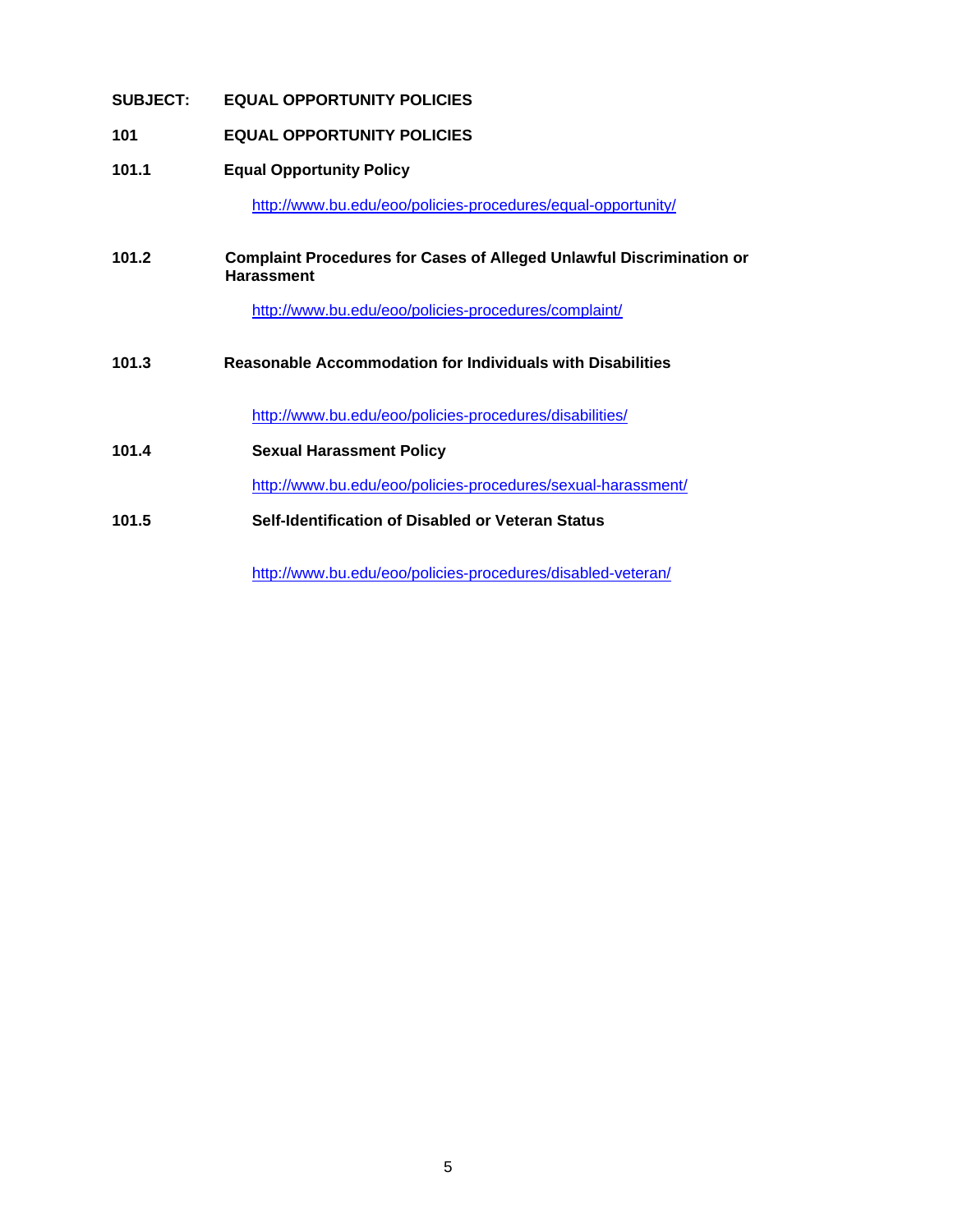#### **SUBJECT: RECRUITING, INTERVIEWING, AND HIRING**

#### **102 RECRUITING, INTERVIEWING, AND HIRING**

 Boston University's recruiting, interviewing, and hiring activities are conducted to ensure the employment of the best qualified individuals. These activities must be carried out in a manner consistent with the University's commitment to the principles of affirmative action and to ensure that minority group members, veterans, disabled individuals, and women are given equal opportunity for employment and promotion.

#### **102.1 Recruiting**

 All recruiting efforts are coordinated by Human Resources. Only Human Resources is authorized to place recruitment advertisements or register position openings with employment agencies or search firms. Department Heads may not establish contractual arrangements with employment agencies or search firms. Any such arrangement must be approved and made by Human Resources.

 All positions covered by this Handbook must be posted in the University's Job Opportunities listing for at least five (5) working days before an offer of employment can be extended, provided, however, that under certain special circumstances this requirement may be waived with the approval of the Chief Human Resources Officer of Human Resources or his designee.

 All applicants must apply through Human Resources. This includes current employees applying for promotions or transfers within the University.

 All applicants must fill out and sign a Boston University employment application.

## **102.2 Interviewing and Pre-employment Testing**

 Applicants who are interviewed by a hiring department may also be interviewed by Human Resources. This includes current employees applying for promotions or transfers within the University.

 A current employee must inform his or her supervisor of his or her application for another position within the University at the time the employee schedules an interview in the hiring department.

Only Human Resources is authorized to administer employment tests.

#### **102.3 Background Checks**

To ensure a safe and productive workplace, Boston University conducts background checks on candidates being considered for employment in certain designated positions with the University. The background checks will include but are not limited to: a criminal history records checK; Sexual Offender Registry Information (SORI) check; and verification of academic credentials, prior employment and the applicant's social security number. If required or applicable for the position for which the applicant has applied, additional background checks may include: a Massachusetts Criminal Offender Record Information (CORI) check; credit history; verification of professional license and/or certification; driver's license and record; healthcare fraud; professional references and fingerprinting.

Applicants for a position at Boston University will be asked to provide written authorization to allow for these background checks. The applicant will need to supply accurate information regarding his or her current and former places of residence. The applicant is entitled to see the results of all background checks and will be provided the opportunity to correct any inaccurate information contained therein. A background check is initiated only if significant interest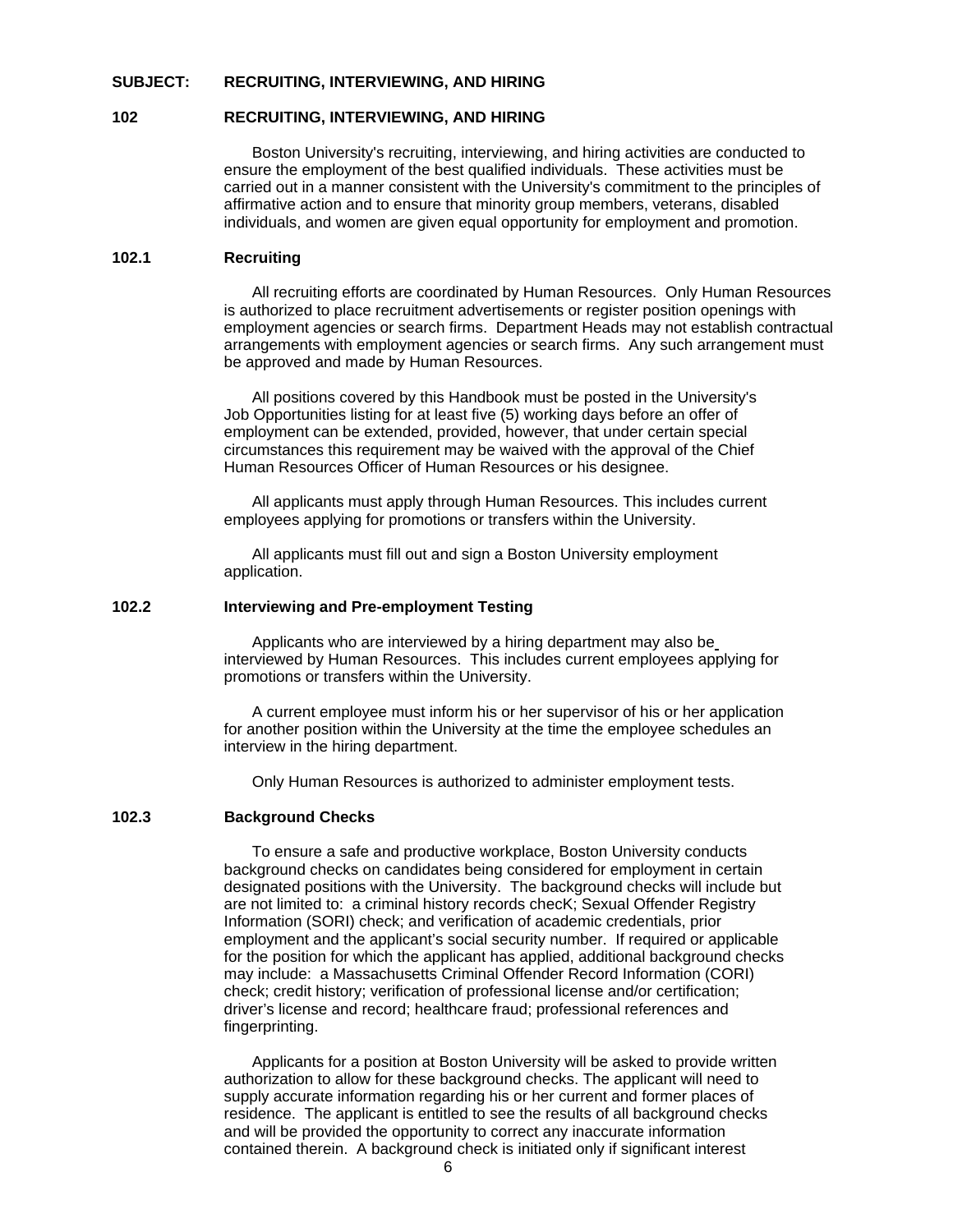exists in an applicant's candidacy for the position to which the candidate has applied. All information is for employment purposes only. It is kept in strict confidence by Human Resources and is shared only on a need-to-know basis with the hiring supervisor.

#### **102.4 Hiring**

 Employment references are to be obtained and reviewed before a final employment decision is made. Hiring departments are responsible for coordinating these activities with Human Resources. For an internal promotion or transfer to an exempt position, the hiring department must obtain a written reference from the candidate's current Boston University supervisor prior to an offer of employment being made by Human Resources.

 The final decision on which candidate to hire is made by the hiring department in consultation with Human Resources.

 Hiring departments are not authorized to extend either written or verbal offers of employment. Only Human Resources is authorized to extend an offer of employment.

 Former Boston University employees may not be rehired without written authorization from the Chief Human Resources Officer of Human Resources.

#### **102.5 Immigration Reform and Control Act (IRCA)**

 All new hires (employees hired after November 6, 1986) are required to produce proof of their identity and employment eligibility to their hiring managers as a condition of employment and in compliance with the Immigration Reform and Control Act (IRCA). This includes all full- and part-time, regular employees and all casual and temporary employees. The Employment Eligibility Verification Form (I-9 Form) must be completed for all new employees within three working days of the first day of work.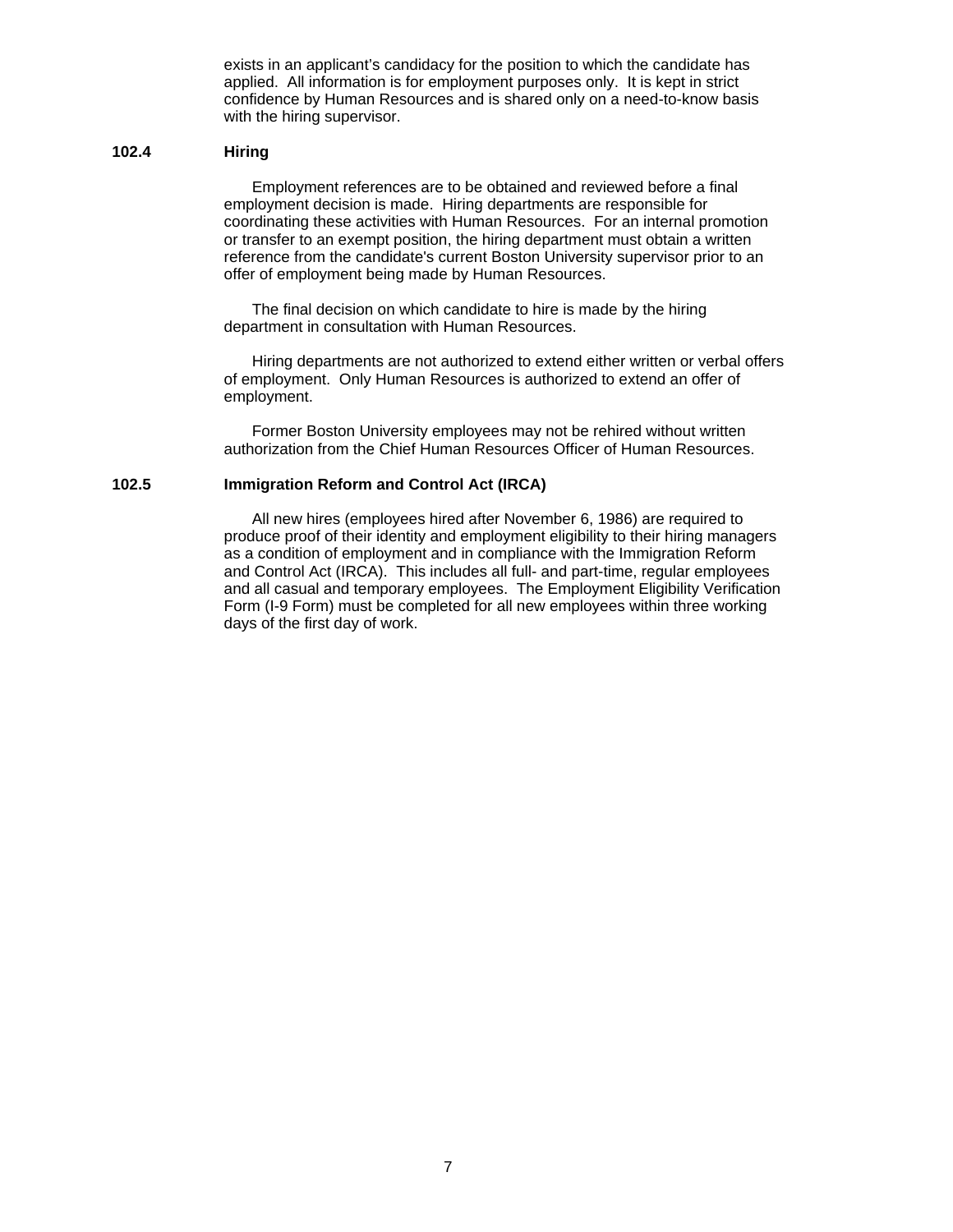## **SUBJECT: FOREIGN NATIONALS, MINORS, RELATIVES, STUDENTS AND VOLUNTEERS AND VOLUNTEEERS**

#### **103 EMPLOYMENT OF FOREIGN NATIONALS, MINORS, RELATIVES, STUDENTS AND VOLUNTEERS**

## **103.1 Employment of FOREIGN NATIONALS**

 Boston University's employment of foreign nationals is restricted to those who are authorized under law to accept employment in the United States.

 As part of the employment process at Boston University**,** all employees including foreign nationals are required to complete the federal United States Citizen and Immigration Service Form I-9 (Employment Eligibility Verification Form). This form should be completed at the International Students and Scholars Office**,** no later than the end of the third day of employment.

#### **103.2 Employment of Minors**

 No person under the age of fourteen (14) may be employed by Boston University.

 Minors between fourteen (14) and sixteen (16) years of age must submit an employment permit issued by a local school authority to Human Resources at the time they apply for employment at the University.

 Human Resources is responsible for ensuring compliance with federal and state laws concerning hours and conditions of employment for individuals between fourteen (14) and eighteen (18) years of age. Departments employing such individuals must consult with Human Resources when considering changes in hours of work and conditions of employment for such individuals.

#### **103.3 Employment of Relatives**

 Boston University employees may refer friends and relatives to Human Resources for possible employment by the University. Such referrals are processed in accordance with the regular procedures used for all applicants. The employment of relatives who are qualified for employment at Boston University is subject to the following policy provisions.

 Close relatives and members of the same household cannot be employed in positions where one has supervisory responsibility for the other or makes employment decisions pertaining to the other. Close relatives are defined as the employee's spouse, parents, parents-in-law, grandparents, brothers, sisters, brothers- or sisters-in-law, sons- or daughters-in law, uncles, aunts, nieces, nephews, children, or grandchildren.

 In situations where two employees become close relatives by marriage and one has supervisory responsibility for the other or makes employment decisions pertaining to the other, one of the individuals will be required to effect a transfer or termination within ninety (90) days of the marriage.

 Requests for exceptions to this policy must be approved by the Provost or the appropriate Vice President and submitted with written justification to the Chief Human Resources Officer of Human Resources before an offer of employment is extended.

 An offer of full-time employment to a member of the immediate family of a trustee or officer or other selected employee or other representative is subject to prior review and approval by the President of the University.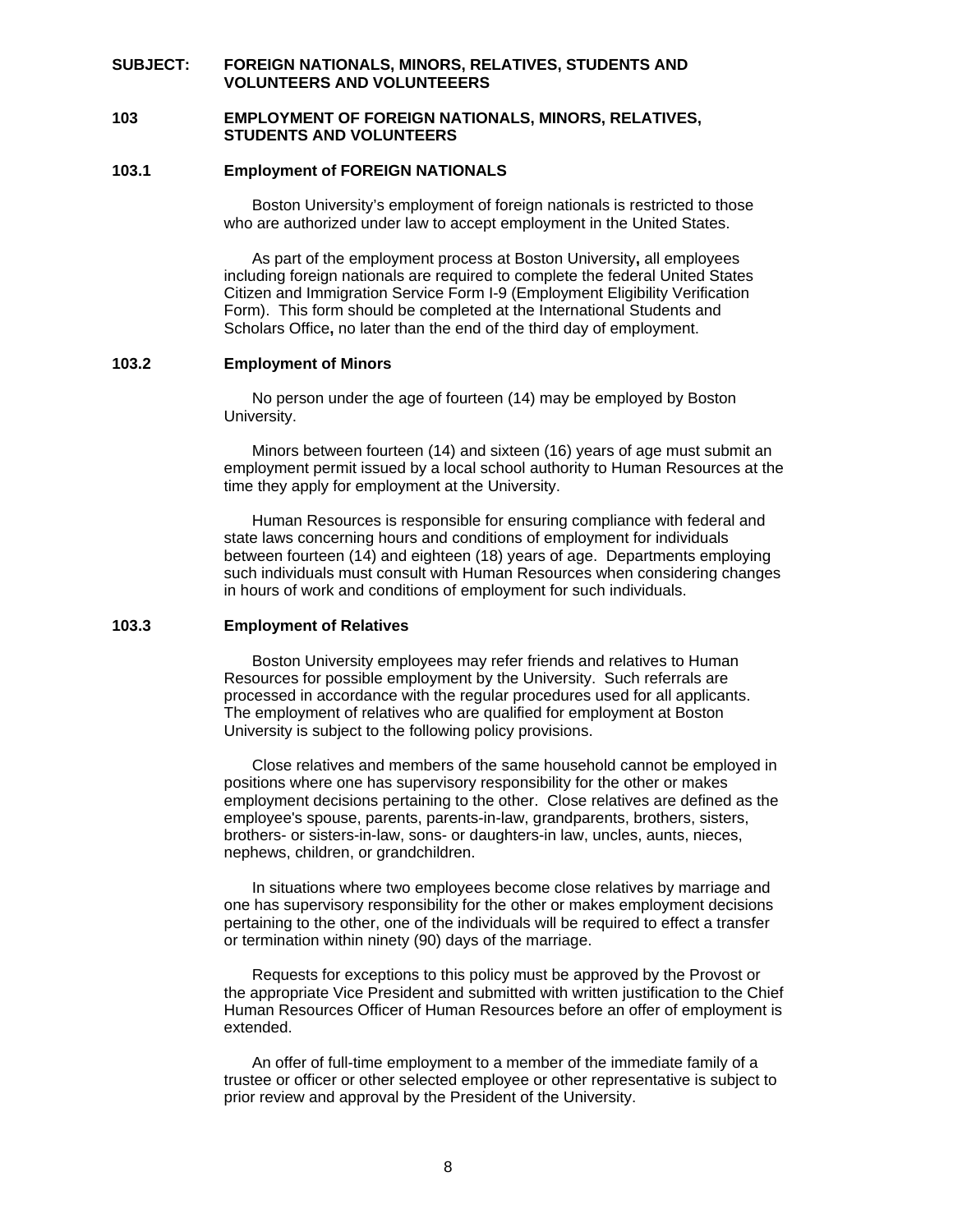#### **103.4 Employment of Boston University Students**

 Boston University students who are enrolled as full-time students cannot be employed by the University in a regular, full-time position.

 Boston University students who seek employment at the University must do so through the Student Employment Office.

#### **103.5 Use of Volunteers**

Boston University welcomes the assistance of volunteers who wish to help the University conduct its academic research, cultural, and athletic activities. However, use of volunteers must occur within the requirements imposed by the federal and state laws regulating employment and immigration and must be consistent with the University's risk management objectives.

 A volunteer is an individual who willingly performs unpaid service for the University for civic, charitable or humanitarian reasons or to gain practical work experience. Volunteers must perform such services without promise, expectation or receipt of compensation, including future employment, deferred payment, or any other tangible benefit. Such services must be offered freely and without pressure or coercion, direct or implied from the University. Employees may not volunteer in units that employ them or in capacities that are substantially similar to their work roles. Volunteers may not be used to substitute for tasks normally performed by Boston University employees or in a way that would displace University employees. Volunteers may not be used to circumvent the University's hiring processes or requirements that govern to work authorization for foreign nationals. All volunteers must be supervised at all times to protect the University's interest and ensure a successful experience.

Any department wishing to utilize a volunteer must submit a Volunteer Request Form to Human Resources for approval. This form lists the specific tasks to be performed, all training requirements, and states the institutional representative responsible for supervising the volunteer. Human Resources will determine whether it is permissible to hire a volunteer for the particular task in question and whether the volunteer will be subject to a background check prior to volunteering. If the volunteer is a foreign national, Human Resources, with the assistance of the International Students and Scholars Office, will determine whether volunteering is consistent with the volunteer's immigration status.

 After approval, the form must be countersigned by the volunteer and maintained in the department.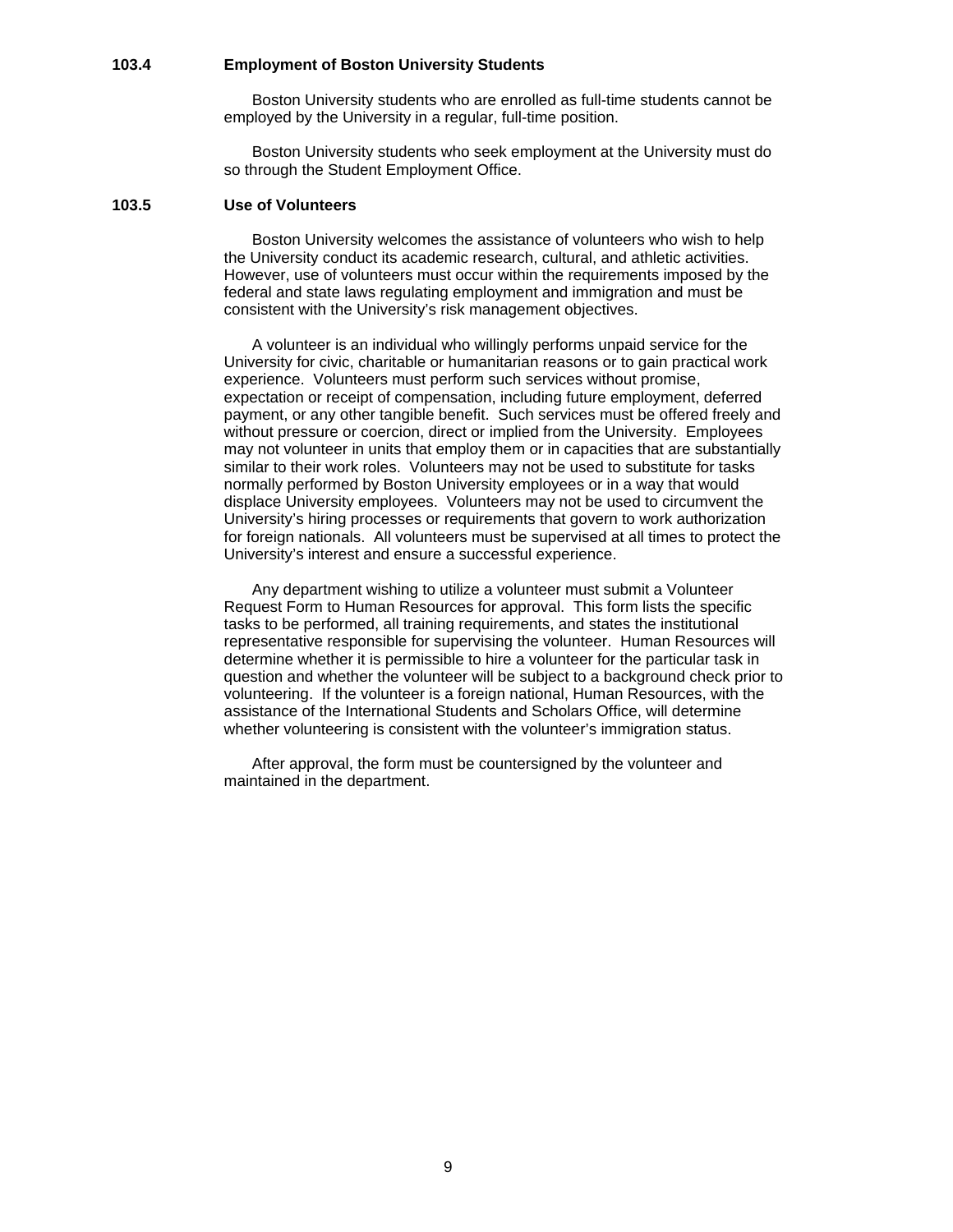#### **SUBJECT: EMPLOYEE ORIENTATION**

#### **104 EMPLOYEE ORIENTATION**

 Human Resources conducts Employee Orientation meetings to provide new employees with information on the University's history, facilities, programs, benefit plans, safety programs, and personnel policies and procedures. At these meetings, new employees are given an opportunity to enroll in employee benefit plans, obtain an employee University identification card or badge, and review the University Patent Policy and Agreement.

## **104.1 Attendance and Scheduling**

 All new employees are required to attend an Employee Orientation meeting within thirty (30) days of employment. Employees are to be afforded time away from work to attend their scheduled orientation meeting. Delays in attending an orientation may also delay the date that benefit plan coverage can be established for a new employee.

 Human Resources, via the University's Employment offer letter, notifies each new employee and his or her supervisor of the date, time, and place of the employee's orientation meeting. In the event that the employee cannot attend that meeting, the supervisor is responsible for contacting Human Resources to reschedule the employee for attendance at the next orientation meeting.

#### **104.2 University Identification**

 Boston University employees are required to carry or wear University identification while on University premises. A University identification card or badge is required for gaining access to University facilities and services, and obtaining certain discounts at the University bookstore and some area merchants.

 University identification cards are issued to all employees by Human Resources on both campuses during the employee's orientation meeting. While there is no charge for an employee's initial University identification card or badge, a fee is charged for replacements.

 Employees are required to return their University identification card or badge upon termination of employment with Boston University.

#### **104.3 Tuberculin Test**

 Boston University requires all new employees who are employed as health care workers and who provide services to patients to report to Boston University's Occupational Health Center for tuberculin skin testing or screening with ten (10) days of hire.

#### **104.4 Departmental Orientation**

 In addition to the orientation conducted by Human Resources, new employees are provided further orientation at the departmental level. In part, supervisors are responsible for assuring that each new employee is familiar with the role that the department plays in the functioning of the University and how his or her position contributes to the functioning of the department. In addition, it is expected that supervisors will review the following subjects with each new employee:

the employee's job duties and responsibilities;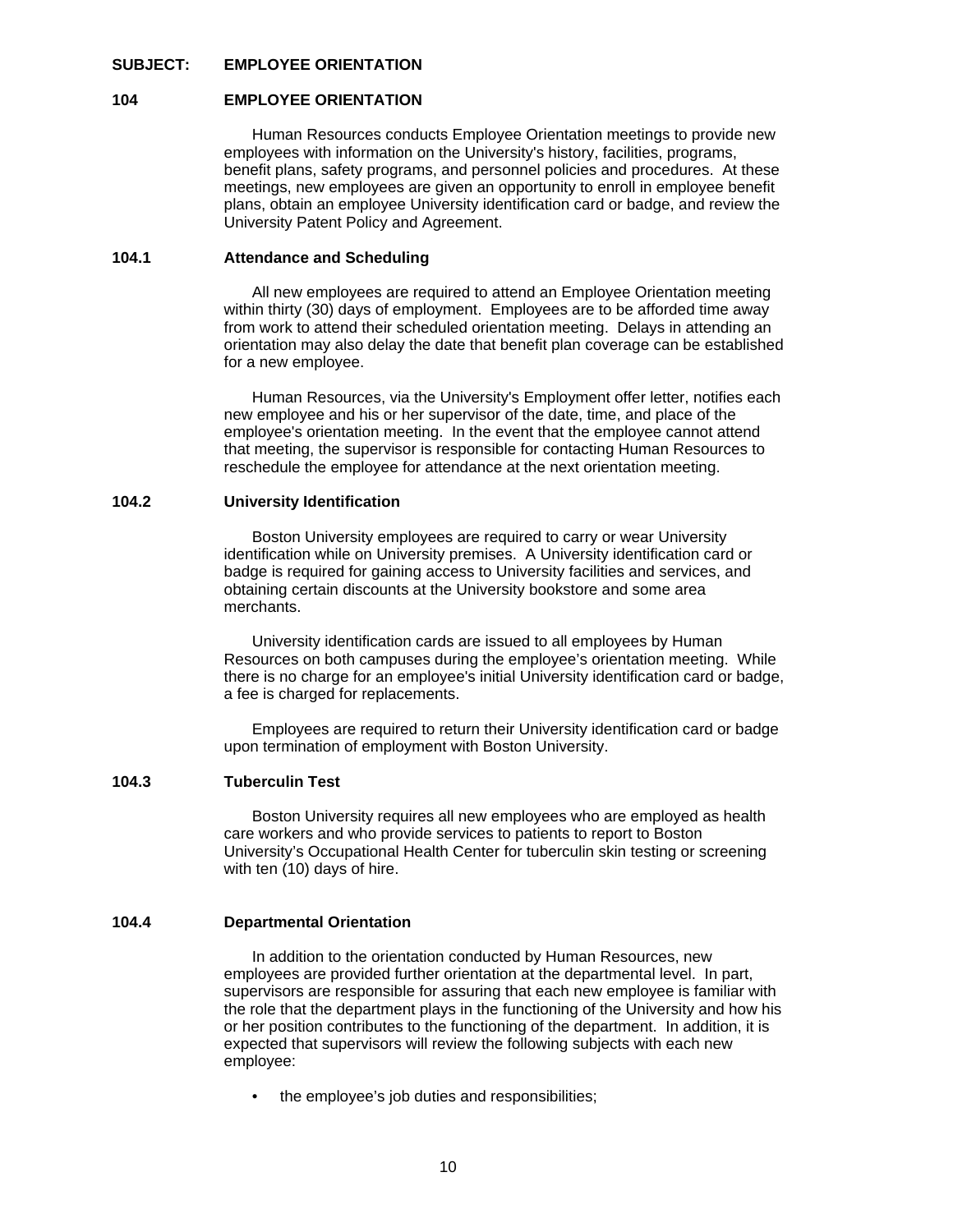- the operational policies and procedures of the department (e.g., lunch hours and reporting of absences including the use of sick and vacation time);
- the functions and activities of the department;
- the quality of services that the department is expected to provide to its clients (students, parents, visitors, and the public);
- the physical layout of the office, the building and immediate vicinity, and all other relevant work areas;
- the University Information Security Policy and Guidelines;
- environmental health and safety training; and
- other applicable departmental policies.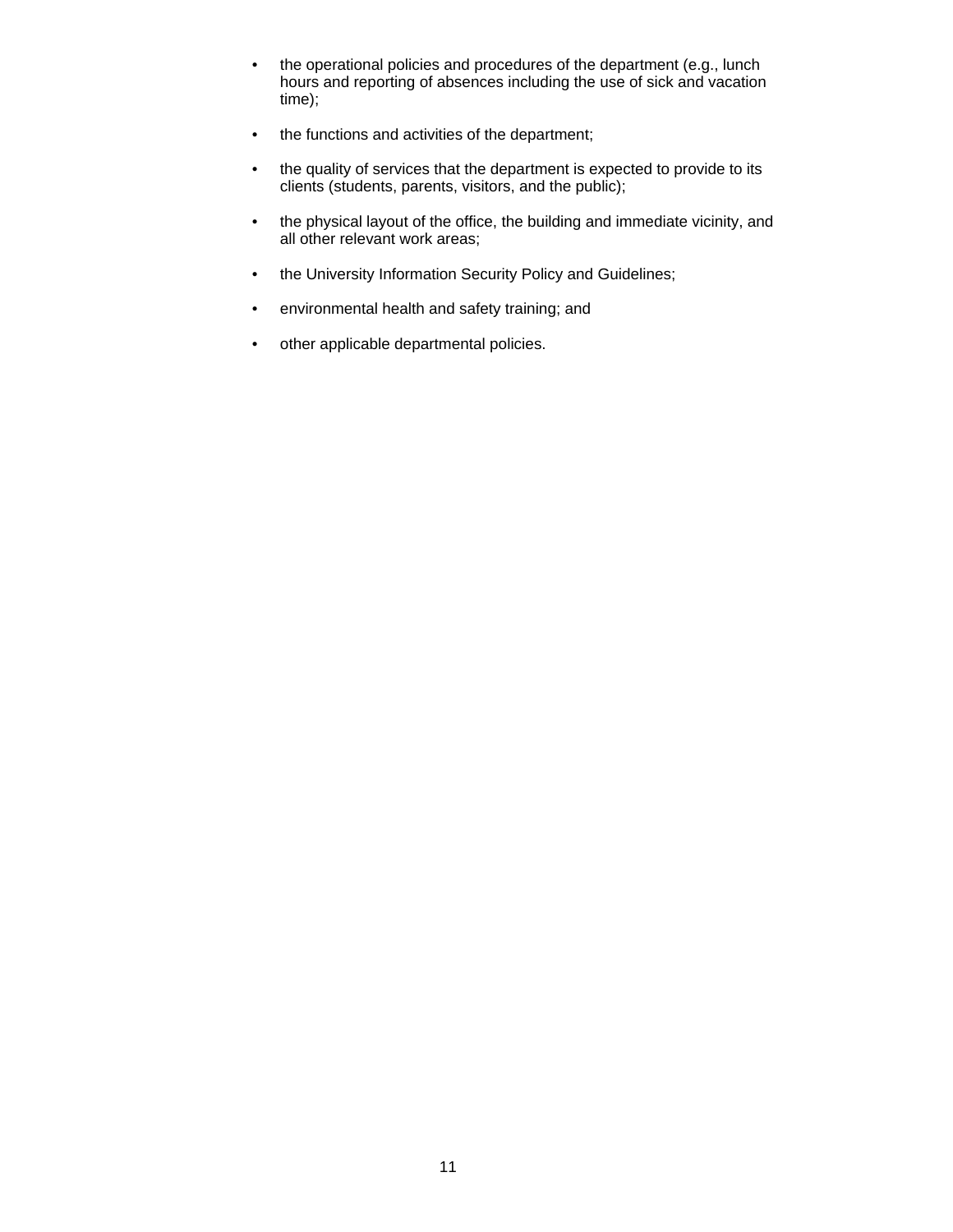## **JOB-RELATED POLICIES**

 Boston University has eight (8) personnel policies that, for the purposes of this Handbook, are categorized as Job-Related Policies. They govern hours of work, attendance, promotions and transfers, employee grievance process, and several other job-related matters. The policies are listed below and the specific provisions are presented in the individual policy statements.

- 201 Hours of Work
- 202 Attendance
- 203 Promotions and Transfers
- 204 Termination Notices
- 205 Reduction in Workforce
- 206 Employee Grievance Process
- 207 Length of Service
- 208 Health and Safety
- 209 Performance Evaluation Program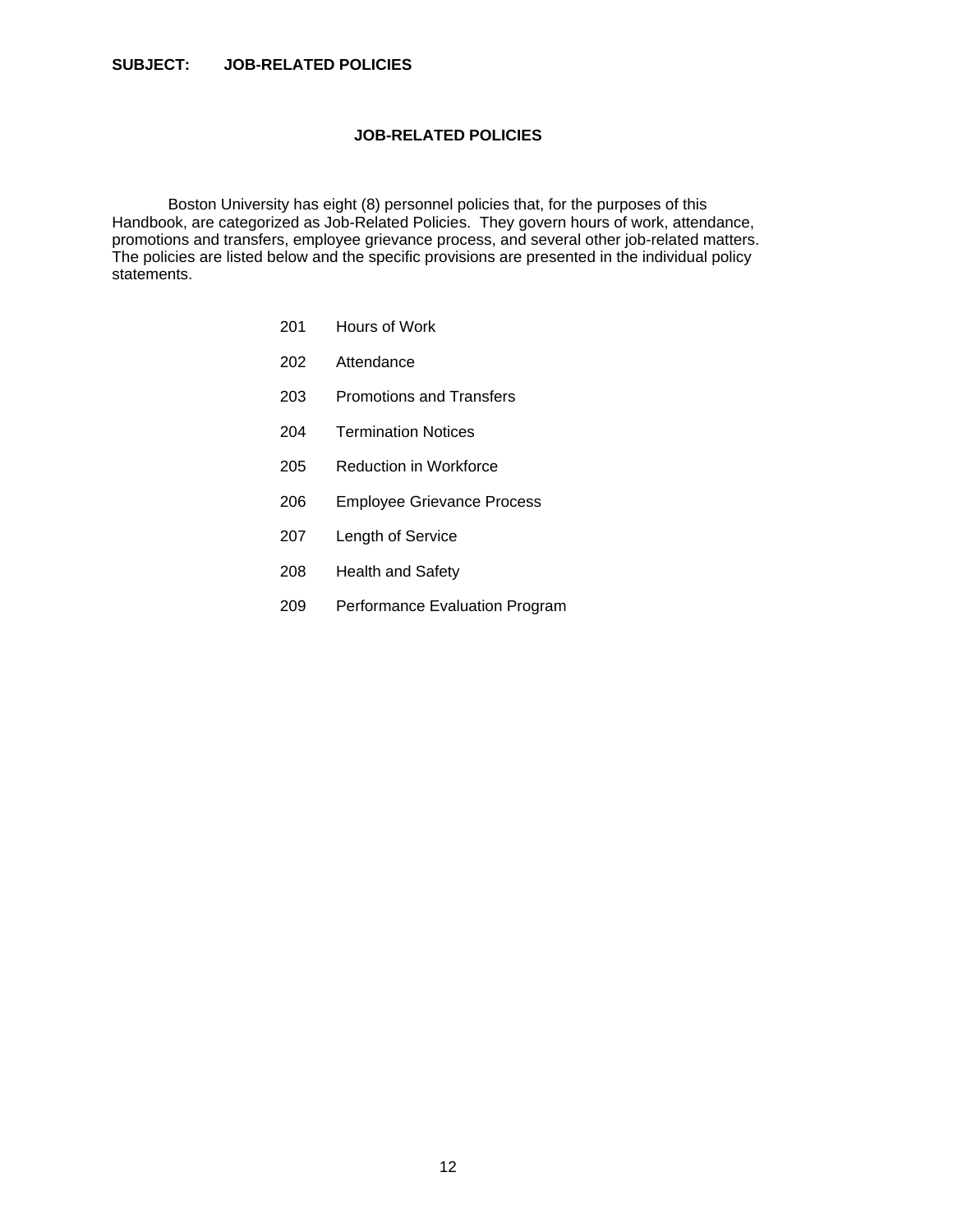#### **201 HOURS OF WORK**

#### **201.1 Workweek**

 The regular workweek at Boston University may be thirty-five (35) hours, thirty-seven-and-one-half (37 1/2) hours, or forty (40) hours as established by the individual department. For the purpose of computing payroll, a workweek consists of seven (7) consecutive twenty-four (24) hour periods beginning at 12:01 a.m. on Monday and continuing through midnight the following Sunday.

 During the employment process, applicants are informed of the number of hours in the regular workweek and anticipated variations caused by cyclical workloads in the hiring department.For exempt employees, the regular workweek represents the minimum hours that an employee is expected to work.

As part of the employee's job responsibilities, exempt staff may be required to work at special University/departmental events including but not limited to Commencement ceremonies**.** 

 Non-exempt staff who volunteer to work at special University/departmental events including but not limited to Commencement ceremonies will be paid the employee's regular hourly rate for all hours actually worked at the event. In addition, they will be paid one and one-half (1-1/2) times their regular hourly rate for all hours actually worked in excess of forty (40) hours during that workweek.

#### **201.2 Meal Periods**

 Meal Periods are scheduled by supervisors to ensure proper staff coverage during the workday. For non-exempt employees, meal periods must be at least thirty (30) minutes long and employees must be completely relieved of all work duties during the period. Meal periods may not be scheduled during the first or last hours of a workday or combined with rest periods except with prior approval of the supervisor.

 Meal periods for non-exempt employees are unpaid and not considered as time worked. However, if a non-exempt employee is required to work ten (10) or more hours on any given shift, the University will provide both a one-half (1/2) hour paid meal period and one (1) meal. The meal may be provided in kind or by giving the employee a reasonable cash meal allowance.

 Boston University will not require an employee to work more than six (6) hours without an interval of at least thirty (30) minutes for a meal.

#### **201.3 Rest Periods**

 Supervisors are expected to schedule non-exempt staff members for one (1) rest period of fifteen (15) minutes during each three-and-one-half (3 1/2) hour or four (4) hour period of work. Rest periods are paid time, counted as time worked and are non-cumulative. They may not be scheduled or taken during the first or last hours of a workday and may not be combined with meal periods except with prior approval of the supervisor.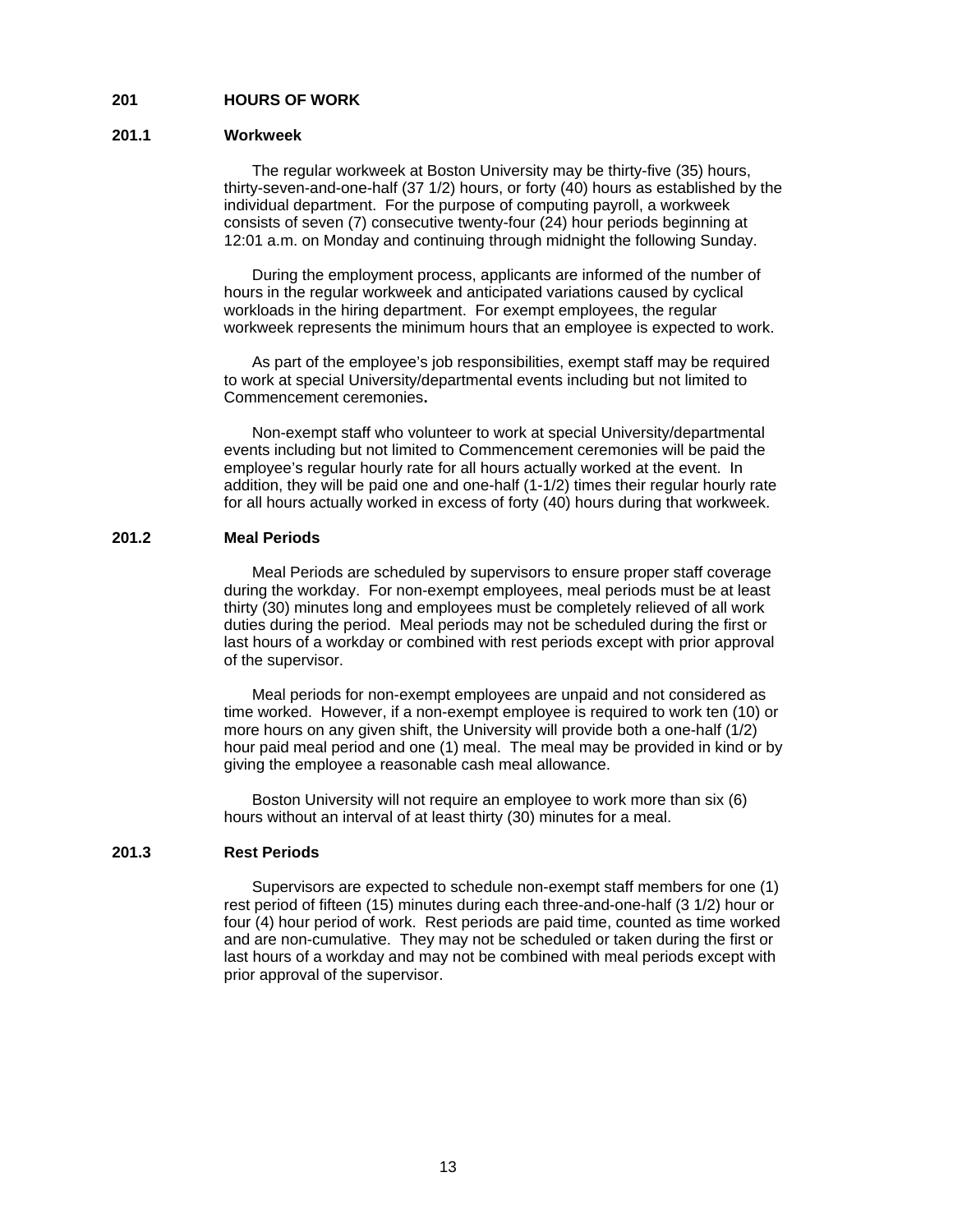#### **201.4 Variations in Work Schedules**

 This policy provision applies to instances in which an individual's work schedule may be changed on either a temporary or ongoing basis. Such a change may result from workload variations in the employee's department or an employee's request for a change in work schedule for personal reasons. A change to an employee's work schedule must be authorized by the employee's Department Head.

 Anticipated cyclical workload variations that will require a Department Head to change work schedules at specific times of the year should be communicated to job applicants during the departmental employment interview.

 Employees whose work schedules must be changed on a temporary or ongoing basis for unanticipated reasons will be notified as far in advance as is practical under the conditions that resulted in the change. If an employee is unable or unwilling to make the change in work schedule, reasonable effort will be made to find the employee another position at Boston University.

 Employees who desire a change in their work schedule for personal reasons must submit a written request to their supervisor. Supervisors are responsible for obtaining departmental approval of appropriate requests. Requests may be denied on the basis of departmental needs and other reasonable considerations. The departmental decision is communicated in writing to the employee.

 Supervisors must notify Human Resources in writing of any approved change in work schedule.

## **201.5 Overtime**

 Non-exempt employees are compensated for hours worked in accordance with the provisions of the Fair Labor Standards Act. Employees are paid their regular hourly rate for all hours actually worked up to and including forty (40) hours during the workweek. Employees are also paid one-and-one-half (1-1/2) times their regular hourly rate for all hours actually worked in excess of forty (40) hours during the workweek. If an employee does not work on the day of an observed holiday but is paid for that day, his or her scheduled hours of work on the day of the observed holiday are counted as hours worked for the purpose of computing overtime payments. Paid Vacation, Sick, Personal Days and Intersession Days not worked are not counted as hours worked for the purpose of computing overtime.

 As a condition of employment, employees are expected to work overtime as required by the operational needs of the University.

Overtime must be approved in advance by the employee's supervisor.

 Exempt employees are not subject to the overtime provisions of the Fair Labor Standards Act. Exempt employees are not entitled to overtime pay.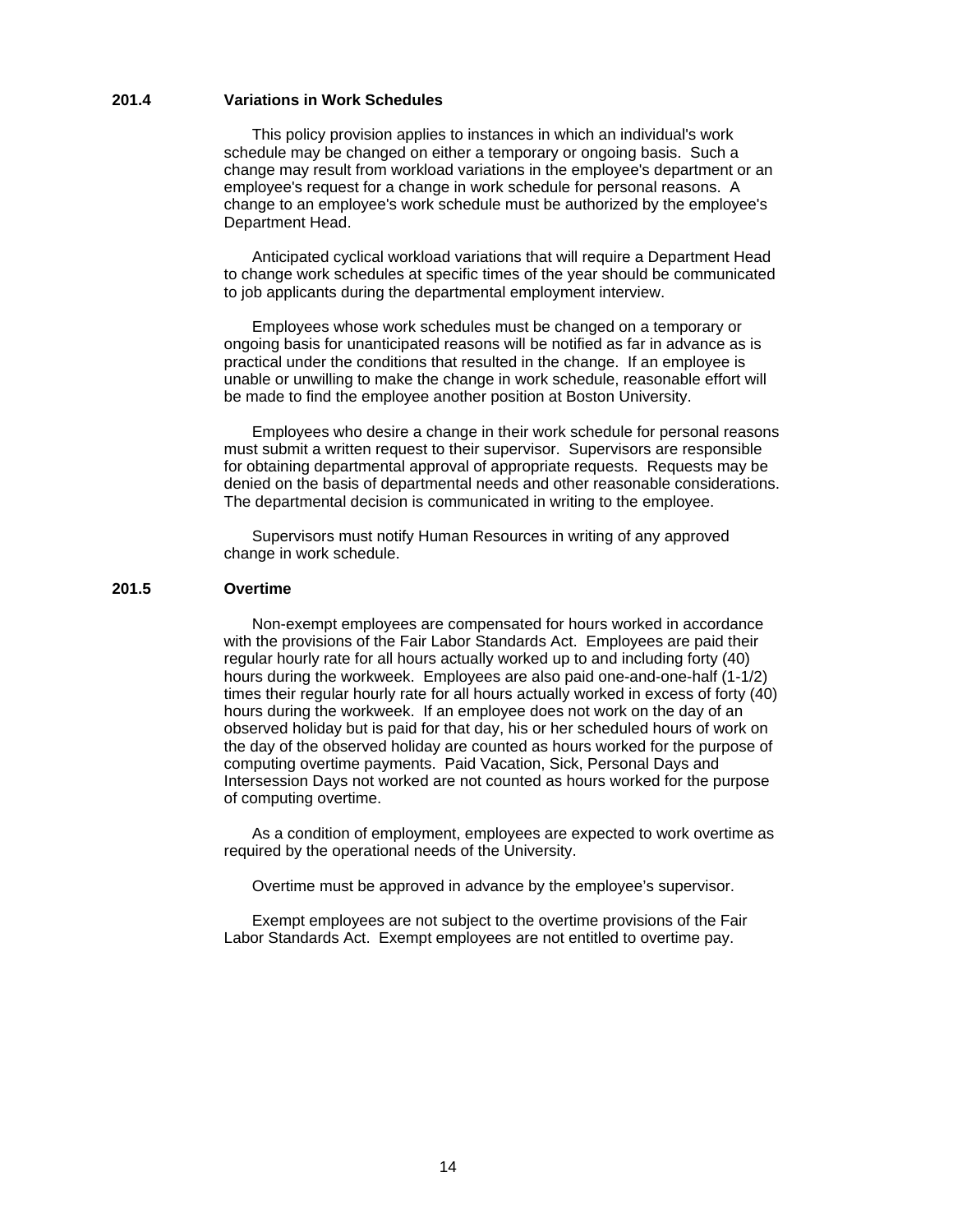#### **201.6 Salary Basis Requirement for Exempt Employees**

To qualify as an exempt employee (i.e. meaning that the employee is exempt from the overtime provisions of the Fair Labor Standards Act) an employee generally must be paid at not less than \$455 per week on a salary basis. These salary requirements do not apply to outside sales employees, teachers, and employees practicing law or medicine. Exempt computer employees should be paid at least \$455 on a salary basis or on an hourly basis at a rate not less than \$27.63 an hour.

 Being paid on a "salary basis" means an employee regularly receives a predetermined amount of compensation each pay period on a weekly, or less frequent, basis. The predetermined amount cannot be reduced because of variations in the quality or quantity of the employee's work. Subject to exceptions set forth in the Fair Labor Standards Act, an exempt employee must receive the full salary for any workweek in which the employee performs any work, regardless of the number of days or hours worked. Exempt employees do not need to be paid for any workweek in which they perform no work. If an employer makes deductions from an employee's predetermined salary, i.e., because of the operating requirements of the business, that employee is not paid on a "salary basis." If an exempt employee is ready, willing and able to work, deductions may not be made for time when work is not available.

 It is policy of the University to prohibit improper deductions from the salary of exempt employees. Exempt employees who believe that they have been subject to an improper deduction should immediately inform their supervisor who shall take appropriate steps to investigate and resolve the complaint. Should the University determine that an improper deduction was made; the University will promptly reimburse the employee in the amount of the improper deduction.

#### **201.7 Other Provisions**

 Supervisors are required by law to maintain complete and accurate records of the hours worked each day by the non-exempt employees they supervise. They are also responsible for ensuring that employees are properly compensated for all hours worked, including any overtime.

 Supervisors must also maintain accurate attendance records for the exempt employees they supervise.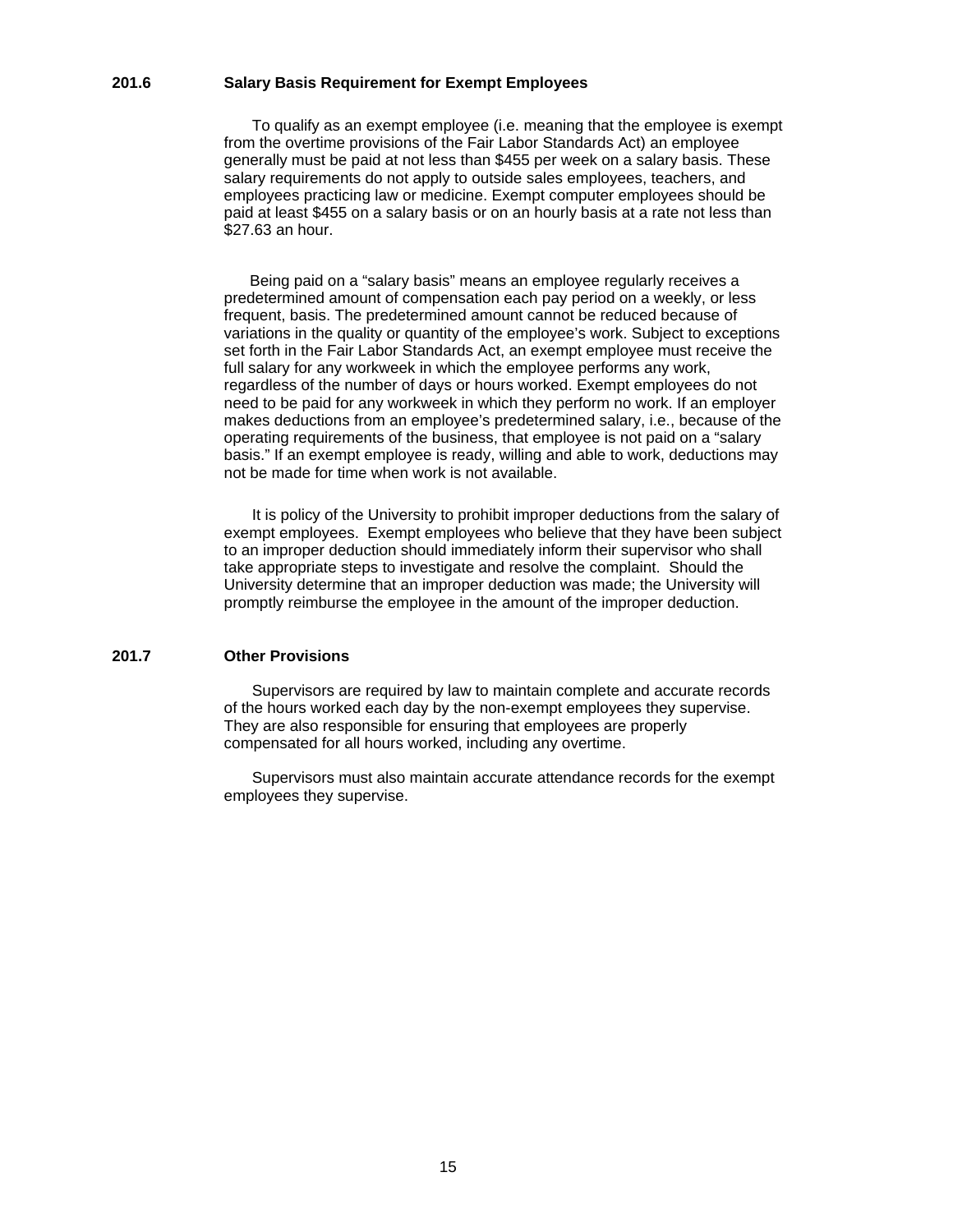### **SUBJECT: ATTENDANCE**

#### **202 ATTENDANCE**

 Employees are required to report for work at their scheduled times and places unless they are on a scheduled absence from work or an emergency situation causes an unscheduled absence or tardiness.

## **202.1 Absences from Work**

 Section 300 of this Handbook defines authorized absences from work. In part, it establishes the request and approval processes for scheduled absences and the notification requirements for approved unscheduled absences such as Sick Leave. For an unscheduled absence, employees are required to personally notify their immediate supervisor as soon as possible of the absence but not less than one-half (1/2) hour after the start of the workday.

 If an employee is absent from work for three (3) consecutive scheduled workdays and has not notified his or her supervisor of the unscheduled absence, the employee will be considered to have resigned voluntarily from the University.

 Employees failing to return to work by the expected return date after an approved absence will be considered to have resigned voluntarily as of the date of the expected return. (See 312.7, 313.6, 314.7, 315.6)

## **202.2 Reporting for Work**

 Employees are expected to begin work on time and to return on time from meal and rest periods.

 If an employee's arrival to work is to be delayed, the employee is expected to notify his or her immediate supervisor of the delay and the anticipated arrival time as soon as practicable.

## **202.3 Other Provisions**

 An employee whose attendance demonstrates either a consistent pattern of unscheduled absences (or tardiness) or excessive unscheduled absences (or tardiness) will be subject to disciplinary action.

 Supervisors are responsible for maintaining complete and accurate employee attendance and tardiness records.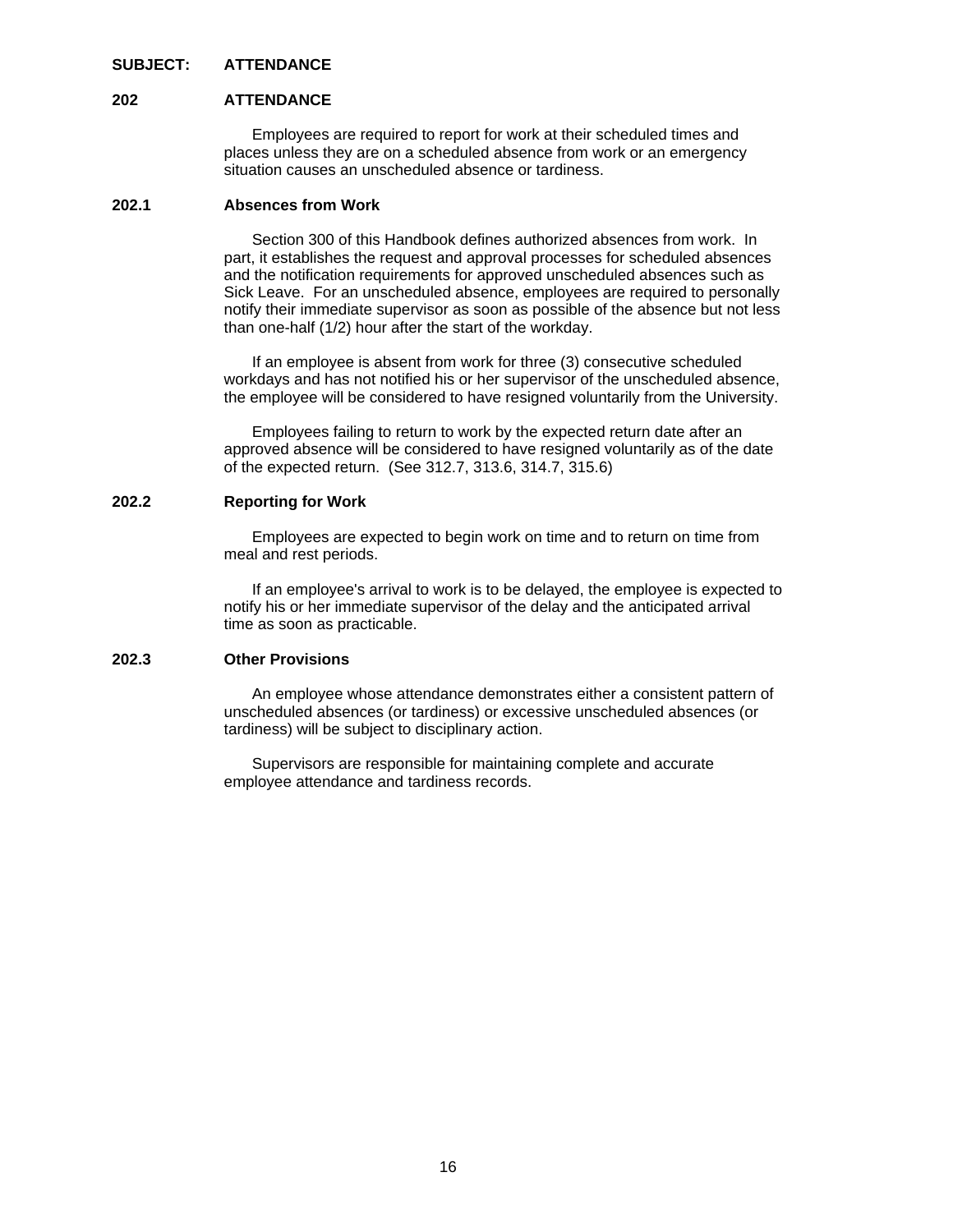#### **SUBJECT: PROMOTIONS AND TRANSFERS**

#### **203 PROMOTIONS AND TRANSFERS**

 Boston University encourages qualified employees to apply for open positions at Boston University that would advance their professional careers or broaden the scope of their work experience.

 When an employee moves to another position at the University, the move is classified as either a promotion or a transfer. A promotion occurs when an employee moves to a position that is at a higher salary grade. A transfer occurs when an employee moves to a position that is at the same or lower salary grade.

#### **203.1 Eligibility**

 Boston University employees who have successfully completed six (6) months of continuous service are eligible to apply for open positions.An employee who has worked in his/her current position for less than six (6) months may apply for open positions only with the written approval of his/her Department Head.

## **203.2 Special Provisions**

 Internal job applicants must apply for open positions through Human Resources and inform their supervisor of such action when an interview is scheduled with a hiring department (see Policy 102, Recruiting, Interviewing, and Hiring). Employees applying for non-exempt/hourly paid positions must submit a completed Promotion and Transfer Application to Human Resources. Employees applying for exempt positions must submit a recent résumé and letter of application to Human Resources.

 A hiring department must obtain a written reference from the internal candidate's current supervisor before Human Resources may extend an offer of employment.

 In general, if a qualified internal candidate and one (1) or more external candidates are relatively equal with respect to their qualifications, hiring preference will be given to the internal candidate provided that such action is consistent with the University's commitment to affirmative action.

 A hiring department is expected to establish the effective date for an internal promotion or transfer in consultation with the employee's current supervisor.

#### **203.3 Background Checks for Certain Promotions**

 Boston University seeks to have the best qualified employee in each position at the University. To ensure a safe and productive workplace, Boston University has adopted a set of procedures for conducting background checks on employees being considered for promotions to certain designated positions within the University. When these positions are posted, this requirement will be clearly delineated among the qualifications for the position. The background checks include but are not limited to a criminal history records check; Sexual Offender Registry Information (SORI) check; and verification of the academic credentials, prior employment and the employee's social security number. If required or applicable for the position for which an employee is applying, additional searches may include: a Massachusetts Criminal Offender Record Information (CORI) check; credit history; verification of professional license and/or certification; driver's license and record; healthcare fraud, professional references and fingerprinting.

 Background checks are conducted with the employee's written authorization and will require that the employee supply accurate information regarding his or her current and former places of residence. All information is kept in confidence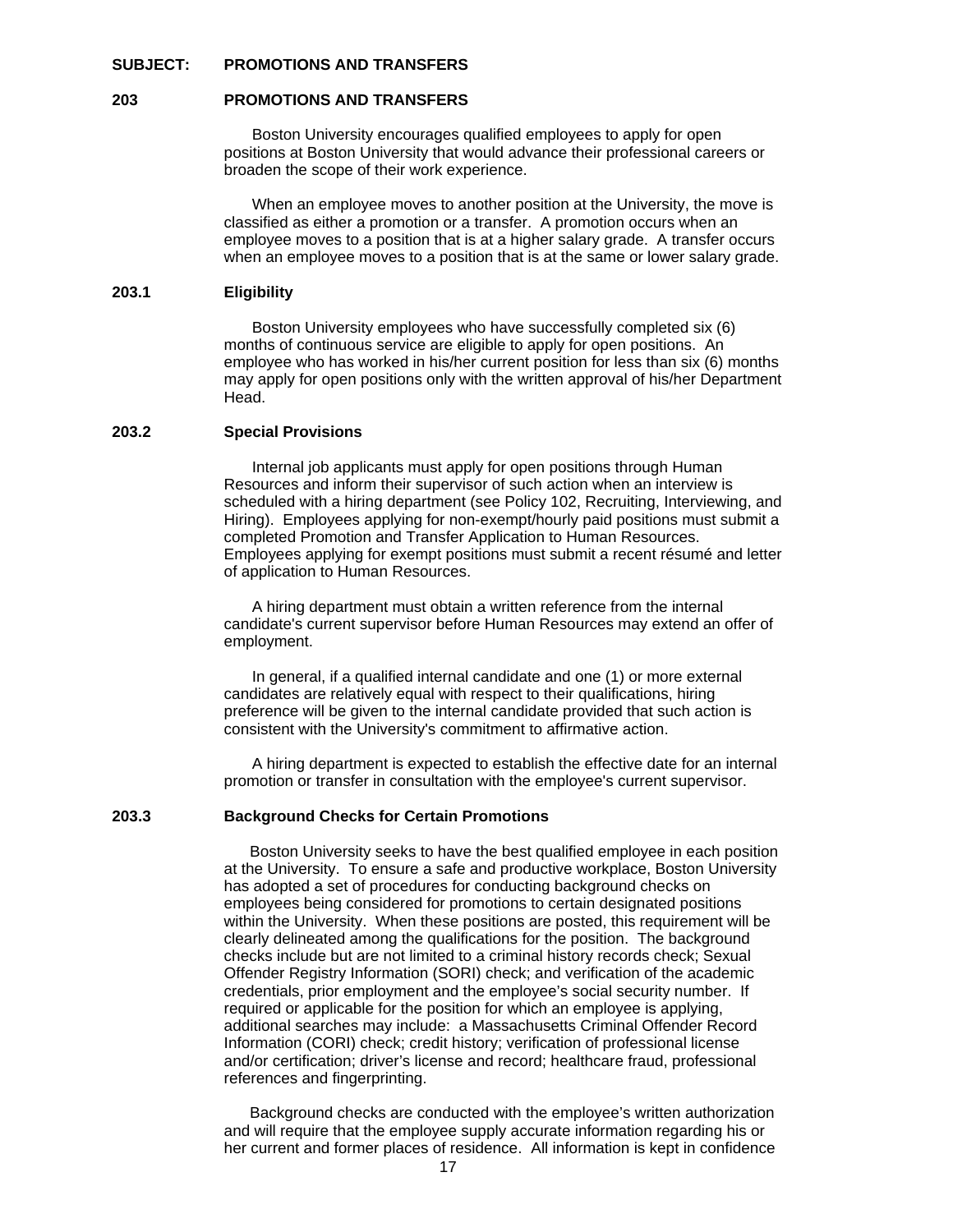by Human Resources and will be shared only on a need-to-know-basis with the hiring supervisor. The employee is entitled to see the results of all background checks and will be provided the opportunity to correct any inaccurate information contained therein.

#### **203.4 Salary Adjustments**

 Salary adjustments for promotions and transfers are made in accordance with the University's wage and salary guidelines. In general, an employee who is promoted to a position at a higher salary grade is eligible for a salary increase. An employee who transfers to a position at the same or lower salary grade is not eligible for a salary increase. When a transfer is to a position at a lower salary grade, the employee's salary rate may decrease.

## **203.5 Related Policy**

102 Recruiting, Interviewing, and Hiring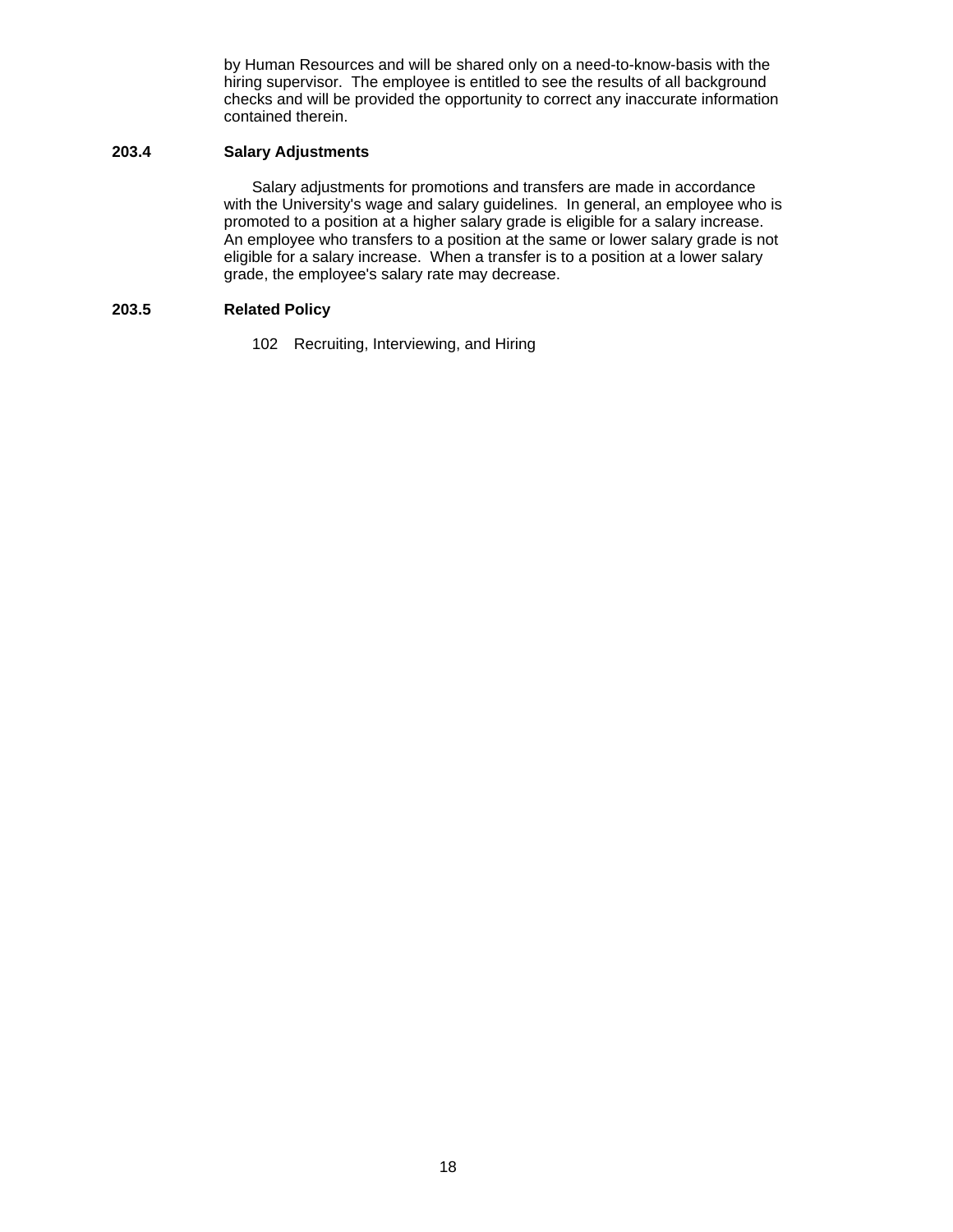#### **SUBJECT: TERMINATION NOTICES**

#### **204 TERMINATION NOTICES**

Since employment at Boston University is based upon mutual consent, the employment is at-will and either the employee or the employer is privileged to terminate employment at any time for any reason.

## **204.1 Employee Resignations**

 It is important for Boston University to have adequate advance knowledge of an employee's desire to terminate. An employee who decides to resign his or her employment with Boston University is required to notify his or her supervisor in writing of that decision and the effective date of that termination. All exempt employees are expected to provide notice at least one (1) month in advance of the effective date of the termination. All non-exempt employees are expected to provide notice at least two (2) weeks in advance of the effective date of the termination. The University may, at its sole discretion, accept or reject an employee's request to rescind or modify a letter of resignation.

#### **204.2 Notification of Layoff**

 If it is necessary for Boston University to lay off an employee, the employee will be notified of the effective date of the layoff as far in advance as is practical under the prevailing circumstances. Such notice will normally be given at least one (1) month in advance of the effective date of the layoff.

## **204.3 Expiration of Grant and/or Contract Funded Position**

 Upon hire, Boston University employees whose positions are of limited duration (because they are funded from grants and/or contracts awarded to the University) are informed of that fact. Principal Investigators (grant or contract administrators) are responsible for informing employees of changes in funding that affect their employment at Boston University.

#### **204.4 Related Considerations**

 Terminating employees are required to make arrangements to settle all outstanding University accounts prior to their last day of work. In addition, all terminating employees are required to return to the University all University property in their possession, including but not limited to their University identification card, University parking sticker, and all other University property (keys, books, tools, computers, computer software, etc.).

 Employees who do not comply with the provisions of this policy jeopardize their good standing and may be subject to legal action by the University.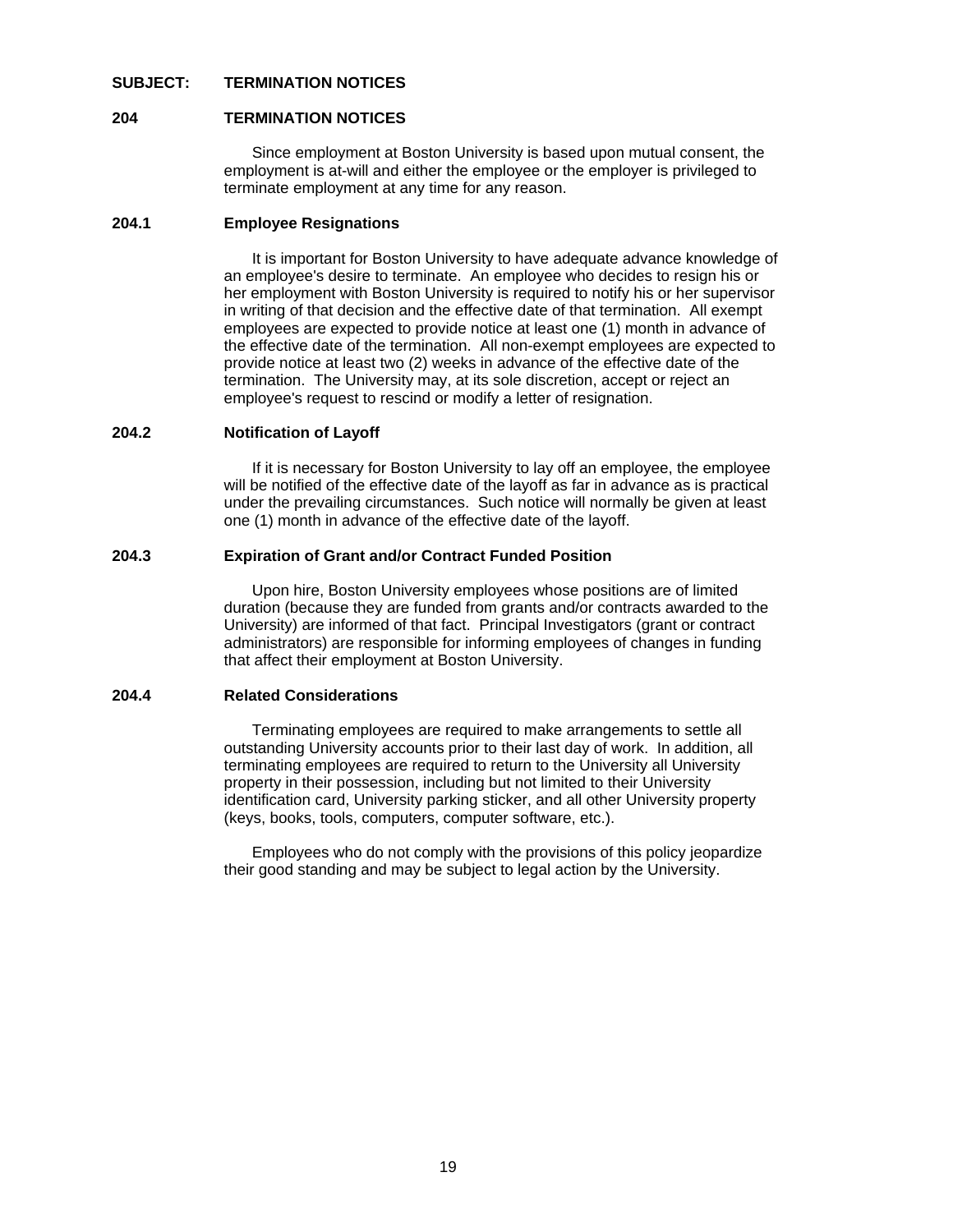### **SUBJECT: REDUCTION IN WORKFORCE**

#### **205 REDUCTION IN WORKFORCE**

 In the event that it becomes necessary for Boston University to eliminate positions, the University will, whenever practical, eliminate open positions that result from employee turnover (attrition). Should the University find it necessary to reduce its workforce by eliminating filled positions, affected employees will be laid off in accordance with the provisions of this policy.

## **205.1 Notification of Layoff**

 If it is necessary for Boston University to lay off an employee, the employee will be notified of the effective date of the layoff as far in advance as is practical. Such notice will normally be given at least one (1) month in advance of the effective date of the layoff.

 Employees are encouraged to use the notification period to explore other employment opportunities at Boston University. Special job placement assistance is provided by Human Resources to employees whose positions are designated for elimination.

#### **205.2 Layoff and Recall**

 An employee who is designated for layoff and has not obtained another position at Boston University must choose between the following options prior to the layoff date: (a) layoff with the right to be recalled to the same job if it is reestablished within twelve (12) months of the date of layoff; and (b) severance with severance pay (if eligible) that completes the employee's separation from University employment. Employees who do not notify their Human Resources Consultant of the option they have selected by the required date will be presumed to have selected layoff.

 An employee who has been laid off (retaining the above right to be recalled) may, if his or her position is reestablished during the twelve (12) month period, either return to the position or elect severance with severance pay. The selection of severance pay may affect the employee's eligibility for Unemployment Compensation.

 An employee who has been laid off (retaining the right to be recalled) may elect severance with severance pay at any time during the twelve (12) month period provided that his or her position has not been reestablished.

#### **205.3 Severance Pay**

 Employees whose positions have been eliminated and who have completed three months of continuous service are eligible for severance pay subject to 205.2 above. Severance pay is based on the employee's most recent date of hire and is pro-rated for a partial year. Severance pay is calculated at the rate of one (1) week's pay for each full year of continuous service at Boston University.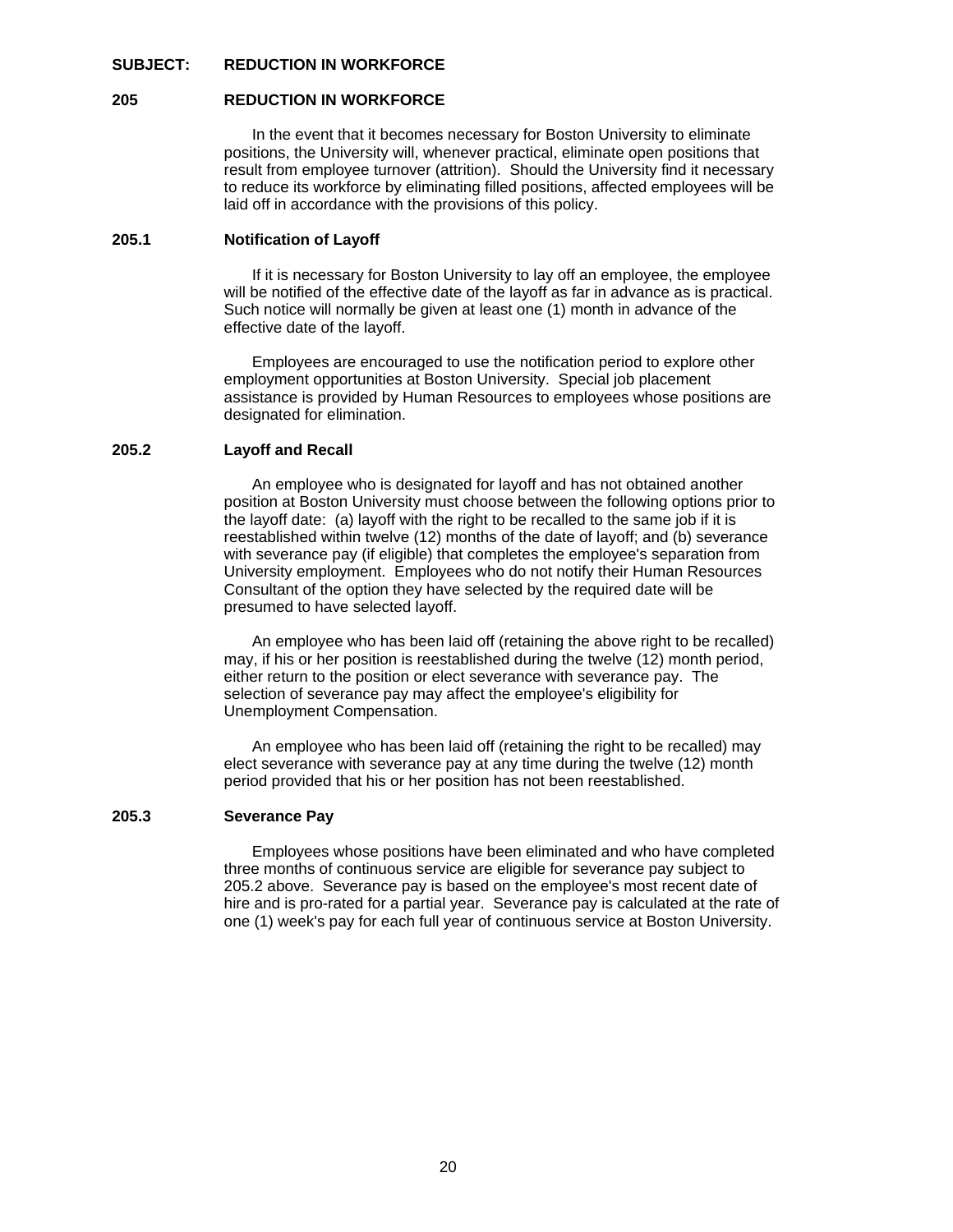## **205.4 Related Provisions**

 Employees who have been notified of layoff may elect to continue participation in the University's group health care plans for up to eighteen months (or a period as provided by law) from the date of layoff by arranging to pay 102 percent of the cost of the coverage. Employees must contact the Benefits Section of Human Resources to make arrangements for continuation of health plan coverage. (Please refer to the *Faculty and Staff Benefits Handbook*.)

 If an employee is laid off by the University and re-employed within one (1) calendar year, the University will credit the employee with whatever Continuous Service the employee had accumulated on the date of layoff. Credit for Continuous Service will not be given for time spent on layoff.

 Employees who resign prior to the effective date of layoff may not be eligible for the provisions of the Reduction in Workforce policy.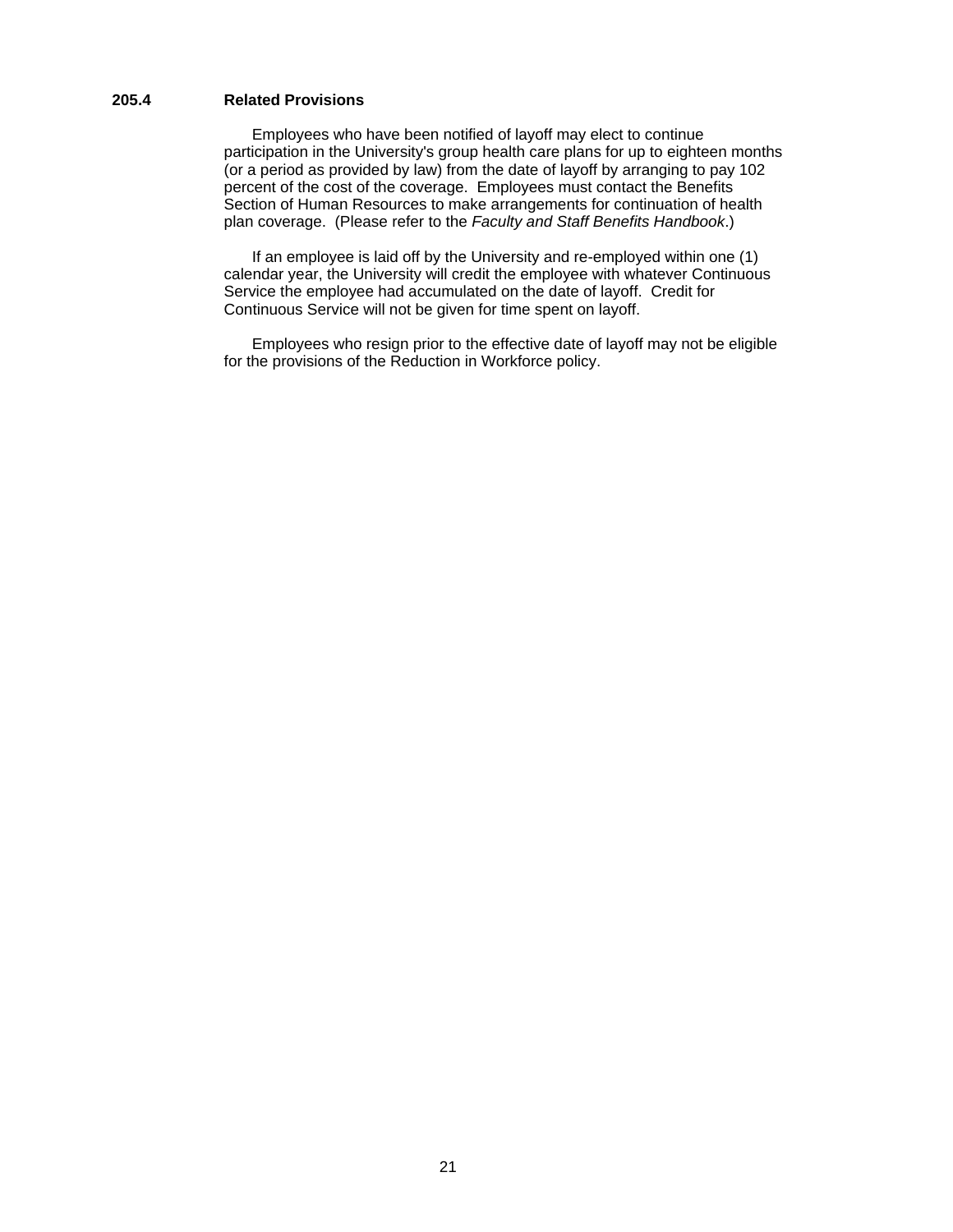#### **SUBJECT: EMPLOYEE GRIEVANCE PROCESS**

#### **206 EMPLOYEE GRIEVANCE PROCESS**

 The employee grievance process is available to all employees who are subject to the provisions of this Handbook. However, this grievance process does not apply to and should not be used for complaints alleging unlawful discrimination or harassment, including sexual harassment. Boston University prohibits discrimination and harassment on the basis of race, color, religion, sex, age, national origin, physical or mental disability, sexual orientation, marital status, parental status, or veteran status. Any employee who believes that he or she has been subjected to unlawful discrimination or harassment should refer to *Complaint Procedures in Cases of Alleged Unlawful Discrimination or Harassment,* section 101.4.

 Boston University is a large and complex institution whose most important asset is its employees. As such, Boston University supports essential lines of communication between employees and supervisors. It promotes prompt consideration of employee problems, misunderstandings, and complaints while providing sufficient time for fact-finding clarification. Through its employee grievance process, Boston University strives to ensure consistently fair and equal treatment of employee grievances.

#### **206.1 Communications Between Supervisor and Employee (Step 1)**

 Boston University urges all employees to discuss openly and frankly their employment concerns, problems, or questions with their immediate supervisor. Supervisors are expected to foster and establish effective two-way communication with the employees they supervise. Effective communication between employees and their supervisors serves the best interests of both the employee and the University.

 Most employment-related problems of an employee can be resolved through discussions between the supervisor and the employee. Therefore, supervisors are expected to provide employees with opportunities to fully and fairly discuss their problems. In resolving these problems, supervisors have to consider a variety of needs, including those of the University as a whole, the individual department, and the supervisor's own organizational area of responsibility. Under these considerations, there will be occasions when a supervisor cannot resolve a problem to the satisfaction of the employee. In such cases, the employee may appeal the matter to his or her Department Head. This would constitute the first of three (3) successively higher levels of administrative appeal that are available to employees under the following provisions.

#### **206.2 Appeal to an Employee's Department Head (Step 2)**

 If an employee feels that the discussions with his or her supervisor have been inadequate or resulted in an unsatisfactory solution to the problem, the employee may initiate an appeal to his or her Department Head.

 The employee begins the process by preparing a written statement that describes the problem, the supervisor's response to the problem, and the reason(s) for the employee's dissatisfaction with the supervisor's response. The written statement is sent by the employee to his or her Department Head with a copy to the supervisor and the appropriate Human Resources Consultant or the Director of Human Resources on the Boston University Medical Campus.

 The employee's Department Head will promptly review the written statement and arrange a meeting with the employee to determine what action, if any, is advisable or required. Under normal conditions, the Department Head will make a decision and communicate that decision in writing to the employee within five (5) working days of the meeting.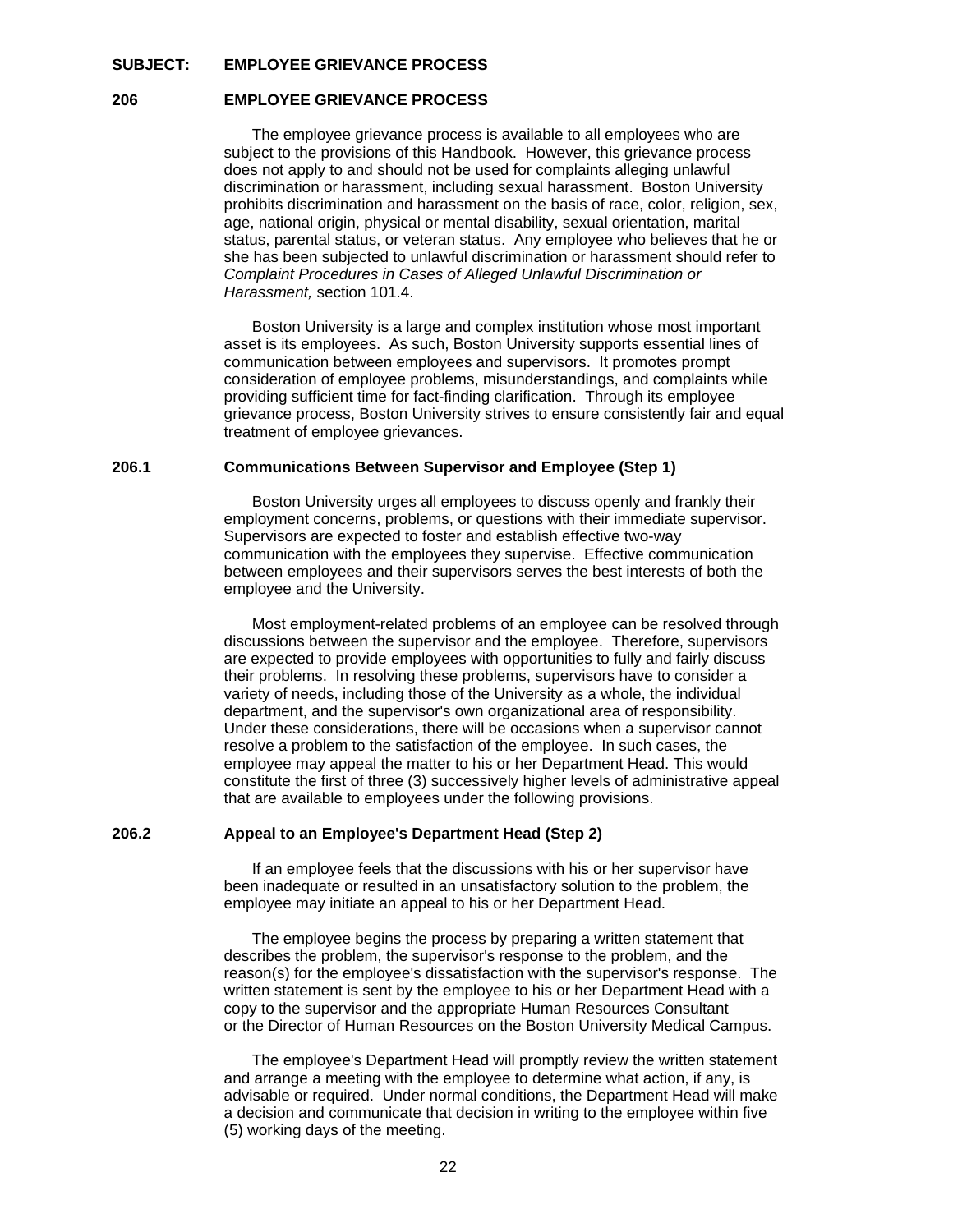Information regarding the appeal of the Step 2 decision may be obtained from the Human Resources Consultant in Human Resources.

#### **206.3 Appeal to Academic Dean or Vice President (Step 3)**

 If the Department Head's decision does not resolve the problem to the satisfaction of the employee, the employee may appeal the matter to a higher level administrator within his or her organizational hierarchy. Employees in academic departments would appeal to the Dean of the college, while employees in administrative departments would appeal to an administrator (usually a Vice President) who is responsible for the unit in which their department is organizationally located.

 This step in the University's grievance process requires the employee to prepare a written statement that describes the reason(s) for his or her dissatisfaction with the Department Head's decision. The statement is to include (as attachments) a copy of both the written statement that the employee previously sent to the Department Head and the Department Head's written response. The employee sends this material to the appropriate Dean or Vice President, with a copy to the Human Resources Consultant.

 The Dean or Vice President to whom the appeal is sent will promptly review the written statement, investigate the issue, and arrange a meeting with the employee to determine what action, if any, is advisable or required. An employee may bring to this meeting a person of his or her choice to assist the employee in presenting his or her position. Under normal conditions, the Dean or Vice President will render a written decision to the employee within ten (10) working days of the meeting.

 Information regarding the appeal of the Step 3 decision may be obtained from the Human Resources Consultant in Human Resources or the Director of Human Resources on the Boston University Medical Campus.

#### **206.4 Appeal to a Review Board (Step 4)**

 If the decision of the Dean or Vice President does not resolve the problem to the satisfaction of the employee, the employee may choose to appeal the matter to a Review Board. The Review Board will consist of three (3) members of the University's administration, selected by the Provost or Executive Vice President. In addition, the Chief Human Resources Officer and, when appropriate, the Director of Equal Opportunity are ex-officio members of the Review Board.

 An employee initiates this step with a written request to the Chief Human Resources Officer. The request should specify the reason(s) for the employee's dissatisfaction with the decision of the Dean or Vice President. It should include (as attachments) a copy of both the written statement that was previously sent to the Dean or Vice President and the written decision of the Dean or Vice President.

 The Review Board will be established promptly, and arrangements will be made for the employee to meet with the board. The employee may bring to this meeting a person of his or her choice to assist the employee in expressing his or her position. The findings and recommendations of the Board will be subject to review by the President of the University. Under normal conditions, the written decision of the Board will be transmitted to the employee within ten (10) working days of the meeting.

The decision of the Review Board is final.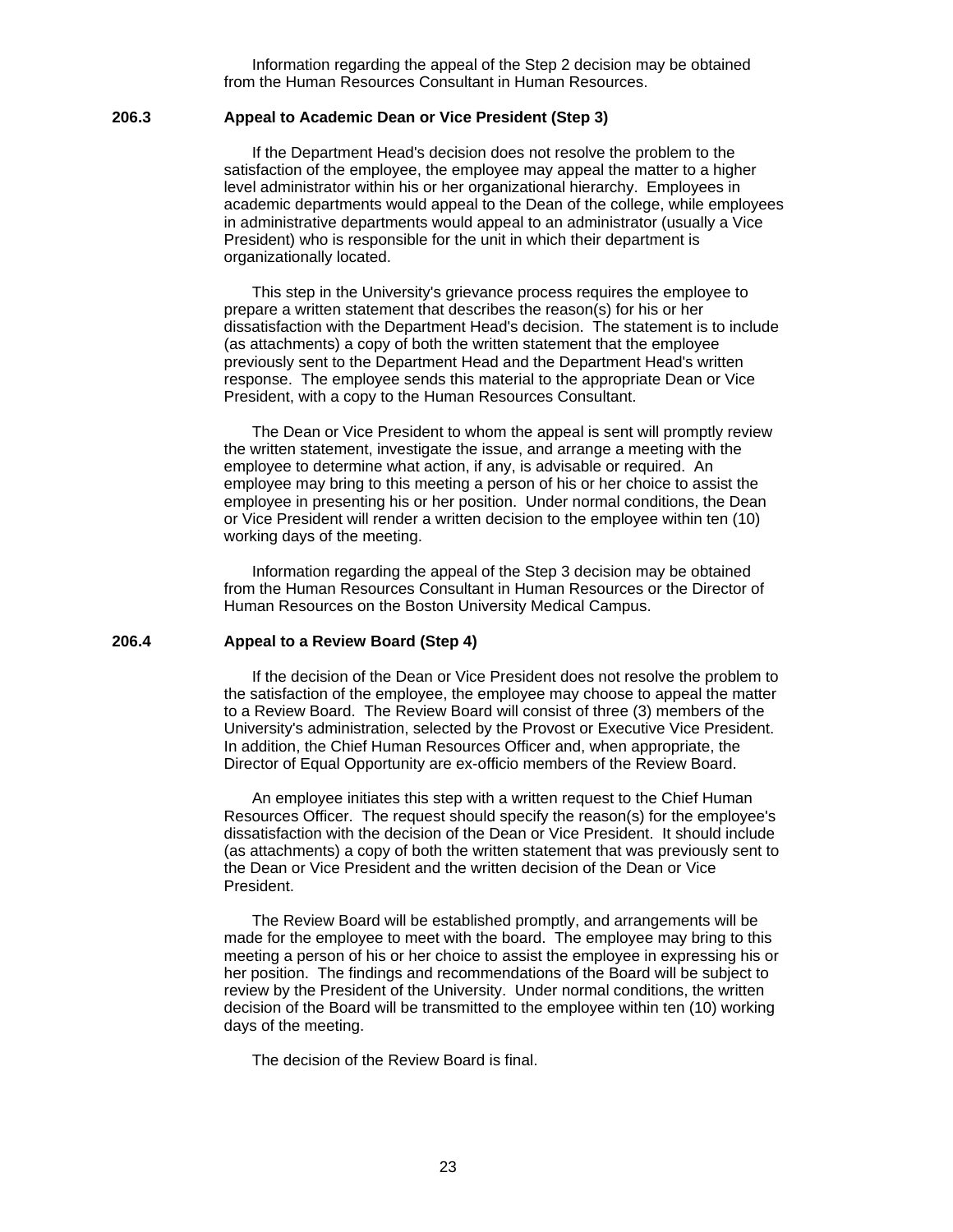## **206.5 Related Provisions**

 The provisions of this policy are applicable to disputes involving the interpretation or application of Boston University personnel policies. The substantive provisions of the University's personnel policies are not subject to grievance under this grievance process policy.

 Employees are paid at their base rate of pay for time spent actually participating in the grievance process proceedings held during their regularly scheduled work period.

 All supervisory and non-supervisory employees are encouraged to contact their Human Resources Consultant if assistance is needed in resolving personnel problems. Human Resources will provide employees with information regarding the University's employee grievance process.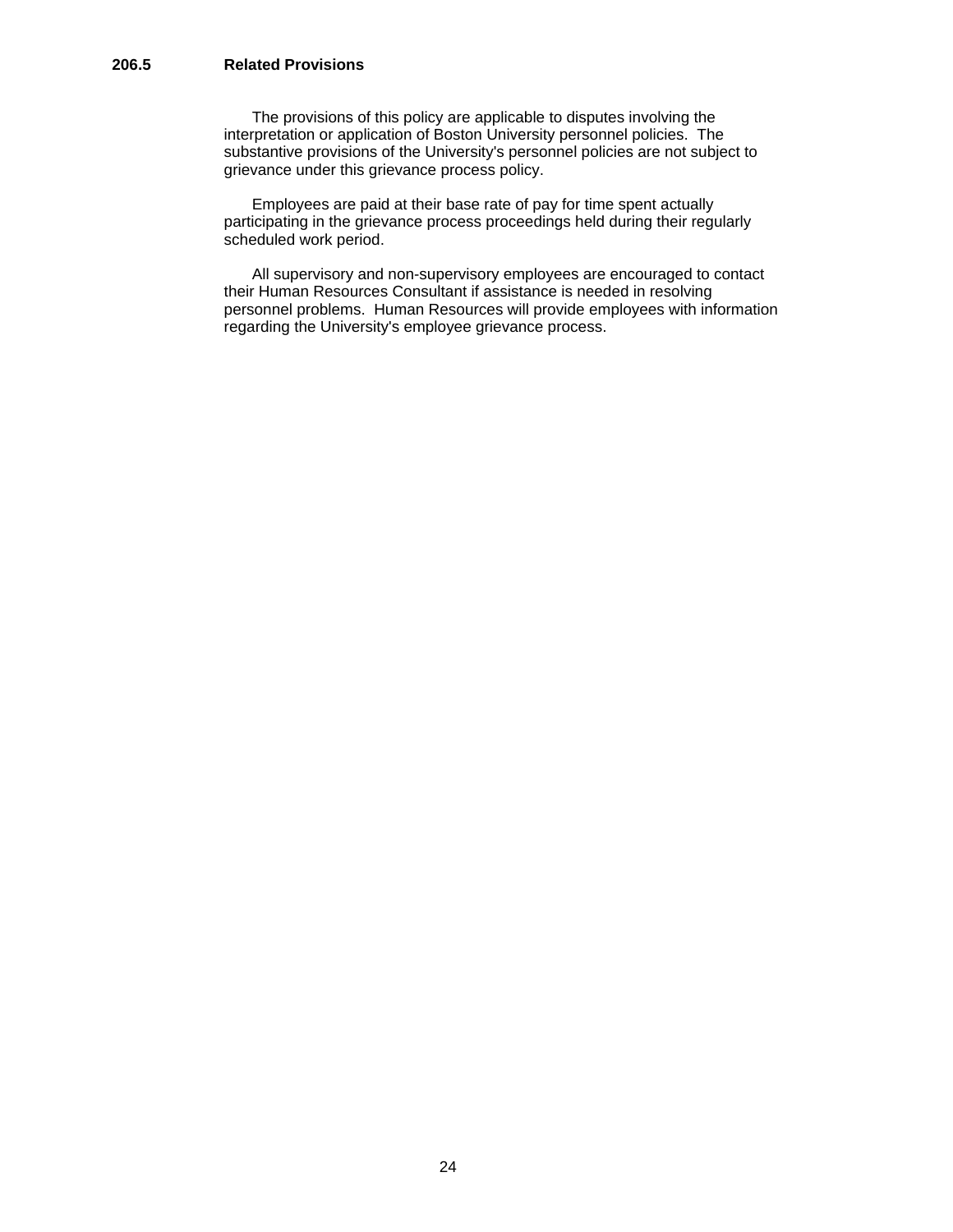## **SUBJECT: LENGTH OF SERVICE**

#### **207 LENGTH OF SERVICE**

 Human Resources is responsible for determining the length of an employee's Continuous Service with Boston University and the length of his or her Total Service with the University or its affiliates. Continuous Service is based on the employee's most recent date of hire, while Total Service includes prior service as a regular full-time or regular part-time employee with the University. Continuous Service and Total Service are both measured in terms of months of service with the University.

## **207.1 Continuous Service**

 Continuous Service represents the number of months of service that an employee has completed since his or her most recent date of hire. It is the service criterion that applies to all policies except Service Recognition Awards.

 Continuous Service with Boston University is not interrupted by an approved Leave of Absence. If an employee is laid off by the University and re-employed within one (1) calendar year, the University will credit the employee with whatever Continuous Service the employee had accumulated as of the date of layoff. Credit for Continuous Service will not be given for time spent on layoff.

 Continuous Service with Boston University is interrupted by voluntary or involuntary terminations. However, an employee who voluntarily terminates employment with the University and is re-employed within one (1) calendar month may, with approval from Human Resources, be reinstated without interruption in his or her Continuous Service.

#### **207.2 Total Service**

 Total Service represents the number of months of service that an employee has completed as a regular full-time or regular part-time employee with Boston University irrespective of service interruptions. It is used solely to determine eligibility for Service Recognition Awards.

#### **207.3 Related Considerations**

 The Employee's official personnel record maintained by Human Resources is the source of the data used by Human Resources to perform length of service calculations.

 Other service criteria may be used in the administration of Boston University's employee benefit plans. Employees should refer to the Faculty and Staff Benefits Handbook for the applicable length of service requirements and other eligibility requirements.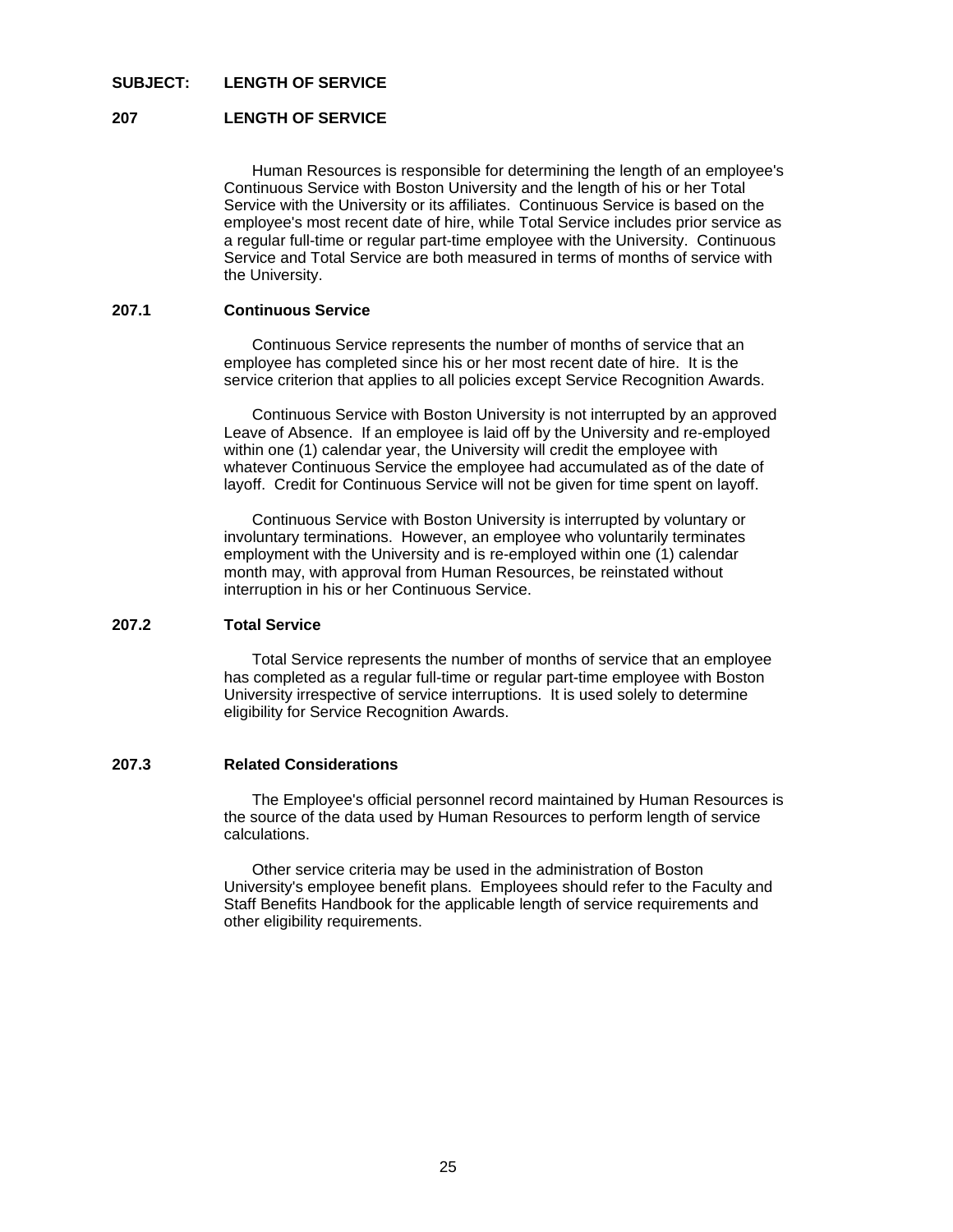### **SUBJECT: HEALTH AND SAFETY**

#### **208 HEALTH AND SAFETY**

 Boston University endeavors to provide a safe and healthful environment for its employees, students, visitors, and other personnel while on University premises.

## **208.1 General Responsibilities**

 Supervisors are responsible for establishing procedures, practices, and programs that minimize the risk of personal injury to the employees that they supervise, as well as students, visitors, and other personnel who use University facilities and/or equipment under their control or jurisdiction. Supervisors are also expected to report immediately any potentially unsafe or hazardous condition to the Office of Environmental Health and Safety.

 Employees are required to follow the procedures and practices that have been established for their safety and the safety of others. This includes but is not limited to the use of safety and environmental protection devices when required and adherence to procedures outlined in the Boston University Safety Emergency Instructions.Employees are expected to report immediately any potentially unsafe or hazardous condition to their supervisor.

#### **208.2 Injury Sustained in the Course of Employment**

 Supervisors of employees injured in the course of employment are required to report immediately each such occurrence to the Office of Risk Management.

 The forms that must be completed, reviewed, and returned to the Office of Risk Management can be found at the Risk Management website or them directly at bu.edu/risk.

 The Office of Risk Management will review and monitor all reports of workrelated injuries and will be responsible for obtaining any required medical documentation.

 Employees who are injured in the course of employment and who are absent from work for such reasons are subject to and paid in accordance with the provisions of the Massachusetts Workers' Compensation Law. Employee absence during statutory waiting periods for Workers' Compensation may be charged to an employee's accrued Sick Leave. Employees will be paid under the Massachusetts Workers' Compensation Law for absences that occur after the statutory waiting periods have been satisfied. Employees may elect to use accrued Sick Leave to supplement their weekly Workers' Compensation benefits to the extent that the employee's total compensation does not exceed his or her regular pay (see Policy 302, Sick Leave).

 Employees who are injured in the course of employment must be evaluated at the University's Occupational Health Center, located at 930 Commonwealth Avenue for employees at the Charles River Campus, or at Occupational Emergency Medicine located at 850 Harrison Avenue for employees at the Medical Campus. If the injury requires emergency treatment at a hospital, or if the injury occurs when the Occupational Health Center is closed, the employee must call the center within twenty-four (24) hours to schedule an appointment at the center.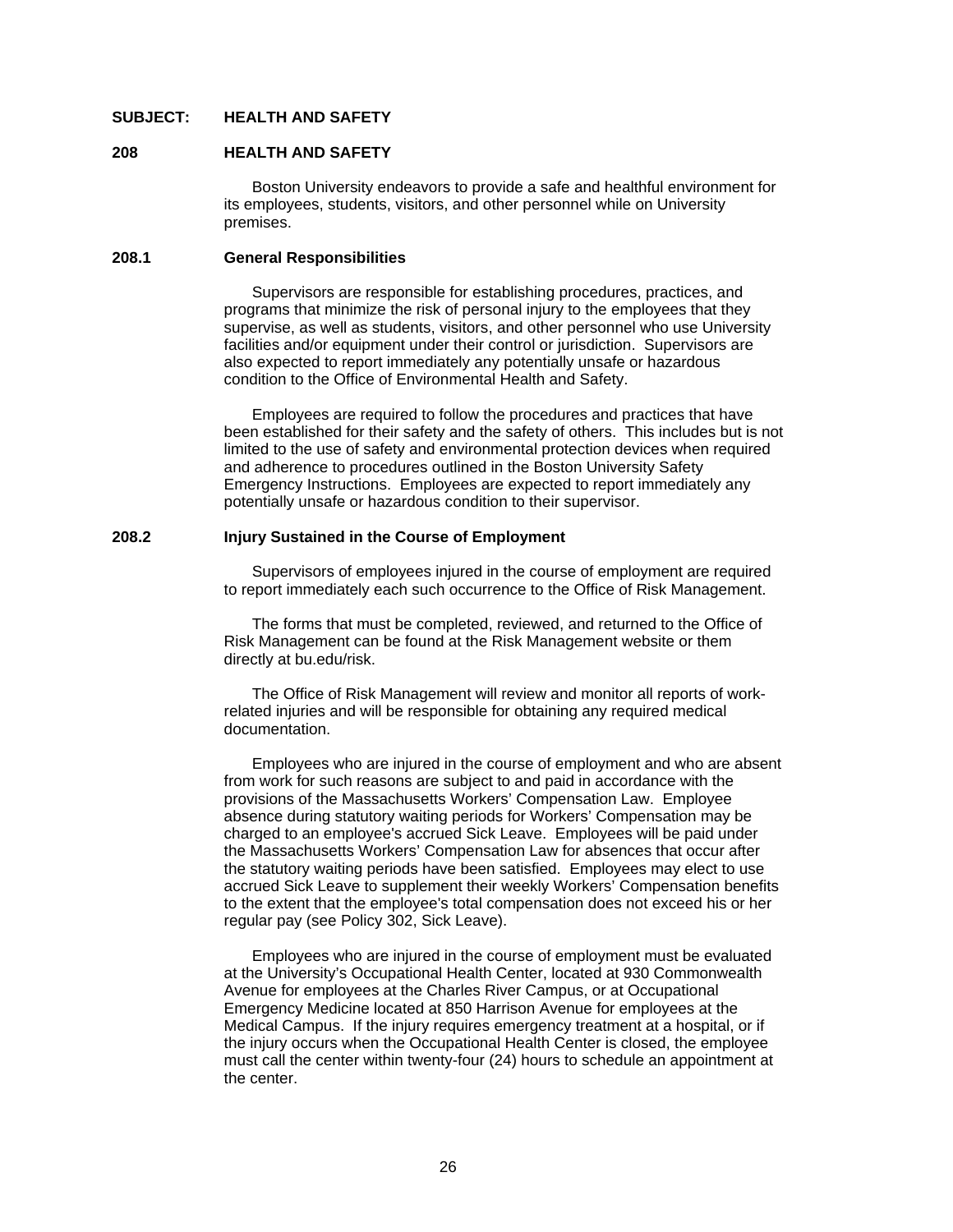Employees who witness a personal injury or an accident on University premises or at a University activity are expected to report promptly the incident to the Office of Risk Management. Employees who receive any form of communication, correspondence, or inquiry from any source concerning an observed injury or accident are expected to notify immediately the Office of Risk Management. Employees should not provide any oral or written statements or reports concerning an observed injury or accident to any attorney, investigator or other party without first contacting the Office of Risk Management.

## **208.3 Returning to Work Following a Work-Related Injury**

 Employees who are injured on the job may be provided with temporary job modifications to allow them to resume employment. The job modifications must be based on medical restrictions that are directly attributable to the injury. Most job modifications will be temporary in nature and can be made within the employee's own department.

 Each request for a job modification will be handled on its own merits. Any modifications made will be monitored periodically with the goal of assisting the employee to resume his or her regular assignment as soon as medically possible.

#### **208.4 Security and Crime Prevention**

 Personal safety and physical security are the shared responsibilities of every employee at Boston University. All supervisors and employees should be alert to security procedures, such as the care and custody of keys, the placement of valuables in areas where they could easily be stolen, the use of alarm systems, and the reporting of suspicious persons and activities. Employees should not approach suspicious persons; rather they should report all suspicious persons and incidents as soon as possible to the Boston University Police Department at 353-2121 on the Charles River Campus and 638-5000 on the Boston University Medical Campus.

 The Boston University Police Department has a full-time Crime Prevention Unit available to assist departments in developing programs for personal safety and departmental security. The Crime Prevention Unit conducts security audits of facilities; presents educational programs in the area of personal safety, physical security, and crime prevention; and provides information and recommendations for promoting a safe environment. The Crime Prevention Unit at the Charles River Campus can be contacted at Boston University Police Headquarters, 617- 353-2121. The Crime Prevention and Investigations Unit at the Boston University Medical Campus can be contacted at 617-638-6880.

 In accordance with federal regulations, a copy of the Boston University Annual Security Report, which provides information about campus security programs and policies and relevant campus statistics for the past year, is available on the Boston University Police website.

#### **208.5 Related Considerations**

 Supervisors are encouraged to contact the Office of Environmental Health and Safety and/or Human Resources for assistance in improving safety procedures, practices, and programs.

 Employees with questions concerning any financial, legal, or other aspect of an occupational injury should direct such questions to the Office of Risk Management.

 Supervisors and employees are encouraged to contact the Occupational Health Center for assistance with the prevention of occupational injuries and with treatment of occupational injuries when they occur.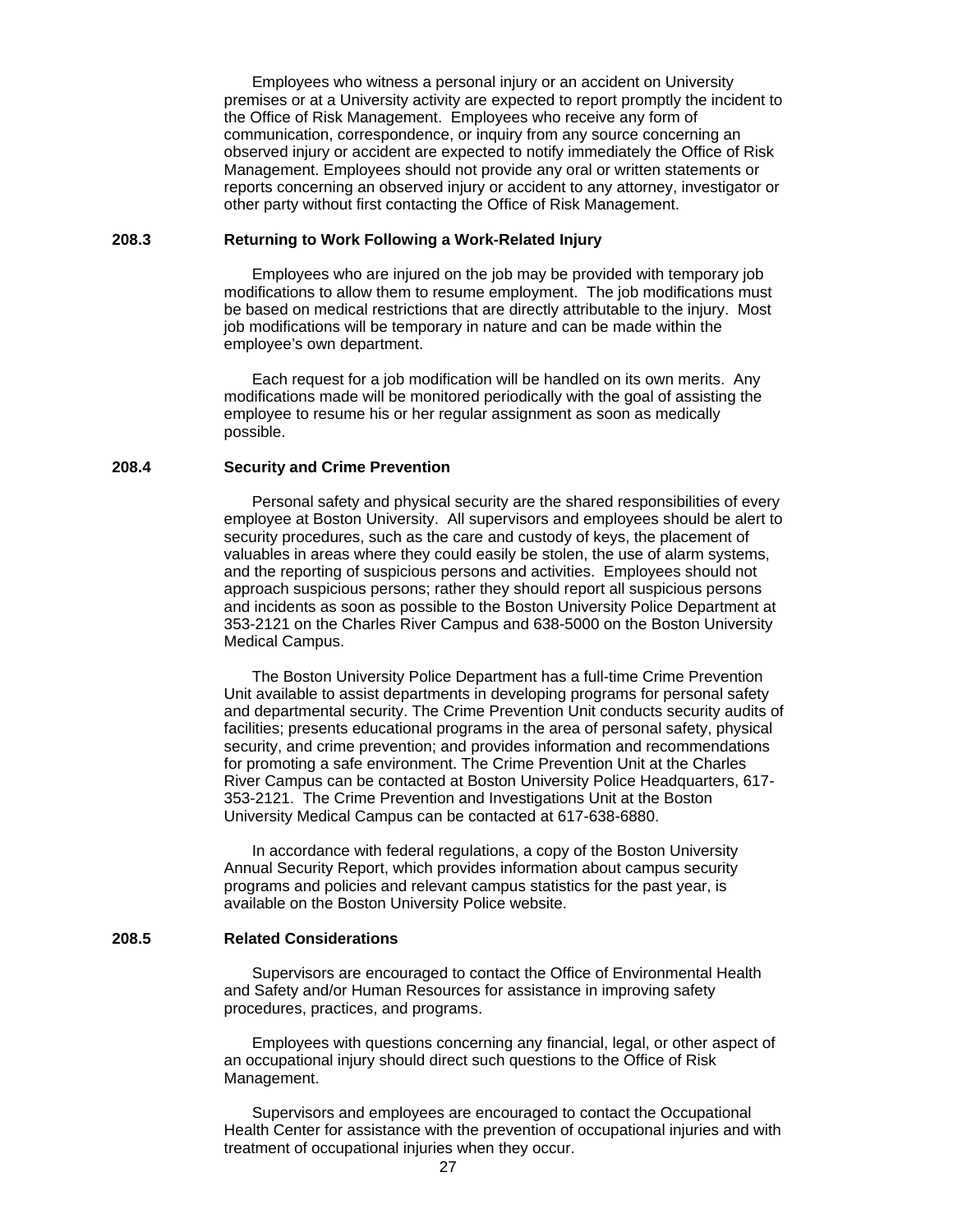Employees who are unable to report to work should be placed on Family and Medical Leave in accordance with the FMLA Policy

## **SUBJECT: PERFORMANCE EVALUATION PROGRAM**

**209** All vice presidents, deans, directors, department heads, managers, supervisors, administrators and support staff will receive a written performance evaluation from their immediate supervisors at least once a year.

> A department or school may select to use the University's standardized performance evaluation program or utilize their own performance review process if the performance review form and procedures have been reviewed and approved by Human Resources.

 A written performance evaluation form will be completed for each employee and on file prior to the executive approval of the annual salary review recommendations.

 Written performance evaluation forms will be maintained in the employee's University personnel file.

 An employee who would like to add comments to his or her written performance evaluation form may submit these comments in writing to his/her supervisor. These comments will become part of the employee's University personnel file.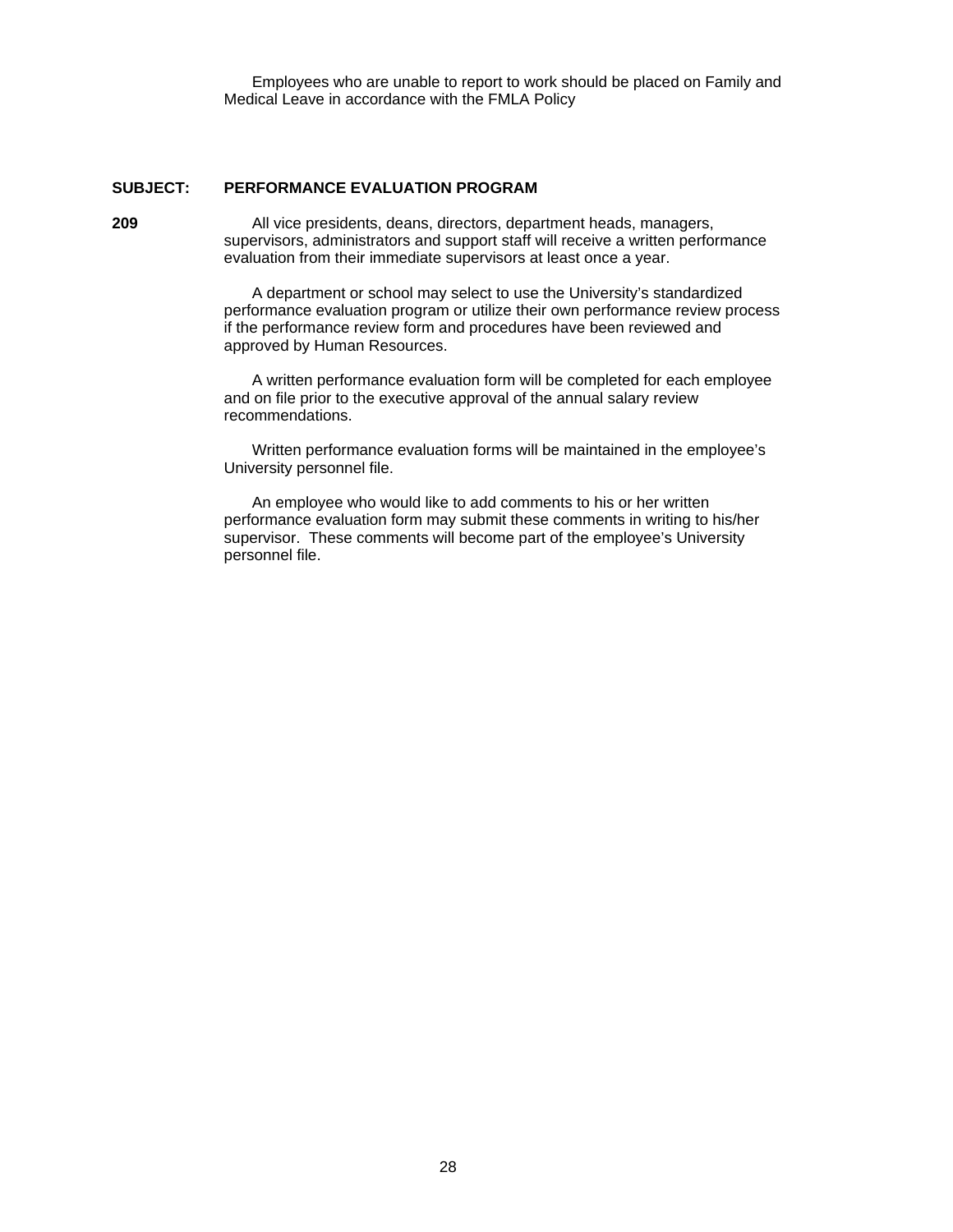#### **SUBJECT: AUTHORIZED ABSENCE FROM WORK**

## **AUTHORIZED ABSENCE FROM WORK**

 The sixteen (16) policies that constitute Boston University's authorized absences from work are listed below. Individual statements are provided for each policy. These statements define employee eligibility requirements, length of absence, compensation during the absence, and request and approval responsibilities. When applicable, the statements also define accrual rates, conditions of re-employment and other provisions of the policy. Each statement concludes by listing the other policy statements (related policies) that were cited in its text.

 With the exception of those authorized deductions from pay permitted under the Fair Labor Standards Act, exempt employees will receive their full salary for any week in which they perform work for the University, and it is the policy of the University to prohibit improper deductions from the salary of exempt employees. Exempt employees who believe that they have been subject to an improper deduction should immediately inform their supervisor who shall take appropriate steps to investigate and resolve the complaint. Should the University determine that an improper deduction was made, the employee will be reimbursed in the amount of the improper deduction.

#### **PAID ABSENCES\***

- 301 Vacation Leave
- 302 Sick Leave
- 303 Personal Days
- 304 Maternity Leave<br>305 Sympathy Leave
- 305 Sympathy Leave<br>306 Jury Duty Leave
- 306 Jury Duty Leave<br>307 Military Leave
- **Military Leave**
- 308 Holidays
- 309 Compensatory Time Off
- 310 Intersession Closing
- 311 Emergency University Closing

## **UNPAID ABSENCES**

- 312 Family and Medical Leave (FMLA)
- 313 Unpaid Time Off
- 314 Leave of Absence—Medical
- 315 Leave of Absence—Personal
- 316 Religious Holidays

\*Paid absence over three days for qualifying events will be considered as Family and Medical Leave. Refer to Policy #312, Family and Medical Leave (FMLA)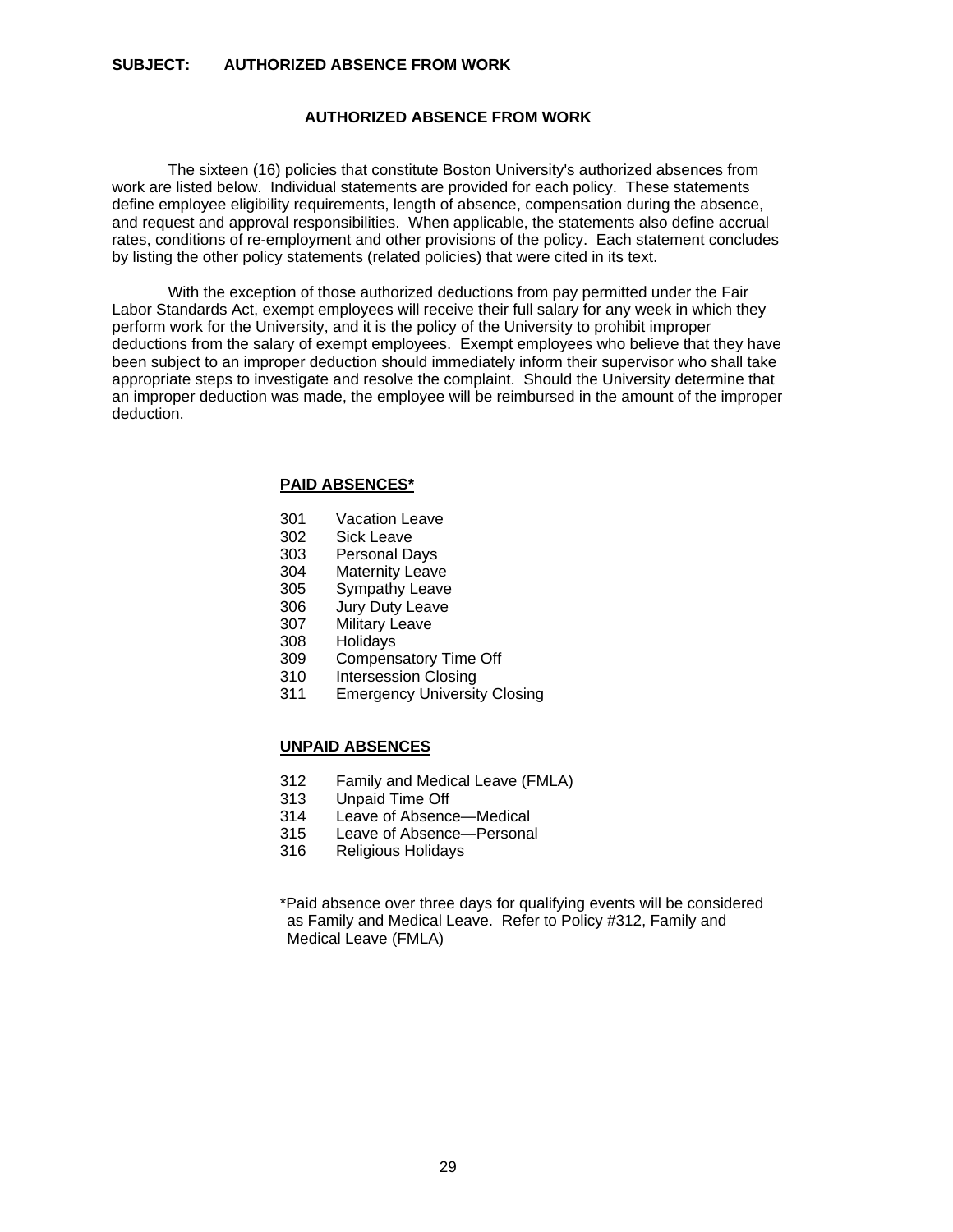#### **SUBJECT: VACATION LEAVE**

#### **301 VACATION LEAVE**

#### **301.1 Definition**

 Vacation Leave is an authorized paid absence from work that employees accrue as a result of their employment at Boston University.

## **301.2 Eligibility**

 All regular, full-time employees and regular, part-time employees scheduled to work at least 50 percent of the regularly scheduled workweek are eligible upon hire to accrue and use Vacation Leave in accordance with the provisions of this policy.

#### **301.3 Accrual**

 Eligible employees accrue Vacation Leave for each full calendar month of service completed at Boston University. Accruals are credited to employees on the first day of the month following each full calendar month of completed service. The following accrual rates are based on a regular, full-time workweek and a twelve-month assignment duration. They apply on a pro-rata basis to regular, part-time employees and other assignment durations.

|    |                                                                                                                                             | Per Year       | Vacation Days Accrued<br>Per Month |
|----|---------------------------------------------------------------------------------------------------------------------------------------------|----------------|------------------------------------|
| 1. | Full-Time, Non-Exempt Employees (paid weekly)                                                                                               |                |                                    |
|    | a. First twenty-four (24) months of service<br>b. Beginning third (3rd) year $-$ ninth (9th) year<br>c. Beginning tenth (10th) year         | 10<br>15<br>20 | 5/6<br>11/4<br>12/3                |
| 2. | Full-Time, Exempt Employees (Paid Monthly) in Salary<br>Grades 51 and 52, and 71 and 72.                                                    |                |                                    |
|    | a. First twenty-four (24) months of service<br>b. Beginning third (3rd) year – fourteenth (14th) year<br>c. Beginning fifteenth (15th) year | 15<br>20<br>25 | 11/4<br>12/3<br>21/12              |
| 3. | Full-Time, Exempt Employees (Paid Monthly) in Salary<br>Grades 53 through 60, and 73 and above.                                             |                |                                    |
|    | a. First year – fourteenth (14th) year<br>b. Beginning fifteenth (15th) year                                                                | 20<br>25       | 12/3<br>21/12                      |
|    |                                                                                                                                             |                |                                    |

#### 4. Regular, part-time employees accrue Vacation Leave as their full-time counterparts (see above) but on a pro-rata basis in accordance with their scheduled workweek and assignment duration.

 Eligible employees hired on or before the fifteenth (15th) of the month will be credited with a full month of service on the first day of the following month. Employees hired on or after the sixteenth (16th) of the month are not credited with a full month of service for that month and will not accrue a vacation day for that month as vacation accruals will begin the following month.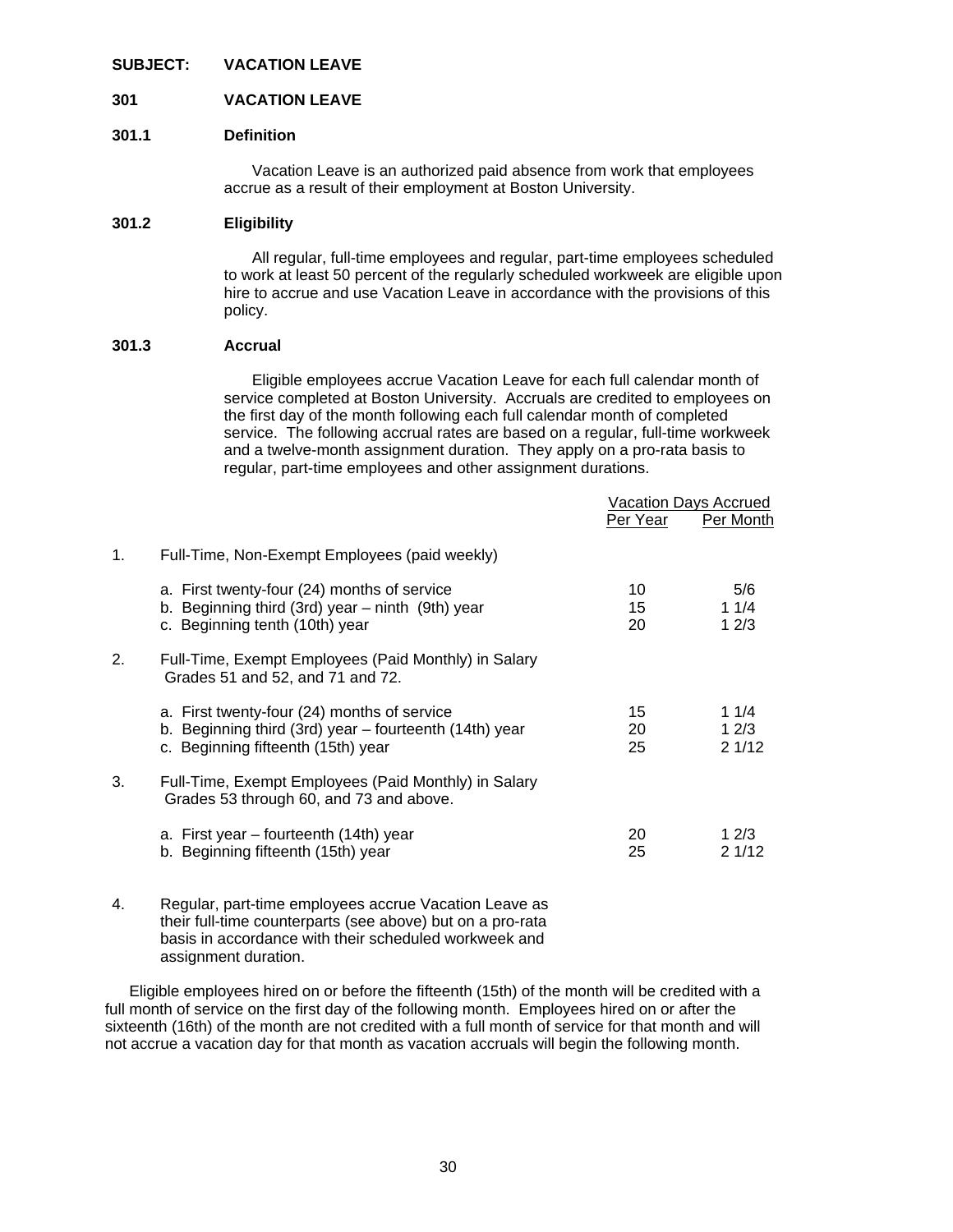Eligible employees whose employment with the University is terminating must work through the fifteenth (15th) day of the month to be credited with a full month of service for that month.

 Employees may accrue Vacation Leave to a maximum of the number of days that they would earn over a two (2) year period of employment at their current accrual rate. For example, an employee who is eligible to accrue 25 vacation days per year may not ever accrue more than 50 vacation days.

 No Department or supervisor may allow accrual beyond this maximum under any circumstances.

 Employees maintain their accrued Vacation Leave when they transfer from one position within the University to another.

 Employees who terminate from the University with less than three (3) months of service are not eligible to receive payment for any unused accrued vacation.

## **301.4 Usage**

 Employees are eligible to use their accrued Vacation Leave after completing three (3) months of continuous service.

 Employees are entitled to use Vacation Leave up to the number of Vacation Leave days that they have accrued. Vacation Leave may not be taken in advance of accrual.

#### **301.5 Compensation**

 Employees maintain their regular pay and benefits while absent from work on approved Vacation Leave.

 Employees who have no outstanding obligations to the University will be compensated for unused Vacation Leave at the time their employment with Boston University terminates, up to a maximum of the number of days that they would accrue over a two (2) year period. Terminating employees who have completed three (3) months or more of continuous service will be paid for their unused Vacation Leave. Payment will be computed using the employee's base rate of pay at the time of termination.

#### **301.6 Requests and Approvals**

 Employees must submit a written request to their immediate supervisor at least two (2) weeks in advance of the desired Vacation Leave. The two (2) week requirement may be shortened in unusual situations.

 Supervisors are responsible for obtaining departmental decisions and communicating them in writing to the employees. Approvals must clearly define the duration of the absence and the date the employee is expected to return to work. Department Heads are authorized to approve requests for Vacation Leave.

 The University is exclusively vested with the right to make the ultimate determination as to when Vacation Leave will be scheduled and taken.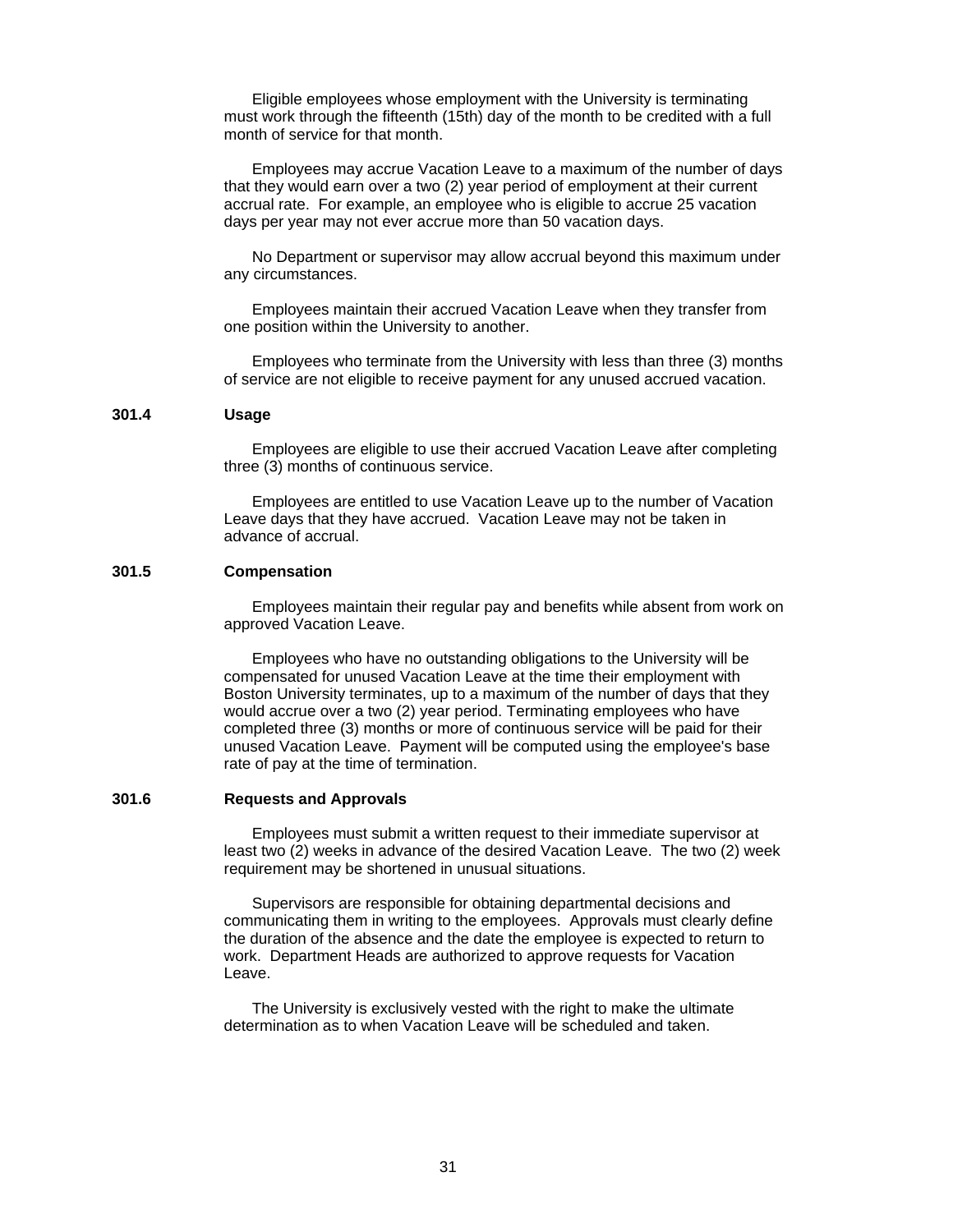### **301.7 Other Provisions**

 If an observed holiday occurs during an employee's scheduled vacation, the day of observance is taken as Holiday Leave.

 Supervisors are responsible for maintaining complete and accurate records of the Vacation Leave accruals for each employee under his or her supervision. Supervisors are also responsible for accurately reporting Vacation Leave usage on all documents submitted to the Payroll Office.

 Upon request, employees are entitled to a written statement of their Vacation Leave accrual and usage. Such requests should be made to the employee's immediate supervisor, who is responsible for responding to the requests.

 An employee who becomes ill while on an approved Vacation Leave may not apply Sick Leave to that period of illness.

## **301.8 Related Policies**

- 302 Sick Leave
- 304 Maternity Leave
- 305 Sympathy Leave
- 312 Family and Medical Leave (FMLA)
- 313 Unpaid Time Off
- 314 Leave of Absence—Medical
- 315 Leave of Absence—Personal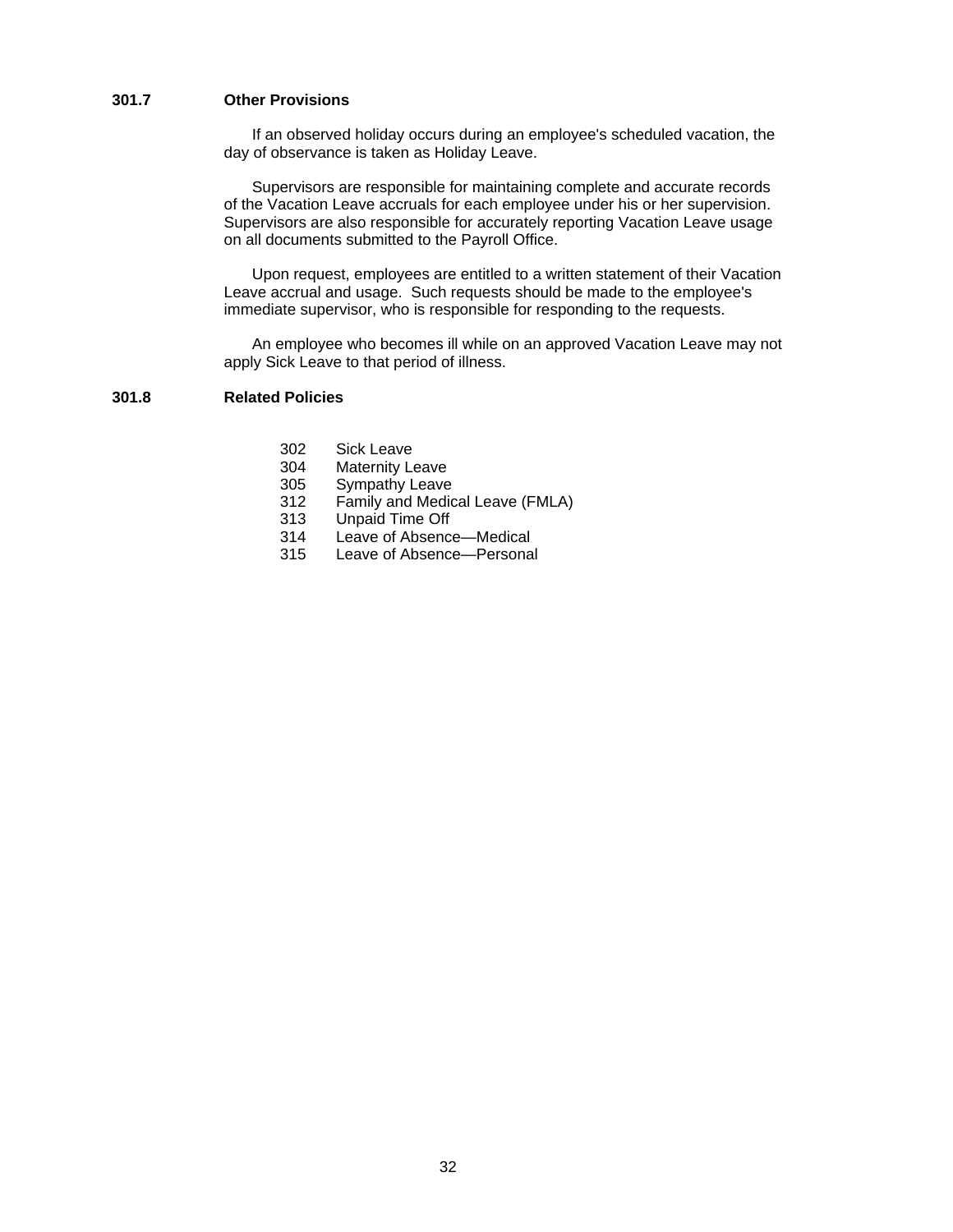**SUBJECT: SICK LEAVE** 

**302 SICK LEAVE** 

#### **302.1 Definition**

 Sick Leave provides employees with an authorized paid absence from work for medical care, personal illness or injury, or the care of an ill member of the employee's immediate family. Immediate family members are the employee's spouse, parents, parents-in-law, grandparents, brothers, sisters, and children.

#### **302.2 Eligibility**

 All regular, full-time employees and regular, part-time employees scheduled to work at least 50% of the regularly scheduled workweek are eligible upon hire to accrue and use Sick Leave in accordance with the provisions of this policy.

#### **302.3 Accrual**

 Eligible employees accrue Sick Leave for each full month of service completed at Boston University. Accruals are credited to employees on the first day of the month following each full month of completed service.

 The following accrual rates are based on a regular full-time workweek and twelve-month assignment duration. They apply on a pro-rata basis to regular, part-time employees.

- 1. Regular, full-time, non-exempt employees (paid weekly) accrue Sick Leave, upon hire, at the rate of one (1) day for each full month of service cumulative to 130 workdays (6 calendar months).
- 2. Regular, full-time exempt employees (paid monthly) in Salary Grades 51 and 52 and 71 and 72 accrue Sick Leave, upon hire, at the rate of one (1) day for each full month of service cumulative to 130 workdays (6 calendar months).
- 3. Regular, full-time exempt employees (paid monthly) in Salary Grades 53 through 60, and 73 and above, are granted 22 workdays (1 calendar month) of Sick Leave, upon hire, and accrue Sick Leave at the rate of 1.75 workdays for each full month of service cumulative to 130 workdays (6 calendar months). Employees who are promoted into Salary Grades 53 through 60, and 73 and above, who have less than 22 days of accrued sick leave will have their sick leave balance supplemented up to a maximum of 22 days. Employees who are promoted into these salary grades and who have 22 days or more of accrued sick leave will not be supplemented any additional days.
- 4. Regular, part-time employees scheduled to work at least 50 percent of the regularly scheduled work week accrue Sick Leave as their full-time counterparts (see above) but on a pro-rata basis.

 Eligible employees hired on or before the fifteenth (15th) of the month will be credited with a full month of service on the first day of the following month. Employees hired on or after the sixteenth (16th) of the month are not credited with a full month of service for that month.

 Employees maintain their accrued Sick Leave when they transfer from one position within the University to another.

 No department or supervisor may authorize sick leave accrual beyond the amount allowed under this section.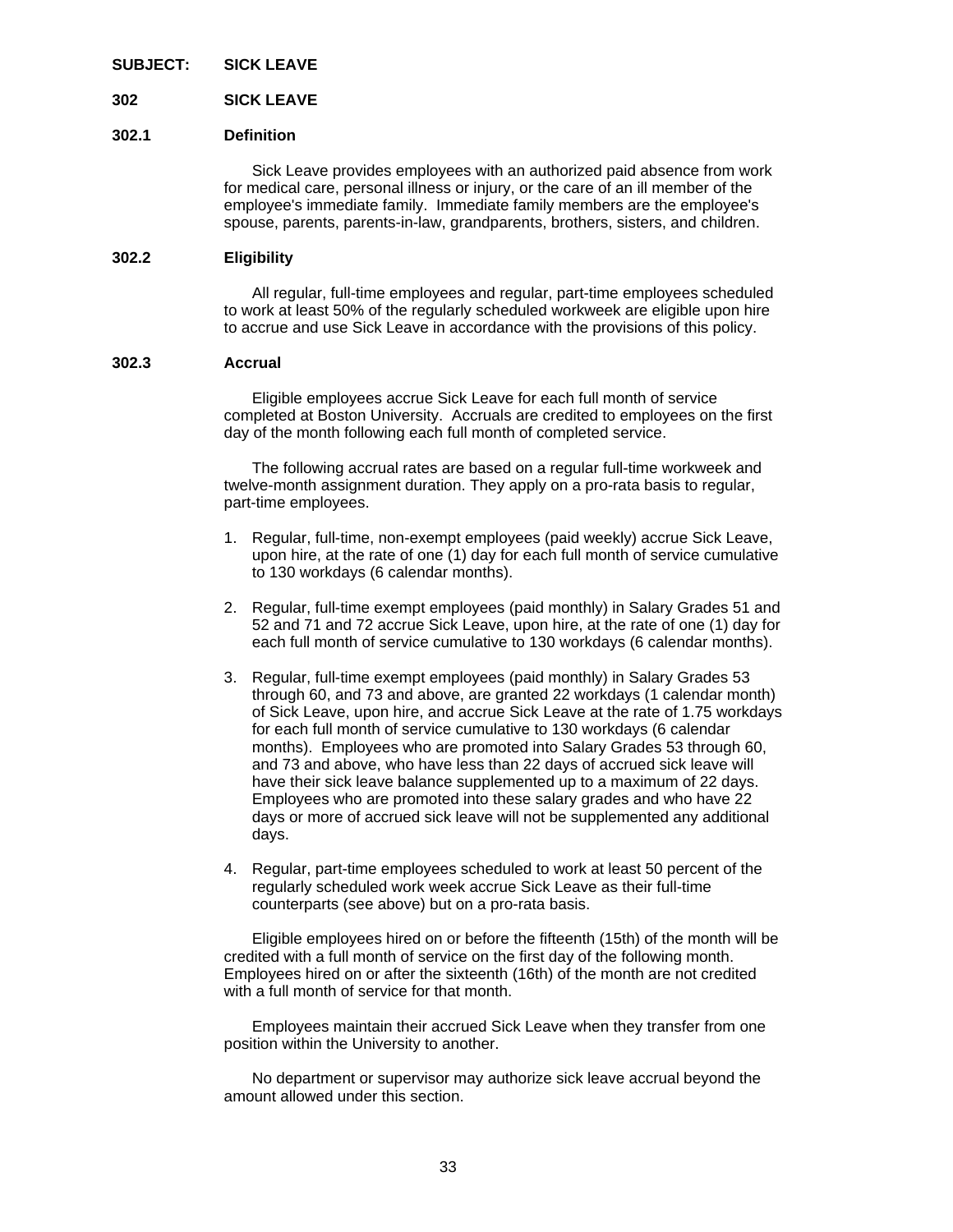#### **302.4 Additional Sick Leave Awards**

 All employees, except those in Salary Grades 53 through 60, and 73 and above, who are eligible to accrue Sick Leave are also eligible to earn additional hours of Sick Leave by sufficiently conserving their Sick Leave usage over a complete calendar year. Additional hours earned over a complete calendar year will be credited to the employee's Sick Leave accrual on January 1 of the following calendar year.

 The additional hours of Sick Leave that will be awarded to eligible employees based on their Sick Leave usage over a complete calendar year are listed below. The figures are based on a regular, full-time workweek for a twelve-month calendar year and apply on a pro-rata basis to regular, part-time employees.

| Number of<br><b>Sick Leave Days</b><br>Taken in<br>Calendar Year | Additional<br><b>Sick Leave</b><br>Hours Awarded |
|------------------------------------------------------------------|--------------------------------------------------|
| None                                                             | 14 hours                                         |
| 1 day                                                            | 10 hours                                         |
| 2 days                                                           | 7 hours                                          |
| 3 days                                                           | 5 hours                                          |
| 4 days                                                           | 3 hours                                          |
| 5 days                                                           | 1 hour                                           |
| 6 days or more days                                              | 0 hours                                          |

 Employees may accrue a maximum of 130 workdays of Sick Leave. This represents the combined total of both the employee's regular monthly accruals and any additional hours of Sick Leave that may be awarded based upon the employee's Sick Leave usage.

## **302.5 Medical Evidence of Illness**

 At any time, the University has the right to require an employee to submit objective medical evidence that either establishes illness or establishes its expected duration and/or require a medical examination by a physician chosen by the University.

#### **302.6 Usage**

 Employees are eligible to use their accrued Sick Leave after completing three (3) months of continuous service. During an employee's first three (3) months of service, time off that would normally be taken as Sick Leave will be taken as Unpaid Time Off. Non-exempt employees eligible for Personal Day absences may convert up to two (2) days of accrued Sick Leave to Personal Days each calendar year.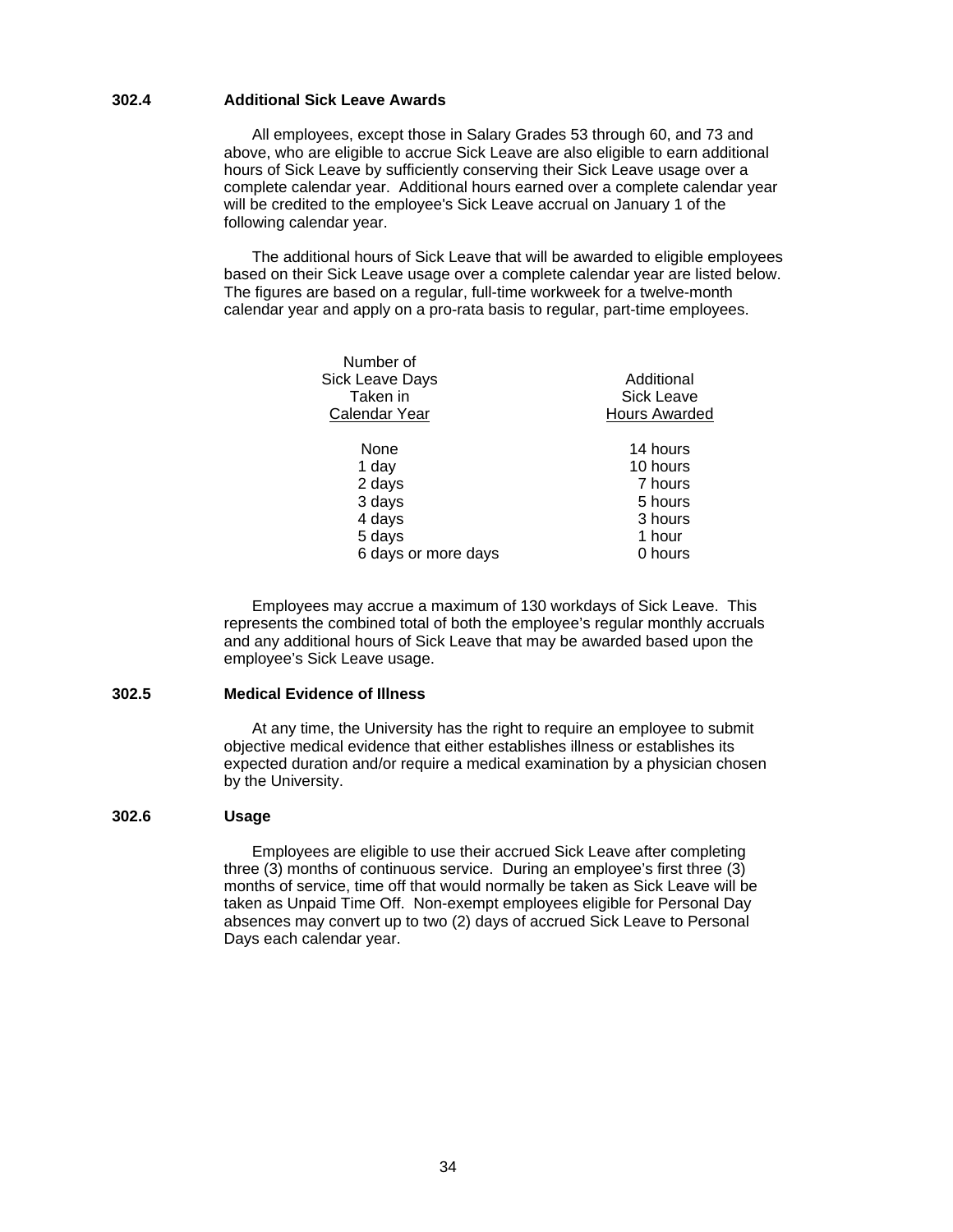Employees are entitled to use Sick Leave up to the number of Sick Leave days that they have accrued. For non-exempt employees, Sick Leave converted to Personal Days will be counted as Sick Leave used. Employees who exhaust their accrued Sick Leave may request that additional absences that would normally be taken as Sick Leave be charged to their accrued Vacation Leave, available Personal Days or available Compensatory Time Off. Employees who exhaust their accrued Sick Leave, Vacation Leave, available Personal Days, and available Compensatory Time Off may request Unpaid Time Off or a leave of absence for additional absences that would normally be taken as Sick Leave.

## **302.7 Compensation and Benefits**

 Employees maintain their regular pay and benefits while absent from work on approved paid Sick Leave.

 Employees are not compensated for unused Sick Leave at the time their employment with Boston University terminates.

 Employees who are absent from work due to illness or injury sustained in the course of employment are subject to and paid in accordance with the provisions of the Massachusetts Worker's Compensation Law. Employee absences during statutory waiting periods for Worker's Compensation may be charged to an employee's accrued Sick Leave. Employees will be paid under the Massachusetts Worker's Compensation Law for absences that occur after the statutory waiting periods have been satisfied. Employees may elect to use accrued Sick Leave to supplement their weekly Worker's Compensation benefits to the extent that the employee's total compensation does not exceed their regular pay.

 Non-exempt employees and exempt employees in salary grades 51, 52, 71, and 72 who remain medically incapacitated beyond 60 calendar days, and have exhausted their accrued Sick Leave, should consult Boston University's Short-Term Disability Plan to determine their eligibility under the plan.

#### **302.8 Requests and Approval**

 Employees who are unable to report to work due to illness must personally notify their immediate supervisor as soon as possible not less than one-half (1/2) hour after the start of the workday. Employees who are absent for more than one (1) day must notify their supervisor on each day or at intervals requested by the supervisor.

 Employees must request time off for scheduled medical or dental appointments, in writing, from their immediate supervisor at least three (3) workdays in advance of the desired time off. Time off for medical or dental appointments shall be charged to the employee's accrued Sick Leave. The three-day requirement may be shortened in emergency situations. Employees are generally expected to schedule medical and dental appointments for nonwork hours. Supervisors are authorized to approve these requests and are responsible for communicating their decisions in writing to the employees.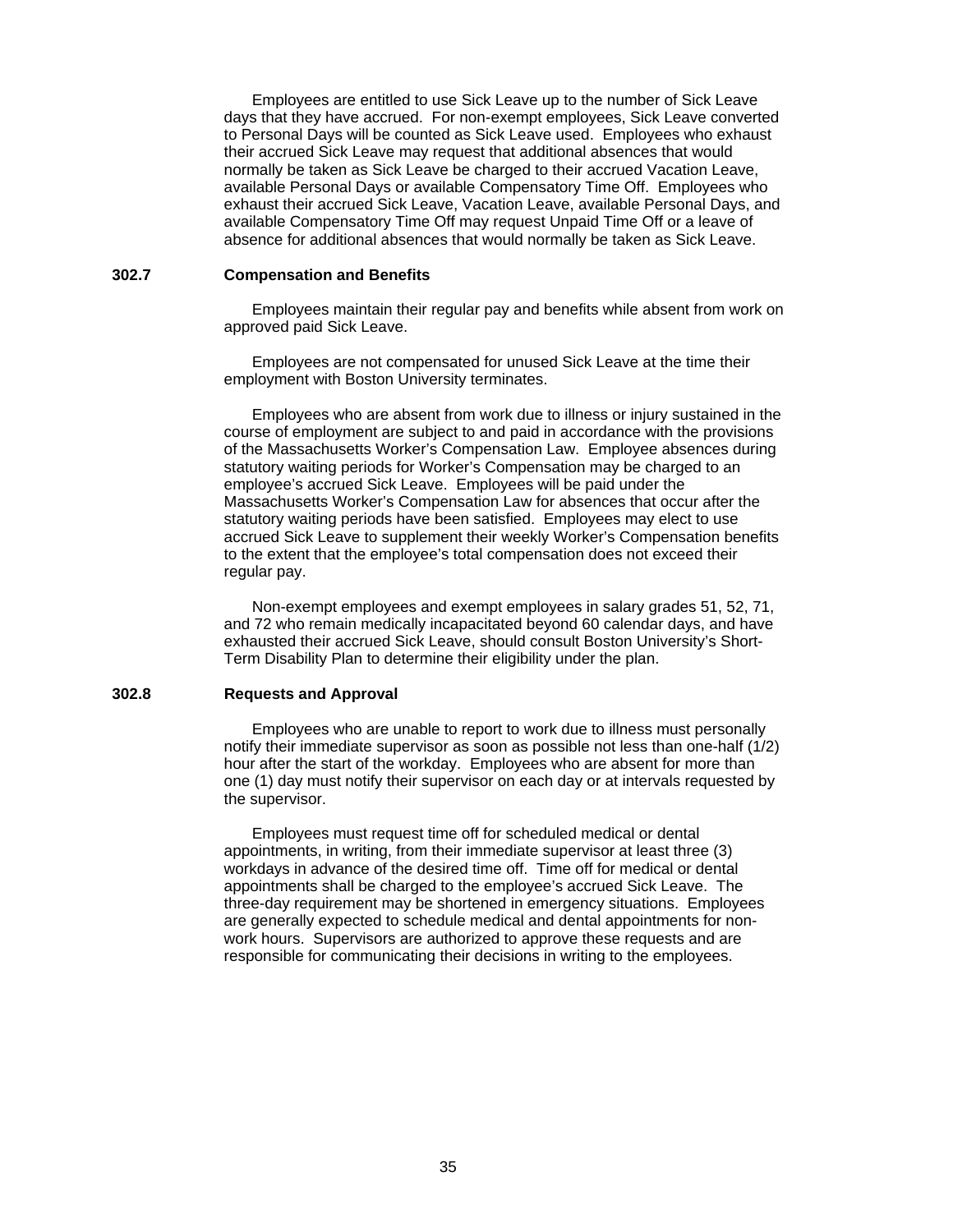## **302.9 Other Provisions**

 Supervisors are responsible for maintaining complete and accurate records of the Sick Leave accruals and usage for each employee under his or her supervision. Supervisors are also responsible for accurately reporting Sick Leave usage on all documents submitted to the Payroll Office.

Upon request, employees are entitled to a written statement of their Sick Leave accrual and usage. Such requests should be made to the employee's immediate supervisor, who is responsible for responding to such requests.

## **302.10 Related Policies**

- 301 Vacation Leave
- 302 Personal days
- 309 Compensatory Time Off
- 312 Family and Medical Leave (FMLA)
- 313 Unpaid Time Off
- 314 Leave of Absence—Medical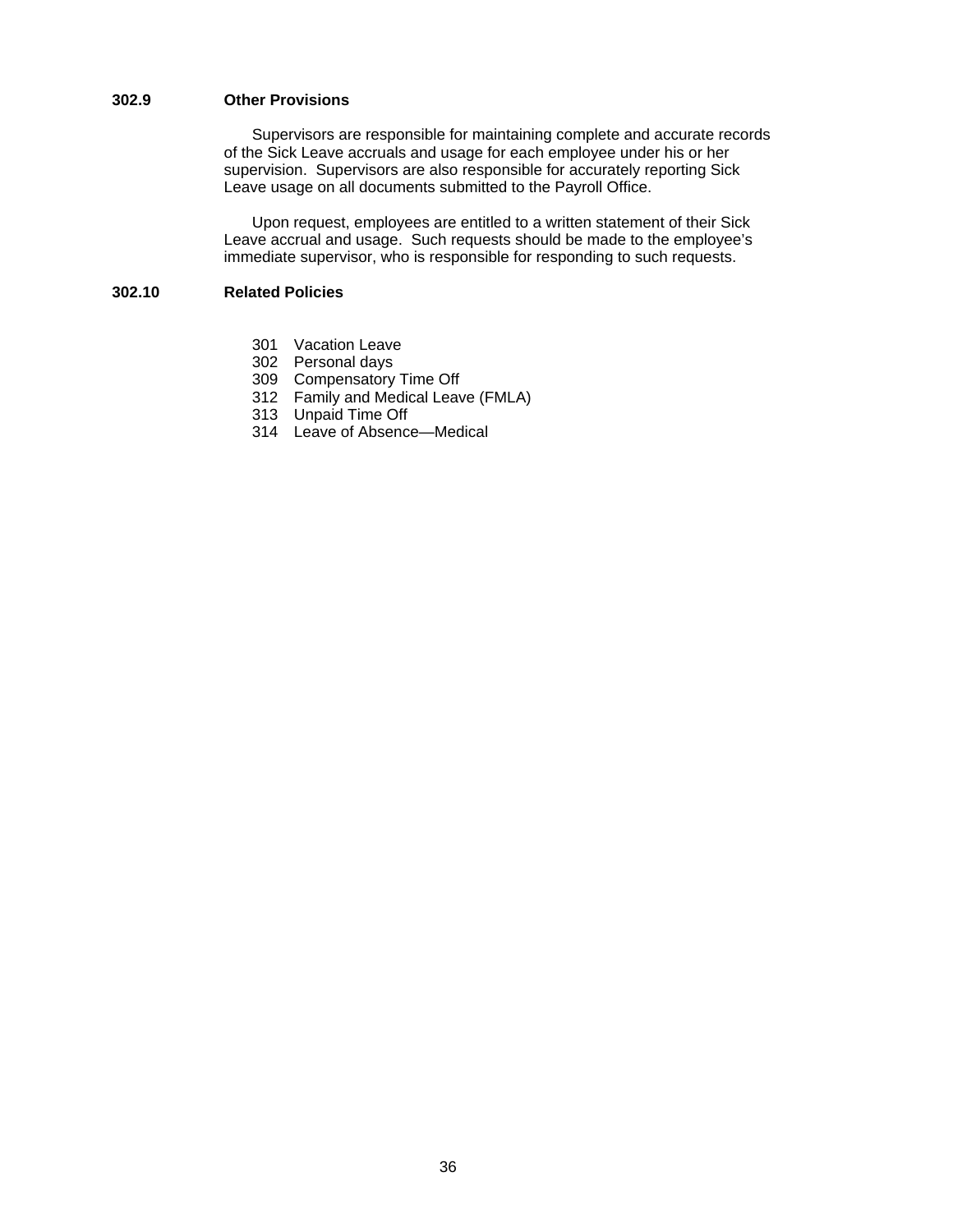### **SUBJECT: PERSONAL DAYS**

### **303 PERSONAL DAYS**

### **303.1 Definition**

Personal Days provide employees with authorized paid absences from work for the purpose of attending to personal business and emergency situations.

#### **303.2 Eligibility**

 All regular, full-time, non-exempt employees and regular, part-time, nonexempt employees scheduled to work at least 50 percent of the regularly scheduled workweek are eligible for Personal Day absences after completing three (3) months of continuous service.

Exempt employees are not eligible for Personal Days.

### **303.3 Number of Personal Days**

 Eligible employees are granted two Personal Days on January 1 of each calendar year. Personal Days do not carry forward or accumulate from one calendar year to the next. Eligible employees may also convert up to two (2) days of accrued Sick Leave to Personal Days each calendar year.

### **303.4 Compensation**

 Employees maintain their regular pay and benefits while absent from work on approved Personal Day absences.

## **303.5 Length of Leave**

 One-half (1/2) day is the minimum amount of time off that can be taken and charged to Personal Day absences.

# **303.6 Requests and Approval**

 Employees must submit a written request for Personal Day absences to their immediate supervisor at least 24 hours in advance of the desired time off. Supervisors are responsible for obtaining departmental decisions and communicating them in writing to the employees. All approvals must clearly define the duration of the absence and the date and time the employee is expected to return to work. Department Heads are authorized to approve requests for Personal Day absences.

#### **303.7 Other Provisions**

Unused Personal Days shall not be paid to an employee terminating, either voluntarily or involuntarily, from the University.

### **303.8 Related Policies**

302 Sick Leave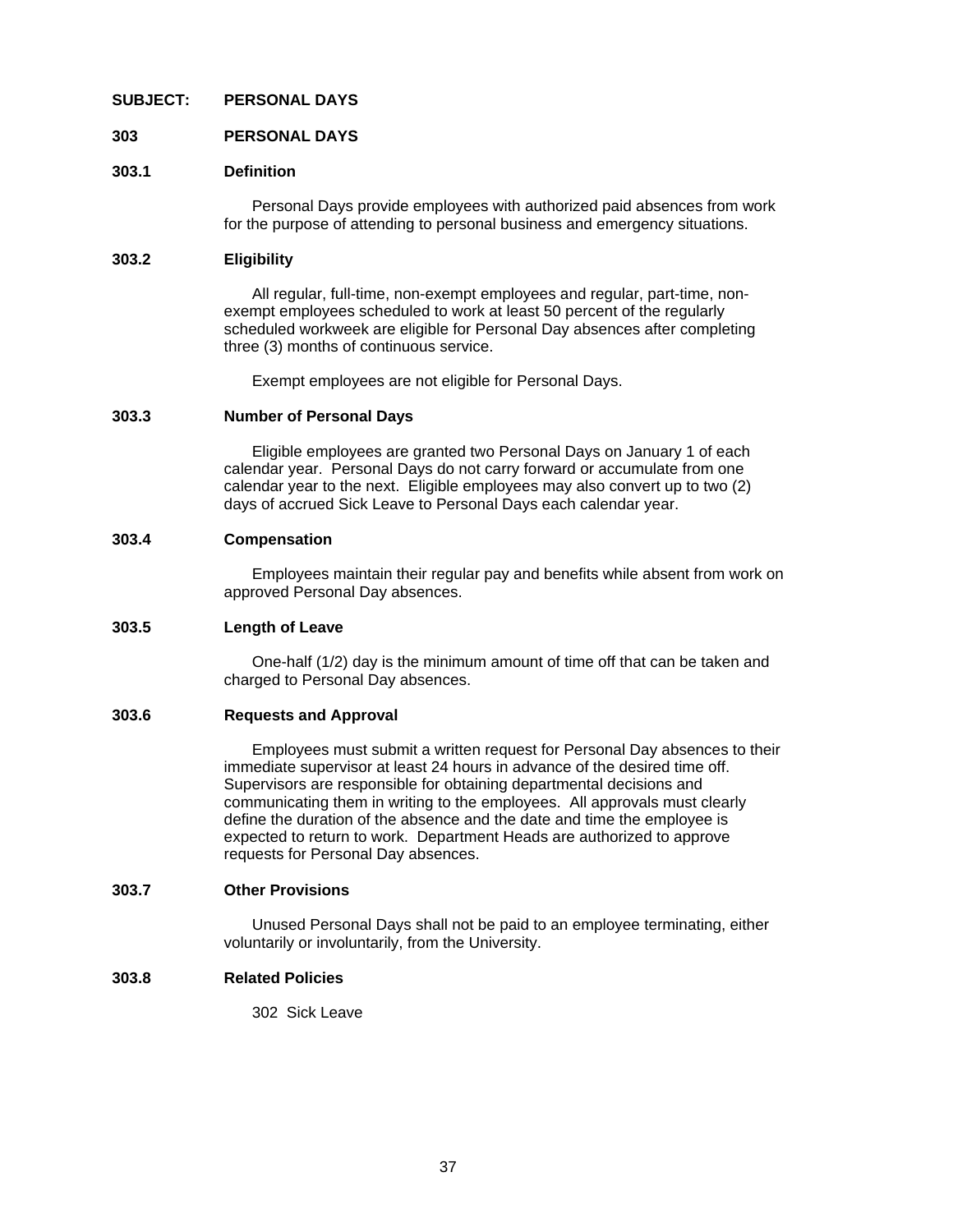### **SUBJECT: MATERNITY LEAVE**

### **304 MATERNITY LEAVE**

#### **304.1 Definition**

Maternity Leave provides eligible female employees with an authorized absence from work for pregnancy and/or childbirth or for the purpose of adopting a child under the age of 18 or under age 23 if the child is mentally or physically disabled.

#### **304.2 Eligibility**

All females who are regular, full-time employees or regular, part-time employees scheduled to work at least 50 percent of the regularly scheduled workweek are eligible for Maternity Leave after completing three (3) months of continuous service.

#### **304.3 Length of Leave**

 Eligible females are entitled to a Maternity Leave of eight (8) weeks. If, in the case of pregnancy and/or childbirth, medical incapacitation extends beyond the eight (8) week period, an employee may request an extension of her Maternity Leave. In such cases, the total unpaid Maternity Leave period will not exceed six (6) months.

 Employees who are not still medically incapacitated upon completing an eight (8) week Maternity Leave, but wish to take additional leave, are not eligible for a Maternity Leave extension. The additional time off must be requested in accordance with the policies on Vacation Leave, Personal Days, Unpaid Time Off, or Leave of Absence—Personal or Family and Medical Leave.

#### **304.4 Evidence of Medical Incapacitation**

 At any time, the University has the right to require an employee to submit objective medical evidence that establishes either illness or its expected duration; and/or require a medical examination by a physician chosen by the University.

#### **304.5 Compensation and Benefits**

 Employees on Maternity Leave for the purpose of adoption of a child under three years of age, must apply their available paid absences (accrued Vacation Leave, available Personal Days or available Compensatory Time Off) to an approved Maternity Leave period. The balance of the leave period will be taken as an unpaid absence.

Employees on Maternity Leave as a result of pregnancy and/or childbirth must apply their accrued Sick Leave to an approved Maternity Leave period. If an employee exhausts her Sick Leave before the end of the Maternity Leave period, she must apply her available paid absences (accrued Vacation Leave, available Personal Days or available Compensatory Time Off) to the balance of the Maternity Leave period. In the event that an employee uses all available paid absences before completing the Maternity Leave, the balance of the leave period will be taken as an unpaid absence. Non-exempt employees and exempt employees in salary grades 51, 52, 71, and 72 who remain medically incapacitated beyond 60 calendar days and have exhausted their accrued Sick Leave should consult Boston University's Short-Term Disability Plan to determine their eligibility for benefits under the plan.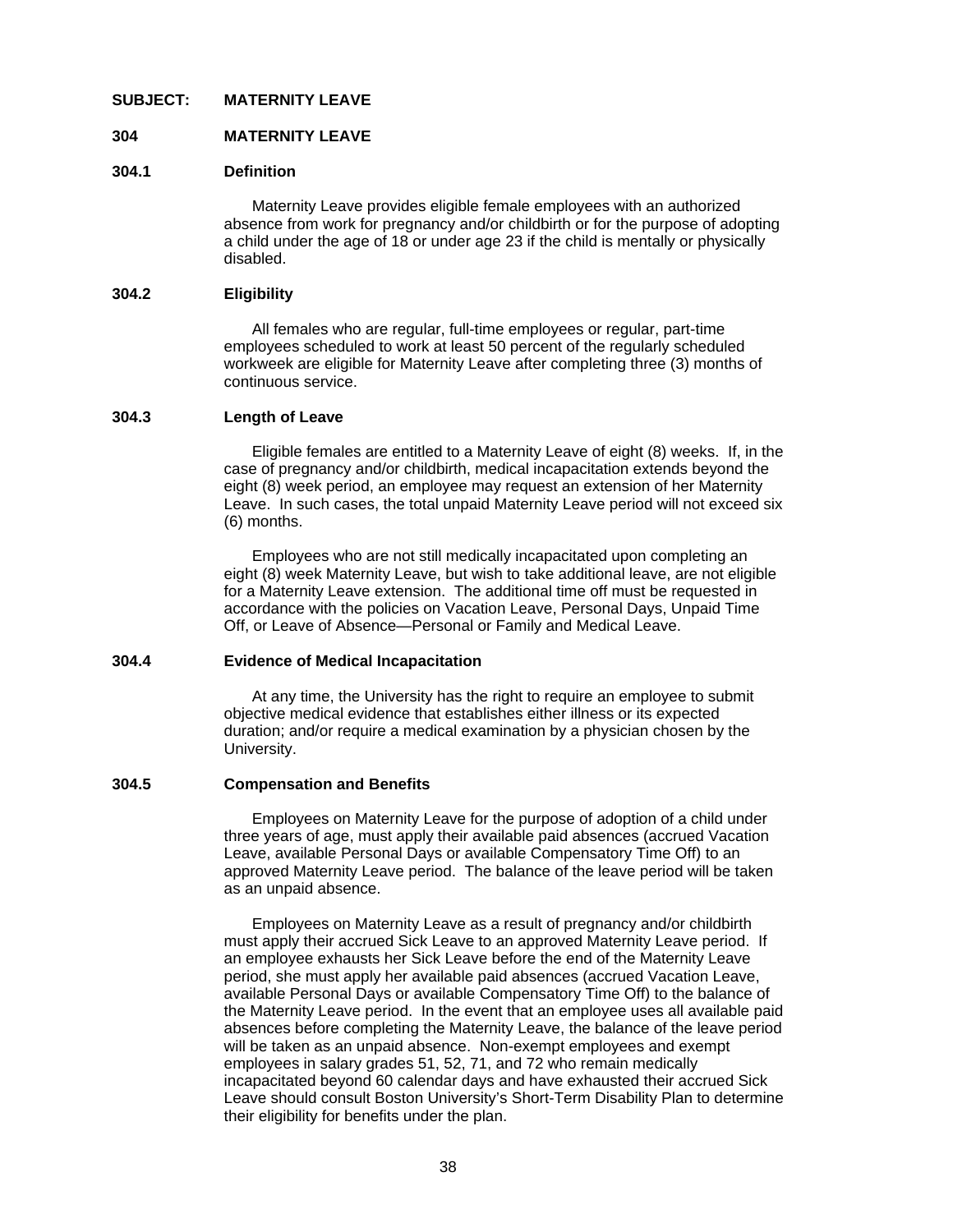Employees maintain their normal pay and benefits during all portions of a Maternity Leave that are taken as paid absences, i.e., charged to Sick Leave, Vacation Leave, Personal Days, or Compensatory Time Off.

 While on an unpaid Maternity Leave or Short-Term Disability, employees are eligible to participate in the benefit programs as outlined in the Faculty and Staff Benefits Handbook: These programs include Health Plans, Disability Benefits, Survivor Benefits, Retirement Plans, and the Tuition Remission Program.

> Vacation and Sick Leave Accruals—Employees do not accrue Vacation Leave or Sick Leave while on an unpaid Maternity Leave.

> Holidays—Employees on an unpaid Maternity Leave are not eligible for holiday benefits when a holiday falls within the period of the leave.

Intersession—Employees on an unpaid Maternity Leave are not eligible for compensation during Intersession if an Intersession closing is declared and falls within the period of the leave.

### **304.6 Requests and Approvals**

 Maternity Leave (up to eight (8) weeks)—Employees must submit a written request for Maternity Leave to their immediate supervisor at least one (1) month in advance of the desired time off. The one (1) month requirement may be shortened in emergency situations. Employee requests must specify the requested start and end dates of the leave period. Employees requesting Maternity Leave for the purpose of adopting a child under three years of age, must provide appropriate documentation from the adoption agency.

 An employee is responsible for submitting a completed Boston University Staff Request for Leave of Absence or Intermittent Leave form to his/her immediate supervisor. Copies of this form are available on the Human Resources website. Human Resources will be responsible for approving the leave and for notifying the employee in writing regarding the conditions and terms of the leave.

 Maternity Leave Extensions—An employee on an approved Maternity Leave who wishes to extend the Maternity Leave beyond the eight (8) week period for reasons of medical incapacitation must submit a written request to her supervisor at least two (2) weeks in advance of the end date of the approved leave. Objective medical evidence that establishes continued medical incapacitation and its expected duration must be submitted with the employee's request for extended Maternity Leave.

 Supervisors are responsible for forwarding requests for Maternity Leave extensions to the Department Head for the initial approval decision. Employees are to be informed in writing of requests that are not approved at the Department Head level. The final decision must be communicated in writing to the employee. The Director of Human Resources or designee is to be sent a copy of all final decisions at the time the employee is notified.

 Other—Employees on an approved Maternity Leave who wish additional time off beyond the eight (8) week period but will not be medically incapacitated must submit a written request to their supervisor at least two weeks in advance of the end of the approved leave. The additional time off must be requested as and charged to the employee's available paid absences (accrued Vacation Leave or available Personal Days). If the employee has no available paid absences, the additional time off must be taken as Unpaid Time Off or a Leave of Absence for personal reasons.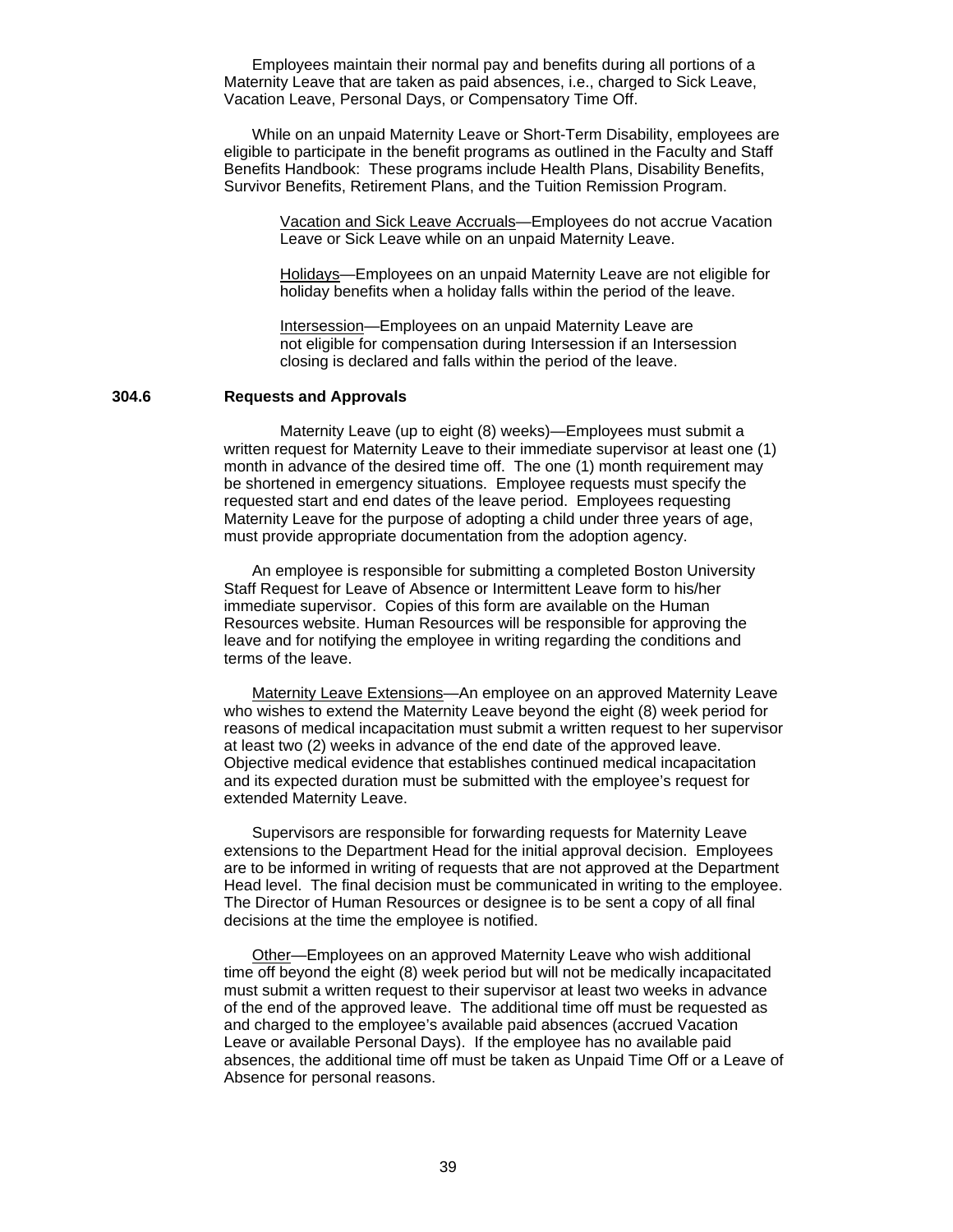Supervisors are responsible for forwarding such requests to the Department Head for the initial decision. Employees are to be informed in writing of requests that are not approved at the Department Head level. Human Resources will be responsible for approving the leave and for notifying the employee in writing regarding the conditions and terms of the leave.

# **304.7 Conditions of Re-employment**

An employee who concludes her Maternity Leave within eight (8) weeks**\*** is entitled to return to the same or similar position without loss of the employment benefits for which she was eligible on the date her leave commenced. An employee who is on an unpaid Maternity Leave for a period of between eight (8)\* weeks and six (6) months shall receive every reasonable consideration by the University in returning to her original position or to a position of like responsibility and pay; however, the University cannot guarantee re-employment.

 \*Under certain circumstances, an employee may be eligible for a maternity leave of absence of up to twelve weeks. (Refer to Section 312, Family and Medical Leave.)

 An employee who is on approved Maternity Leave is expected to give her supervisor written notification of intent to return to work. Notification must be received at least two (2) weeks in advance of the expected return date.

 An employee who fails to return to work by the expected return date will be considered to have resigned voluntarily from the University.

# **304.8 Related Policies**

- 301 Vacation Leave
- 302 Sick Leave
- 303 Personal Days
- 309 Compensatory Time Off
- 312 Family and Medical Leave (FMLA)
- 313 Unpaid Time Off
- 315 Leave of Absence—Personal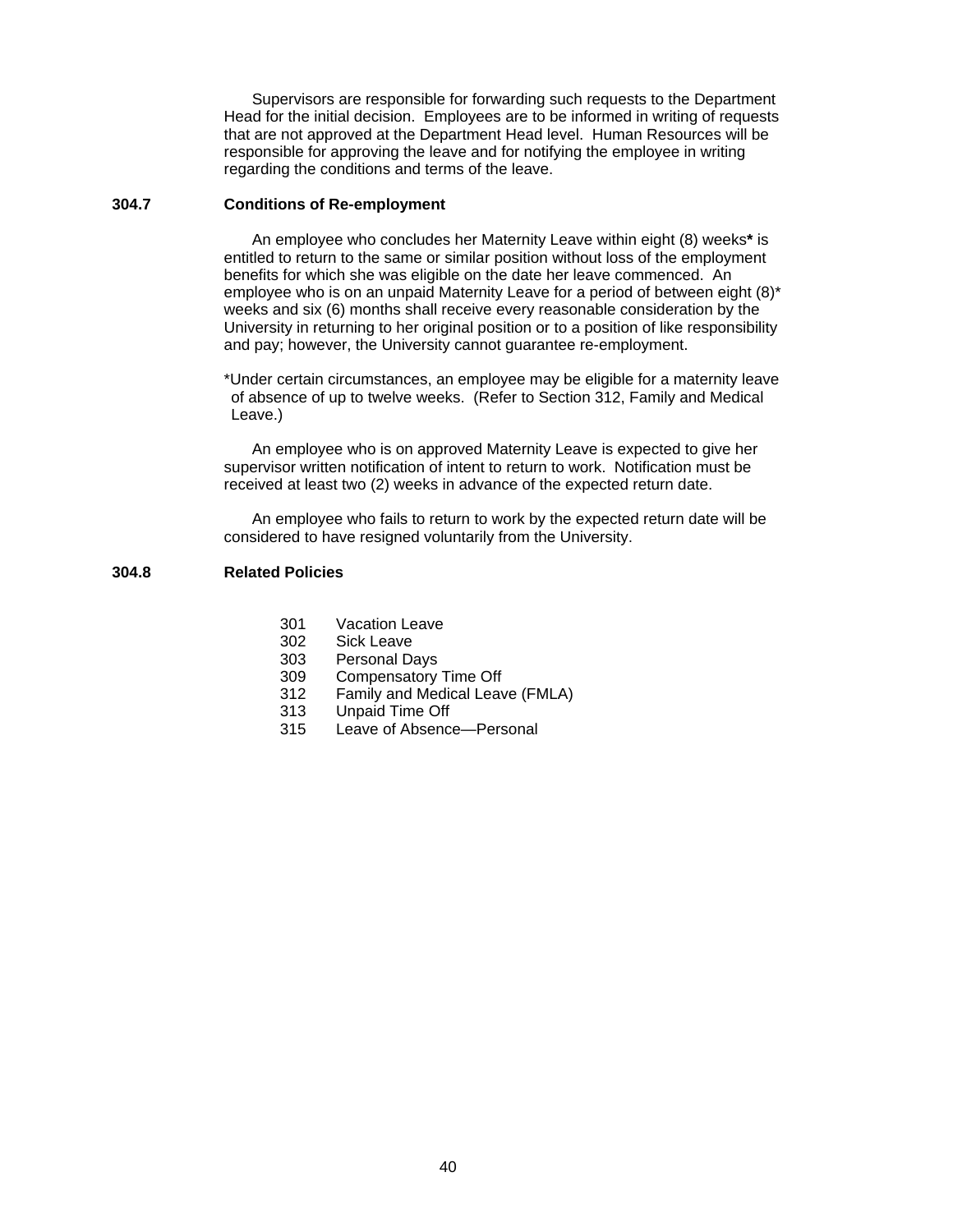#### **SUBJECT: SYMPATHY LEAVE**

### **305 SYMPATHY LEAVE**

#### **305.1 Definition**

Sympathy Leave is an authorized paid absence from work granted when a death occurs in an employee's immediate family. Immediate family members are the employee's spouse, parents, parents-in-law, sons-in-law, daughters-in-law, grandparents, grandchildren, brothers, sisters, children, and members of the same household.

#### **305.2 Eligibility**

All regular, full-time employees and regular, part-time employees are eligible upon hire for Sympathy Leave.

#### **305.3 Length of Leave**

 Eligible employees may be granted up to three (3) days of Sympathy Leave for the death of an immediate family member.

#### **305.4 Compensation and Benefits**

 Employees maintain their regular pay and benefits while absent from work on an approved Sympathy Leave.

#### **305.5 Requests and Approvals**

 Employees should request Sympathy Leave from their immediate supervisor by informing him or her of the death and the number of days requested.

 Supervisors are responsible for obtaining departmental decisions and communicating them in writing to the employees. Approvals must clearly define the duration of the absence and the date the employee is expected to return to work. Department Heads are authorized to approve requests for Sympathy Leave.

### **305.6 Other Provisions**

 Under special circumstances, an employee may require more than the threeday Sympathy Leave period. An employee may request additional time off from his or her supervisor. The additional time off must be charged to accrued Vacation Leave, available Personal Days, available Compensatory Time Off, or taken as Unpaid Time Off.

An absence from work in the event of the death of a person who is not an immediate family member will be charged to the employee's accrued Vacation Leave, available Personal Days, or taken as Unpaid Time Off. Employees must request such absences from their immediate supervisor. Supervisors are responsible for obtaining the departmental decisions and communicating them in writing to the employees.

## **305.7 Related Policies**

- 301 Vacation Leave
- 303 Personal Days
- 309 Compensatory Time Off
- 313 Unpaid Time Off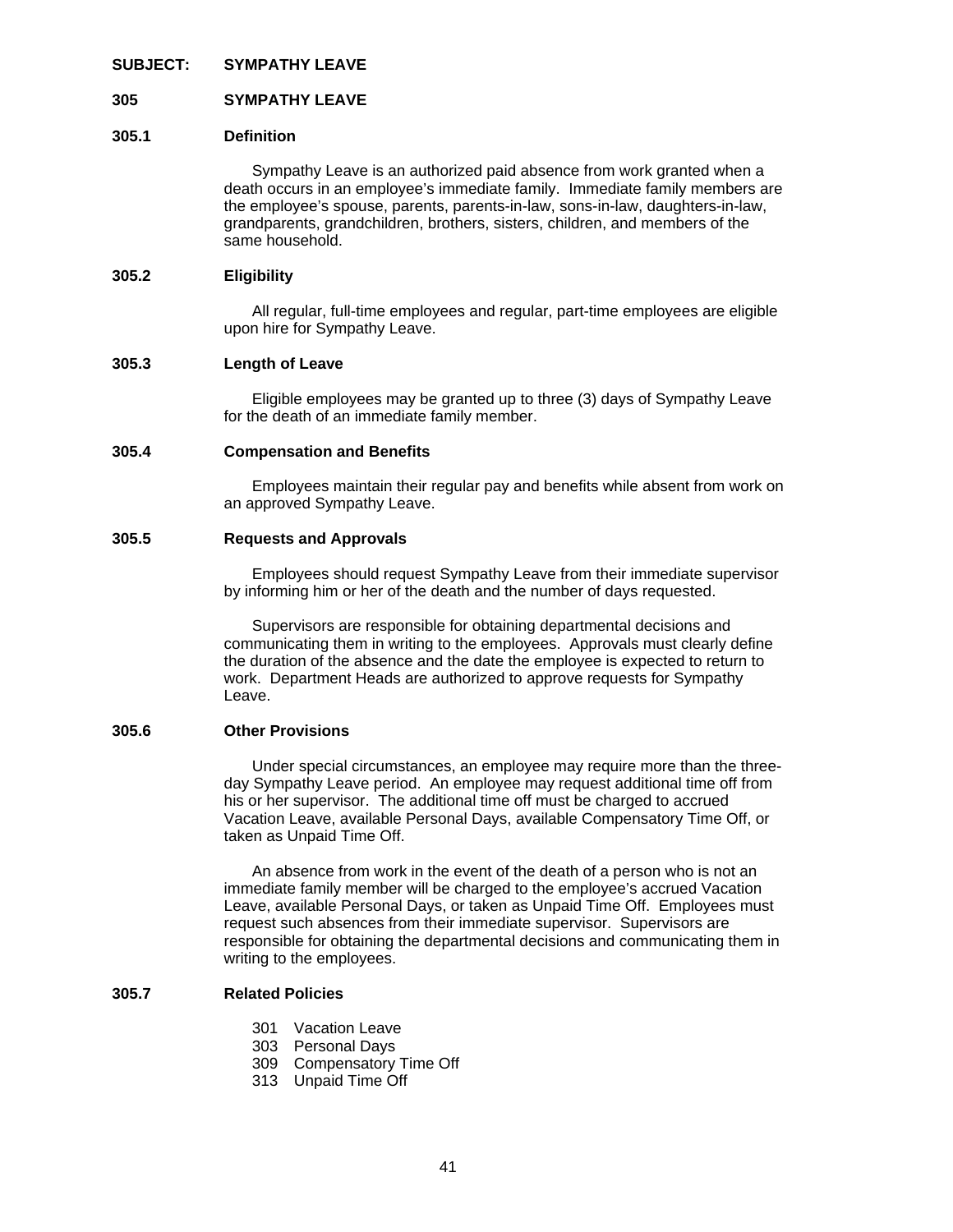### **SUBJECT: JURY DUTY LEAVE**

### **306 JURY DUTY LEAVE**

### **306.1 Definition**

Jury Duty Leave is an authorized paid absence from work that enables University employees to complete compulsory jury duty service in an established federal or state court without sustaining financial loss.

 Boston University encourages its employees to fulfill their civic responsibilities.

### **306.2 Eligibility**

 All regular, full-time employees and regular, part-time employees are eligible upon hire for Jury Duty Leave.

### **306.3 Length of Leave**

 Jury Duty Leave covers the full amount of time that an employee spends on compulsory jury duty.

### **306.4 Compensation and Benefits**

 While on an approved Jury Duty Leave, employees will be paid the difference between their regular pay and the amount paid by the court for jury duty, exclusive of any travel allowance. Employees are not eligible for payment if their jury duty pay exceeds their regular pay for the period of the leave. Employees maintain their regular benefits while absent from work on approved Jury Duty Leave.

### **306.5 Requests and Approval**

 Employees must submit a written request for Jury Duty Leave to their immediate supervisor at the time the notice is received from the court. A copy of the official notice of the court must be submitted with the request.

 Supervisors are responsible for obtaining departmental decisions and communicating them in writing to the employees. Department Heads are authorized to approve requests for Jury Duty Leave.

#### **306.6 Other Provisions**

Upon completion of an approved Jury Duty Leave, an employee must submit to his or her supervisor the statement from the Clerk of the Court that confirms the jury duty service and details the employee's reimbursement from the court.

### **306.7 Related Policies**

None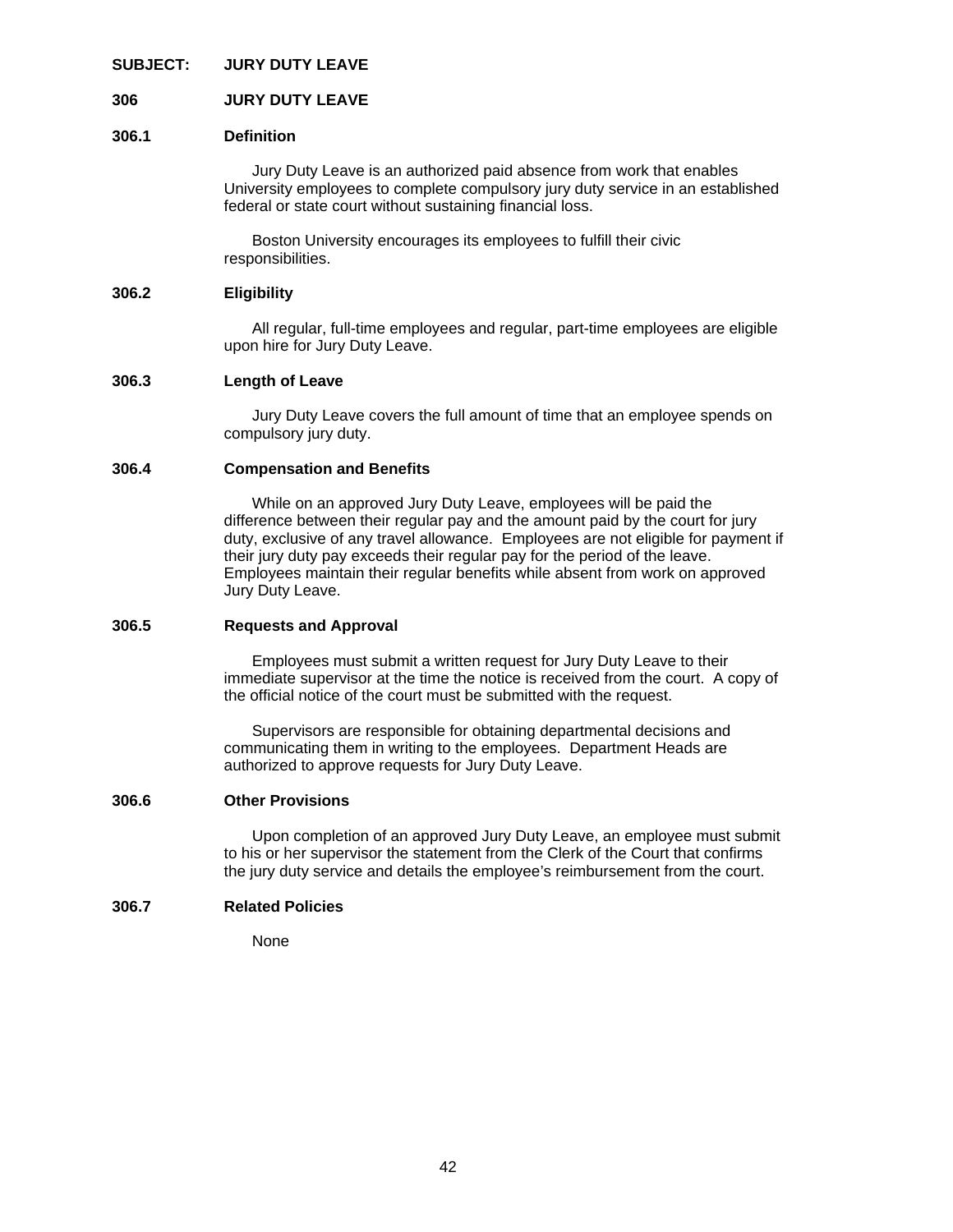#### **SUBJECT: MILITARY LEAVE**

### **307 MILITARY LEAVE**

#### **307.1 Definition**

Military Leave is an authorized absence from work that enables employees to fulfill military obligations as members of the United States Armed Forces (including National or State Guard) in accordance with the provisions of applicable federal and state laws.

### **307.2 Eligibility**

 All regular, full-time employees and regular, part-time employees who must fulfill military obligations in the United States Armed Forces are eligible upon hire for Military Leave.

### **307.3 Length of Leave**

 The length of a Military Leave is determined by the employee's military obligation. Military Leave will be granted for the period of time required under the provisions of applicable federal and state laws. This includes military reserve unit obligations of up to fifteen (15) calendar days in any one year.

#### **307.4 Compensation and Benefits**

 Eligible employees will be paid the difference between their regular pay and the amount of military pay received from the government (exclusive of travel pay) for a maximum of eleven (11) workdays in a calendar year. Employees are not eligible for payment if their military pay exceeds their regular pay for the number of workdays involved in the leave.

 Employees who are required to take more than eleven (11) workdays in a calendar year to fulfill their military obligations must charge the additional time off to Unpaid Time Off, or Leave of Absence—Personal. In such cases, employees are subject to the provisions of the individual policy statements to which the time is charged.

Reservists who are on active military duty will receive the difference between their regular pay and the amount of military pay received from the government (exclusive of travel pay) for a maximum of four (4) weeks for hourly paid employees and one (1) month for monthly paid employees.

 Employees on approved absences to fulfill military obligations maintain their regular benefits provided that the absence is not taken as an unpaid leave of absence for personal reasons (see Leave of Absence—Personal). This applies to employees who are on "Unpaid Time Off" (less than ten consecutive workdays.

### **307.5 Requests and Approvals**

Employees must submit a written request for Military Leave to their immediate supervisor at least two (2) weeks in advance of the requested time off. The two (2) week requirement may be shortened in unusual situations. Requests should contain a copy of the employee's official orders that define the purpose and dates of the military obligation.

 Supervisors are responsible for obtaining departmental decisions and communicating them in writing to the employees. Approvals must clearly define the duration of the absence and the date the employee is expected to return to work. Department Heads are authorized to approve requests for Military Leave.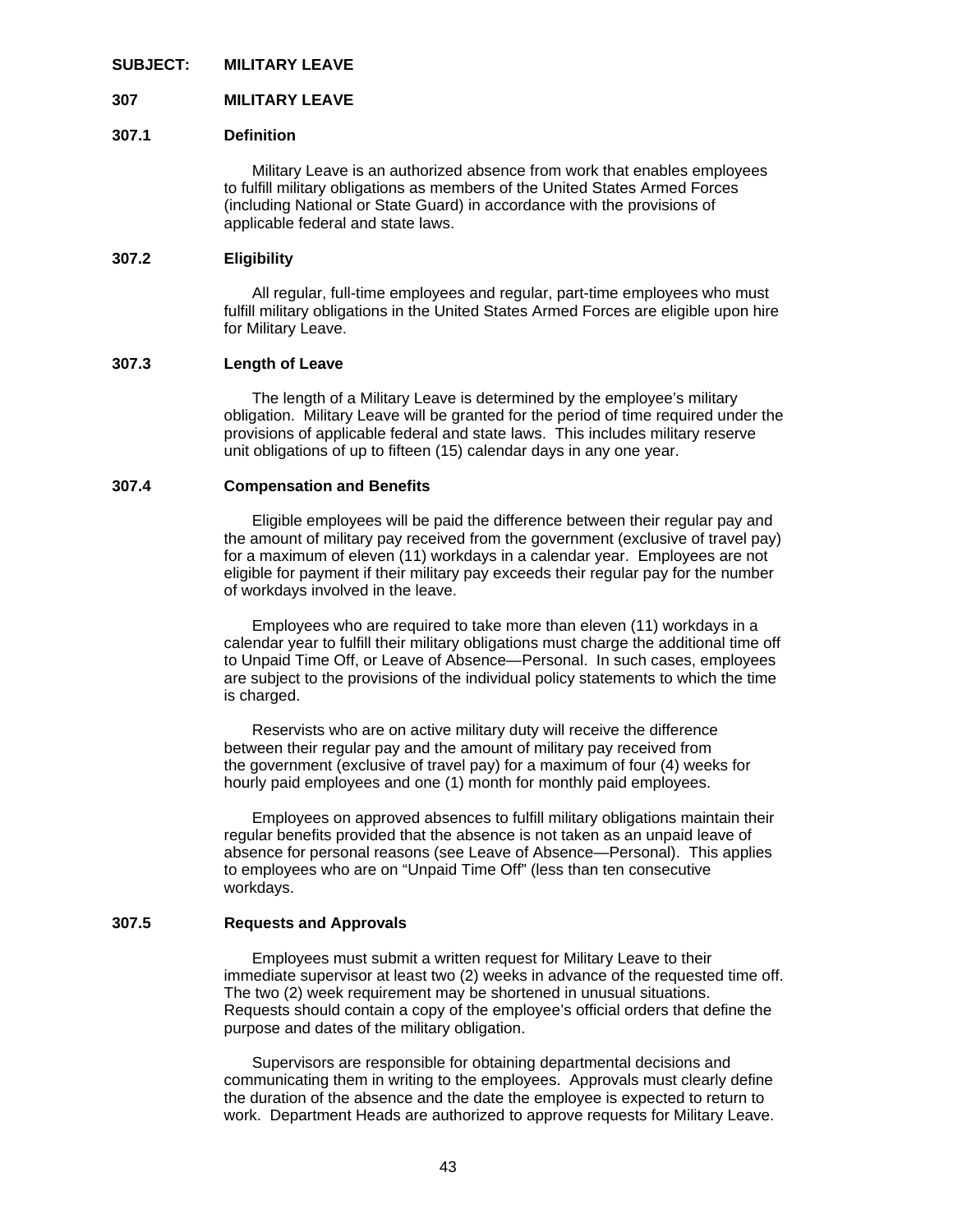# **307.6 Other Provisions**

Requests for military leaves of absence beyond fifteen days must be reviewed and approved by the Chief Human Resources Officer or designee.

 Upon completion of an approved Military Leave, an employee must submit to his or her supervisor official evidence of military pay that details the employee's payment from the government.

 Applicable federal and state laws govern Boston University's policy and conduct regarding military leaves.

### **307.7 Related Policies**

- 301 Vacation Leave
- 303 Personal Days
- 309 Compensatory Time Off
- 312 Family and Medical Leave
- 313 Unpaid Time Off
	- 315 Leave of Absence—Personal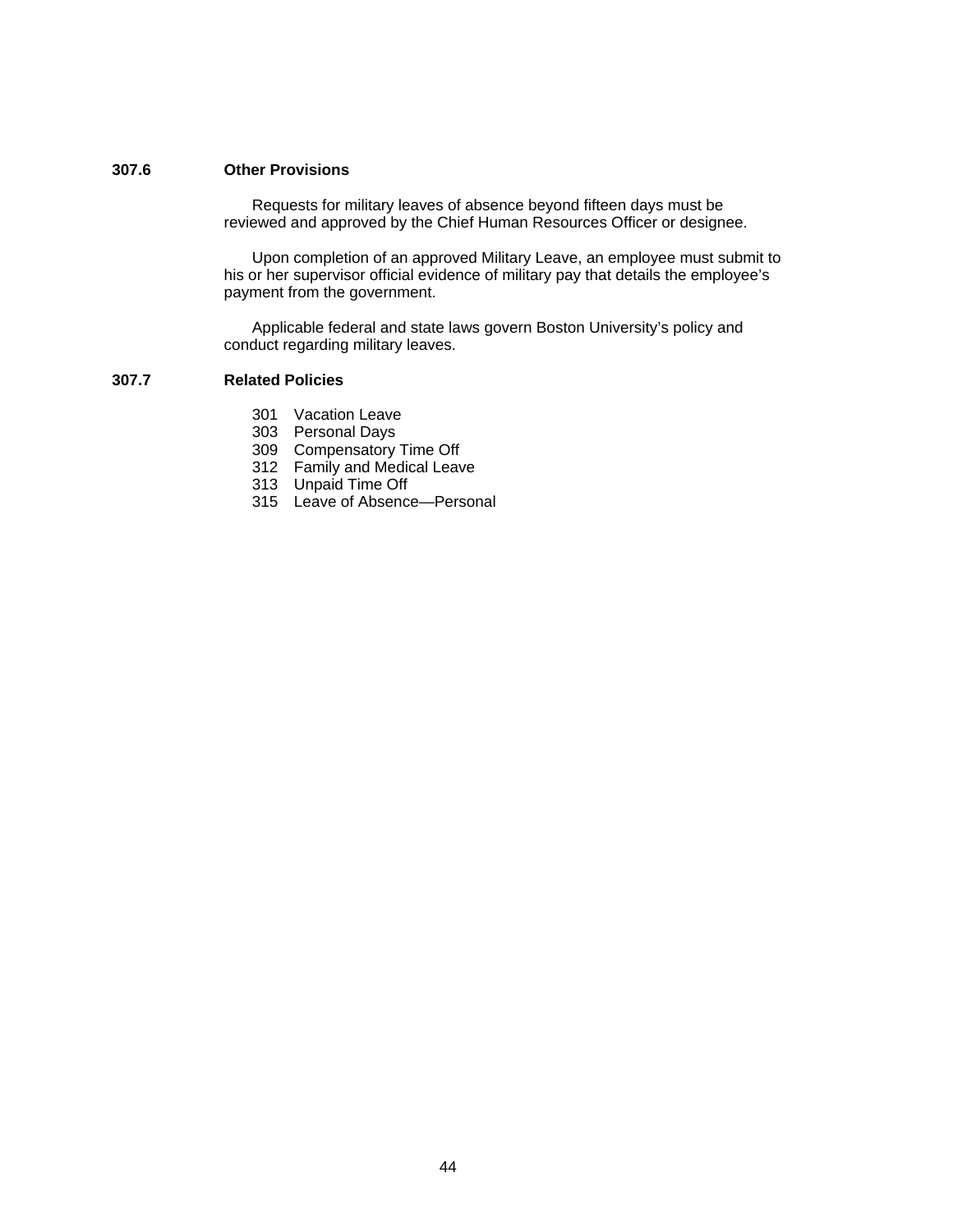**SUBJECT HOLIDAYS** 

### **308 HOLIDAYS**

#### **308.1 Definition**

Holiday Leave provides employees with authorized paid absences from work for the purpose of observing designated holidays. Boston University observes the following twelve (12) holidays:

- 1. New Year's Day 7. Labor Day
- 2. Martin Luther King Jr. Day 8. Columbus Day
- 3. Presidents' Day 9. Veterans Day
- 
- 
- 
- 
- 
- 4. Patriots' Day 10. Thanksgiving Day
- 5. Memorial Day 11. Friday after Thanksgiving
- 6. Independence Day 12. Christmas Day
- 

 The specific dates on which the holidays will be observed are published each year in the University's official Schedule of Holidays and Intersession Days.

### **308.2 Eligibility**

 All regular, full-time employees and regular, part-time employees are eligible upon hire for Holiday Leave.

#### **308.3 Compensation and Benefits**

 When a holiday observance falls on an employee's regularly scheduled workday and the employee does not work on that day, eligible employees will be paid for the holiday at the employee's regular rate of pay. Employees will not be paid when a holiday observance falls on the employee's scheduled day off and they do not work on that day.

 Employees must work both the last scheduled workday preceding a holiday observance and the first scheduled workday following the holiday observance to be eligible for Holiday Leave unless they are on an authorized paid absence for those days.

 Employees who are on an authorized paid absence (e.g., Sick Leave and Vacation Leave) for the last scheduled workday preceding a holiday observance and first scheduled workday following the holiday observance will be eligible for Holiday Leave on the day of the observance.

 Employees who are on an unpaid absence from the University are not eligible for Holiday Leave.

 Non-exempt employees who are required to work on a regularly scheduled University holiday shall be paid at the employee's regular straight-time pay for that day. In addition, they shall receive time-and-one-half (1-1/2) pay for all hours actually worked on that holiday or, alternatively, they may elect compensatory time off, calculated at regular straight-time rates, in the amount of one-and-one-half (1-1/2) hours off for each hour actually worked.

 Exempt employees who are required to work on the day of an observed holiday will be eligible for Compensatory Time Off.

 Employees maintain their regular benefits while absent from work on approved Holiday Leave.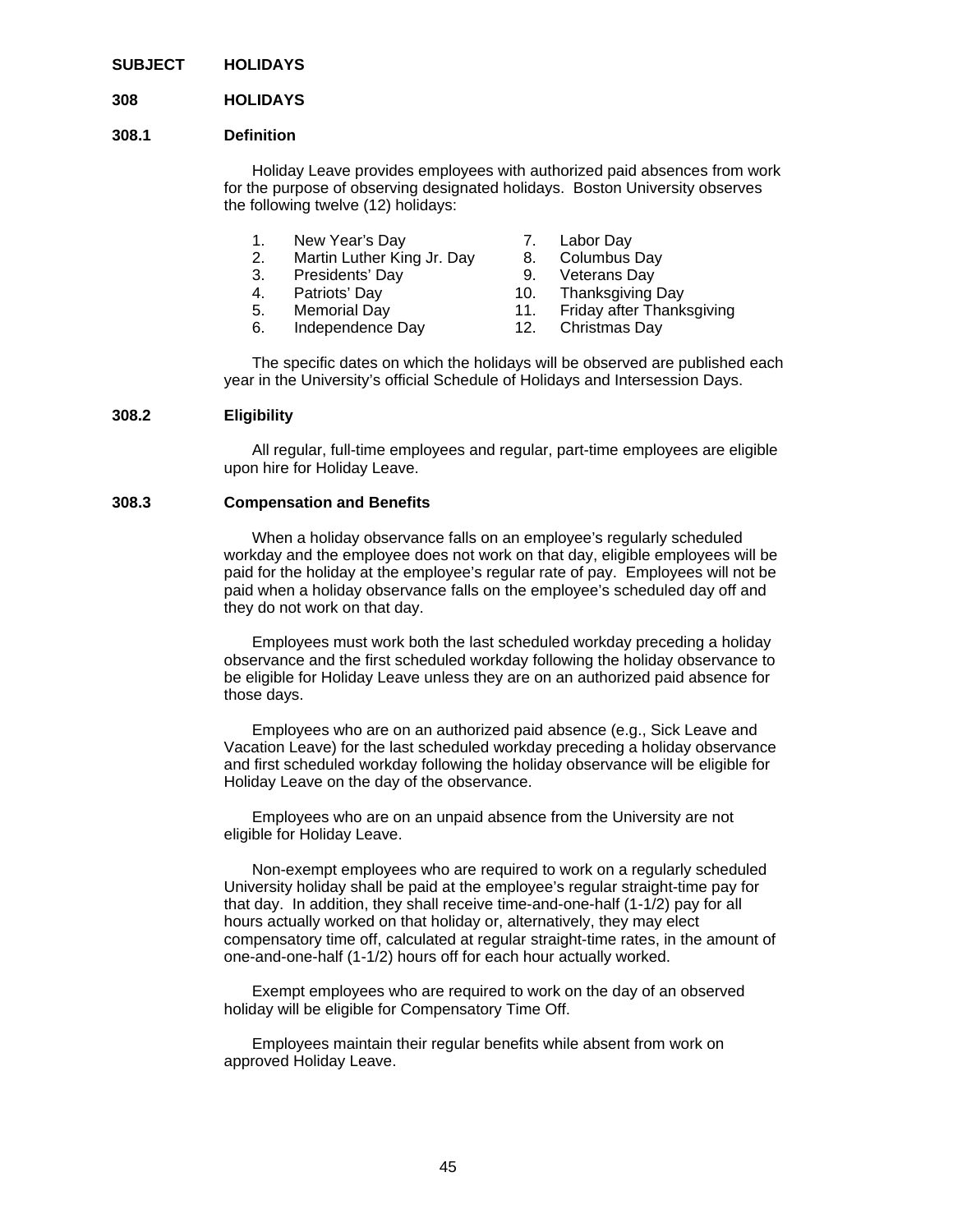# **308.4 Related Policies**

- 301 Vacation Leave
- 302 Sick Leave
- 309 Compensatory Time Off
- 316 Religious Holidays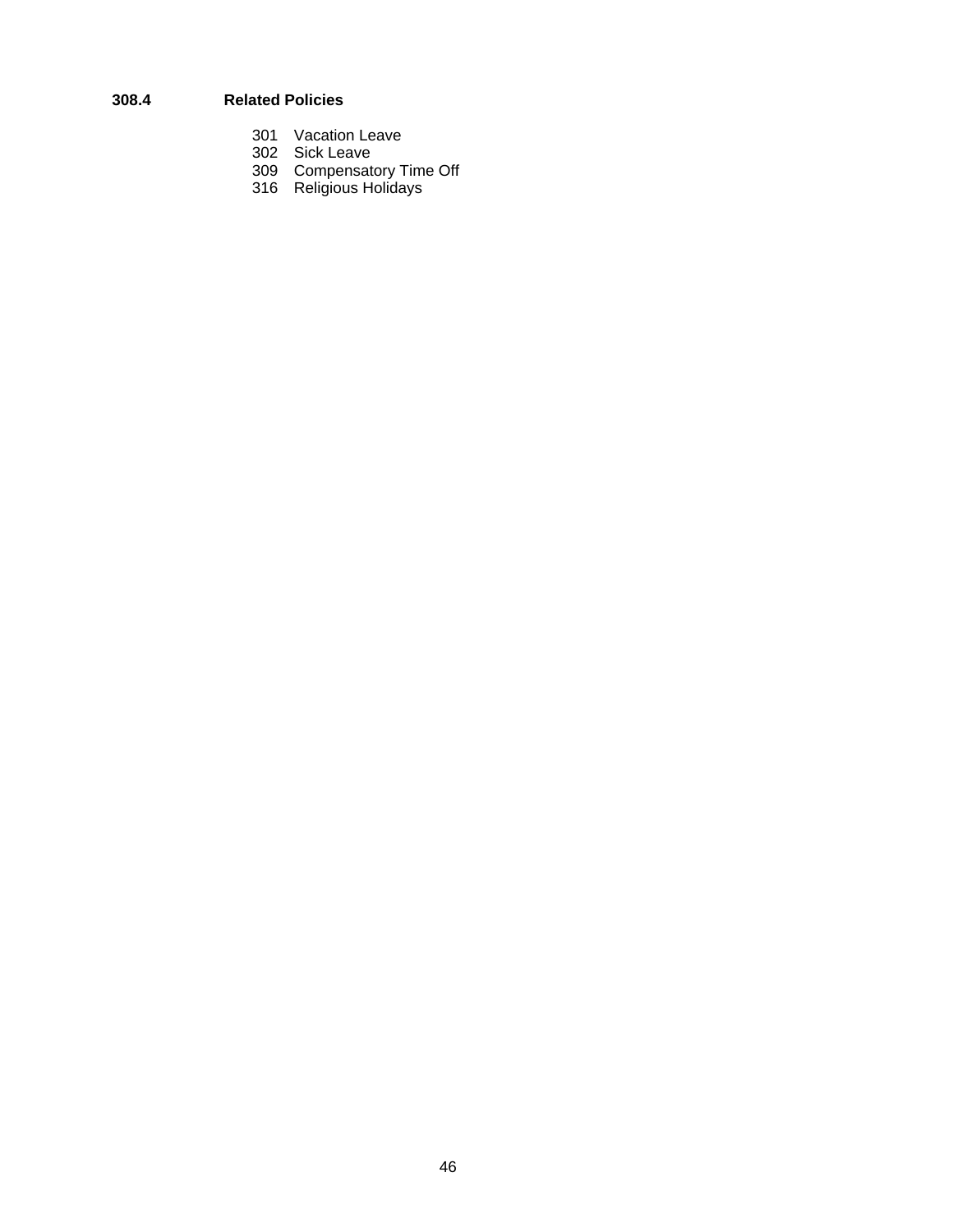### **SUBJECT: COMPENSATORY TIME OFF**

### **309 COMPENSATORY TIME OFF**

### **309.1 Definition**

Compensatory Time Off is an authorized paid absence from work which eligible employees earn for hours worked on observed holidays and Intersession Closing days or during emergency closings of the University.

# **309.2 Eligibility**

 All regular, full-time employees and regular, part-time employees are eligible upon hire to earn and use Compensatory Time Off in accordance with the provisions of this policy.

### **309.3 Earning Compensatory Time Off**

 All regular, non-exempt employees who are required to work on an Intersession Closing day or during an Emergency Closing of the University will earn one-and-one-half (1-1/2) hours of Compensatory Time Off for each nonovertime hour worked while the University is closed. They will also be paid in accordance with the University's standard pay policy for the total number of hours worked during that pay period. Compensatory Time Off is not earned for overtime hours worked. Non-exempt employees may elect compensatory time off, calculated at regular straight time rates in the amount of one-and-one-half (1- 1/2) hours, for each hour actually worked on an observed holiday. (See Holidays policy.)

 All regular, exempt employees who are required to work on an observed Holiday, an Intersession Closing day, or during an Emergency University Closing will be eligible for Compensatory Time Off.

### **309.4 Using Compensatory Time Off**

Employees must use Compensatory Time Off within six (6) months of the day on which it was earned.

### **309.5 Compensation and Benefits**

 Employees maintain their regular pay and benefits while absent from work on approved Compensatory Time Off. Employees are not compensated for unused Compensatory Time Off at the time their employment with Boston University terminates.

### **309.6 Requests and Approvals**

Employees must submit a written request for the use of earned Compensatory Time Off to their immediate supervisor at least one (1) week in advance of the desired time off. This one (1) week requirement may be shortened in unusual situations.

 Supervisors are responsible for obtaining decisions and communicating them in writing to the employee. Approvals must clearly define the duration of the absence and the date the employee is expected to return to work. Department Heads are authorized to approve requests for Compensatory Time Off.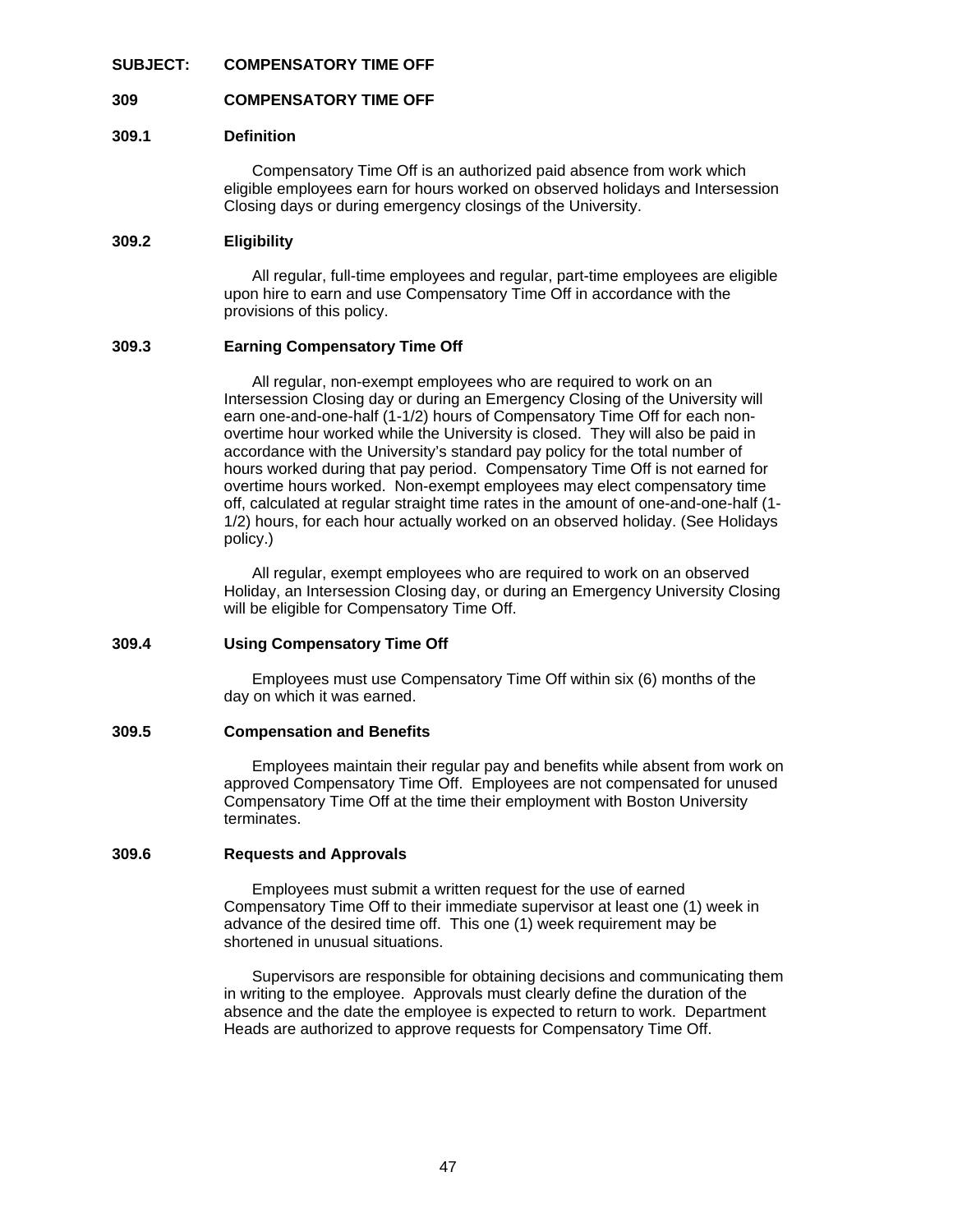# **309.7 Other Provisions**

 Supervisors are responsible for maintaining complete and accurate records on the Compensatory Time Off accruals and usage of each employee under his or her supervision. Supervisors are also responsible for accurately reporting the usage of Compensatory Time Off on all documents submitted to the Payroll Office.

 Upon request, employees are entitled to a written statement of their earned Compensatory Time Off and its usage. Such requests should be made to the employee's immediate supervisor, who is responsible for responding to such requests.

# **309.8 Related Policies**

- 308 Holidays
- 310 Intersession Closing
- 311 Emergency University Closing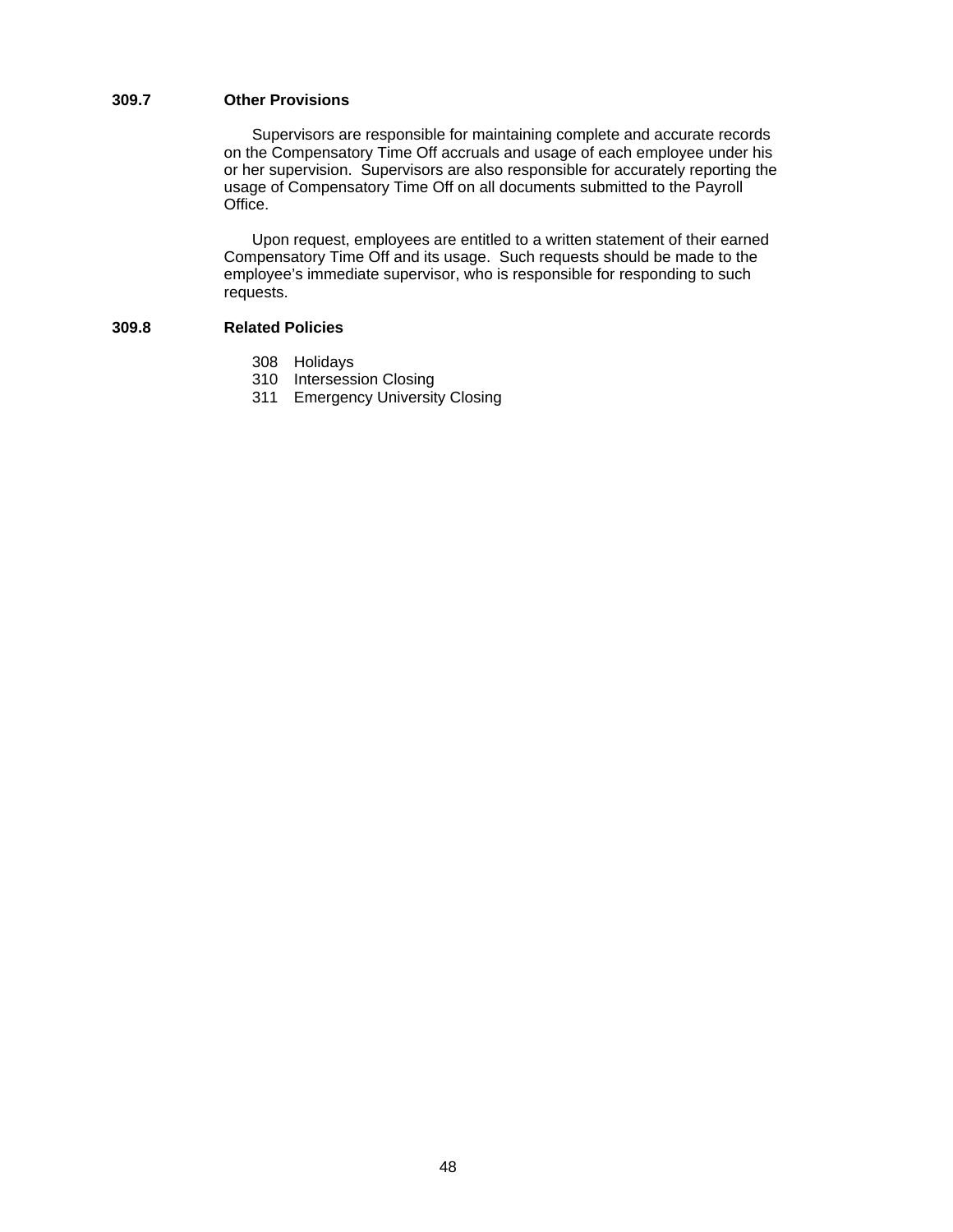### **SUBJECT: INTERSESSION CLOSING**

### **310 INTERSESSION CLOSING**

### **310.1 Definition**

Intersession is the period between Christmas Day and New Year's Day. Boston University's decision to observe or not to observe an Intersession Closing is made and announced at the start of each fiscal year. When the University observes an Intersession Closing, the specific dates of the closing are published in the University's official Schedule of Holidays and Intersession Days.

## **310.2 Eligibility**

All regular, full-time employees and regular, part-time employees are eligible upon hire for the authorized absence provided by this policy.

 Employees who work in essential service areas, including but not limited to University Police, Facilities, Management and Planning, the University Switchboard, and patient and animal care facilities, are expected to work during an Intersession Closing. Department supervisors should identify and inform employees who are considered to be essential personnel. These employees should be notified upon hire, and annually thereafter, that they are expected to report to work during Interession Closing unless otherwise notified.

#### **310.3 Compensation and Benefits**

Non-exempt employees who are required to work on an Intersession Closing day will be paid in accordance with the University's standard pay policy for the total number of hours worked during the week, and will earn one-and-one-half (1-1/2) hours of Compensatory Time Off for each non-overtime hour worked during the closing.

 Intersession Days not worked are not counted as hours worked for the purpose of computing overtime.

 Exempt employees who are required to work on an Intersession Closing day will be eligible for Compensatory Time Off.

 All eligible employees maintain their regular pay and benefits while absent from work on observed Intersession Closing days.

### **310.4 Related Policies**

- 308 Holidays
- 309 Compensatory Time Off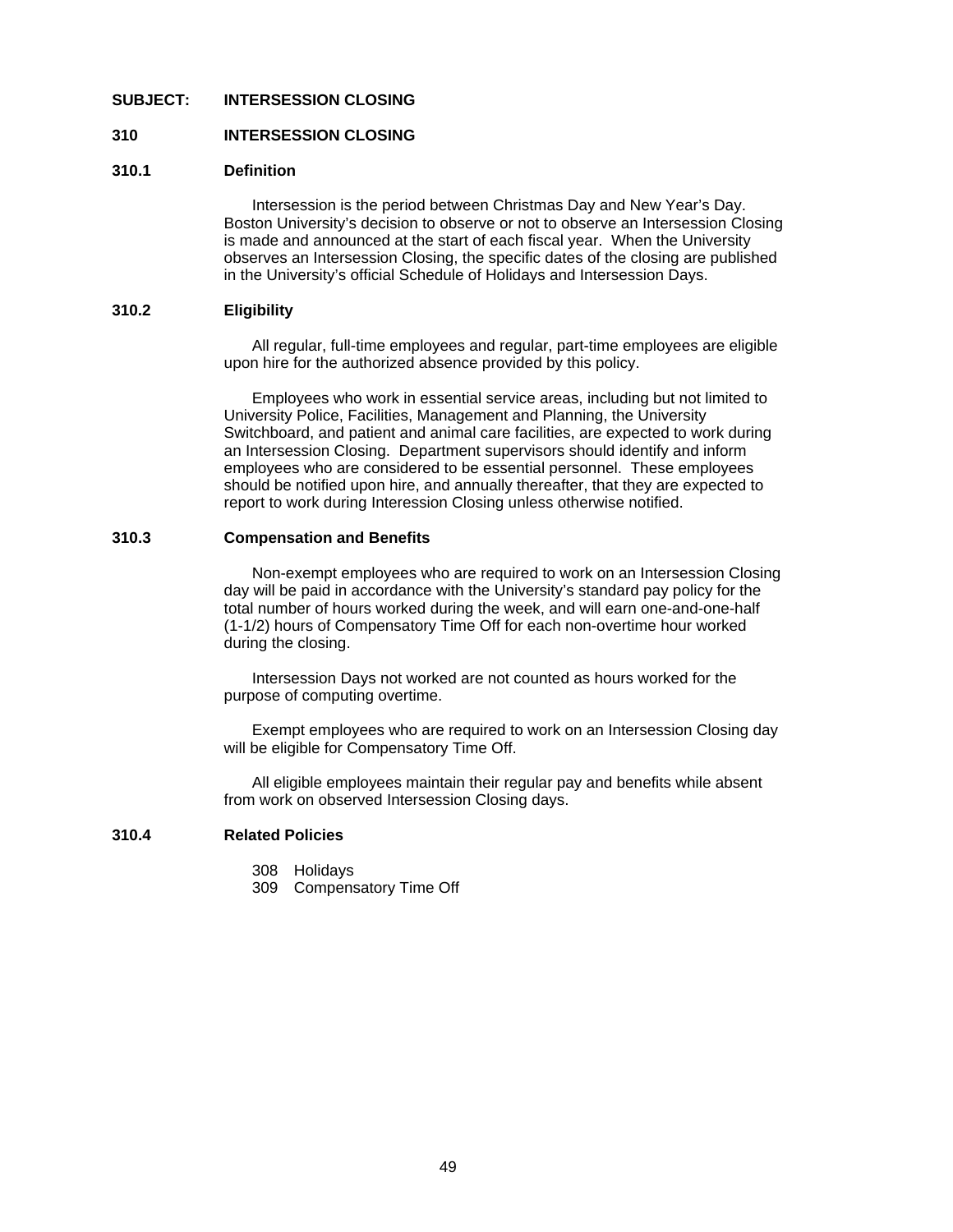### **SUBJECT: EMERGENCY UNIVERSITY CLOSING**

### **311 EMERGENCY UNIVERSITY CLOSING**

### **311.1 Definition**

This policy provides an authorized paid absence from work granted when the University's work schedule is shortened or canceled due to inclement weather or other emergency conditions that warrant the closing of the University.

# **311.2 Eligibility**

All regular, full-time employees and regular, part-time employees are eligible upon hire for the authorized absence provided by this policy.

 Employees who work in essential service areas, including but not limited to University Police, Facilities Management and Planning, Mail Services, Student Health Services, the University Switchboard, and patient and animal care facilities, are expected to work during Emergency University Closings. Department supervisors should identify and inform employees who are considered to be essential personnel. These employees should be notified upon hire, and annually thereafter, that they are expected to report to work during an Emergency University Closing.

#### **311.3 Notification and Announcements**

 Unless specifically noted, announcements of Emergency University Closings exclude the Boston University Medical Campus.

 Employees should consult Human Resources' fall notice on Emergency University Closing Announcements for a list of radio and television stations that broadcast University closing announcements.

> Shortened Work Schedule—A decision to shorten the work schedule may be made and communicated to employees at any time during the workday.

Cancellation of Evening Work Schedules—When the University is to be closed in the evening, radio and television stations are notified by 3 p.m. under normal circumstances. The stations will announce the closing and specify the cancellation of evening classes and appropriate second- and third-shift operations.

Cancellations of Daytime Work Schedules — When the University's daytime work schedule is canceled, radio and television stations are notified by 6 a.m. under normal circumstances. Public announcements of the cancellation will normally be made by the broadcast media between 6 and 9 a.m.

Employees may call 353-SNOW (617-353-7669) to hear a recorded message regarding the closing or delayed opening of Boston University.

# **311.4 BU Alert System**

 BU Alert is an emergency notification system that will help ensure rapid and reliable mass communication to employees and students.

 The messages that employees will receive via BU Alert will be notifications from the University concerning an emergency or critical incident on or near campus that may affect employees and students that is deemed significant enough by the University's Emergency Management and Response Team to warrant contacting employees directly to ensure their personal safety.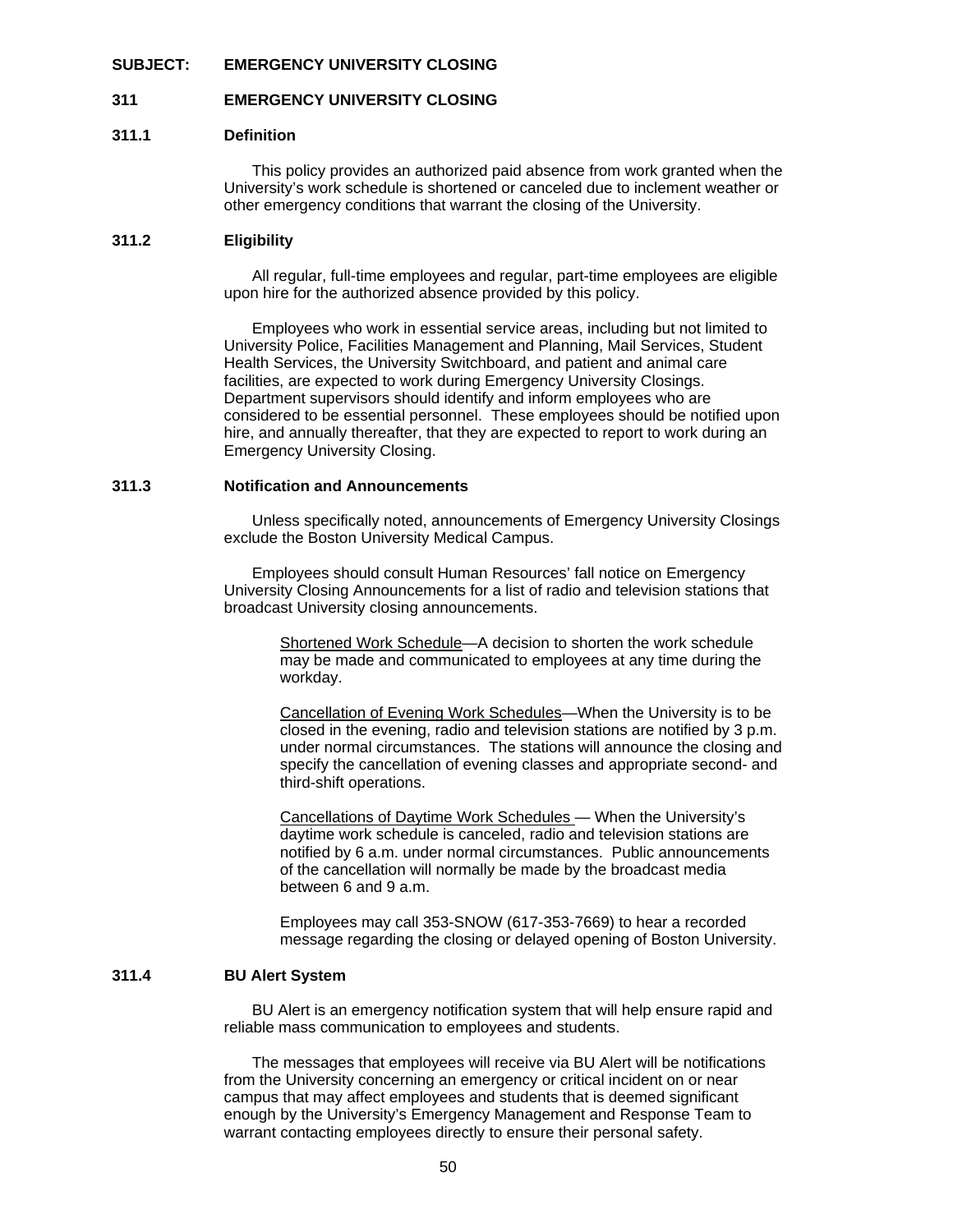Employees will receive these messages through their general office main telephone numbers and via e-mail sent to their Boston University e-mail address. To ensure effectiveness of this system, employees are encouraged to provide the University with their cell phone number and a direct office phone number. This may be accomplished by going to the Employee Link on the Boston University website. A Kerberos account will be required to complete this action. All personal information will be kept confidential within Boston University and the BU Alert System.

### **311.5 Compensation and Benefits**

 When the University shortens its work schedule, eligible employees who have completed all other scheduled work hours in that workday will be paid at their regular rate for the period of time from the official closing time to the end of their regularly scheduled workday.

 Non-exempt employees who are required to work during an Emergency Closing will be paid in accordance with the University's standard pay policy for the total number of hours worked during the week, and will earn one-and-onehalf

 (1-1/2) hours of Compensatory Time Off for each non-overtime hour worked during the closing. At the discretion of the Department Head, the employee may receive one and one-half (1-1/2) times his or her base hourly rate for each nonovertime hour worked during such a closing, in lieu of Compensatory Time Off.

 Exempt employees who are required to work during an Emergency University Closing will be eligible for Compensatory Time Off.

 All eligible employees maintain their regular benefits while absent from work during an Emergency Closing of the University.

### **311.6 Other Provisions**

 During the winter months and periods of inclement weather, employees are expected to allow themselves extra commuting time so that they will arrive at work on schedule.

 In unusually difficult weather conditions, the University may grant an arrival time grace period at the beginning of the workday. When this occurs, Human Resources will inform departments of both the length of the grace period and the compensation policy and procedures that apply to the period. A grace period will not normally exceed the first two hours of the employee's workday.

 Employees who are absent from work because of inclement weather conditions when the University is not closed, must inform their supervisor of the absence at the start of the workday. Such absences must be charged to the employee's accrued Vacation Leave, available Personal Days, available Compensatory Time Off, or taken as Unpaid Time Off. If a University closing occurs due to inclement weather during an employee's scheduled Vacation, the absence must be charged to the Employee's accrued vacation leave.

In unusual situations, it may be necessary for the University to temporarily close a work area due to environmental or other emergency conditions. In such cases, if employees cannot be reassigned to other work areas, the Department Head, with the concurrence of the Chief Human Resources Officer, may temporarily excuse the employees from work with pay.

# **311.7 Related Policies**

- 301 Vacation Leave
- 303 Personal Days
- 309 Compensatory Time Off
- 313 Unpaid Time Off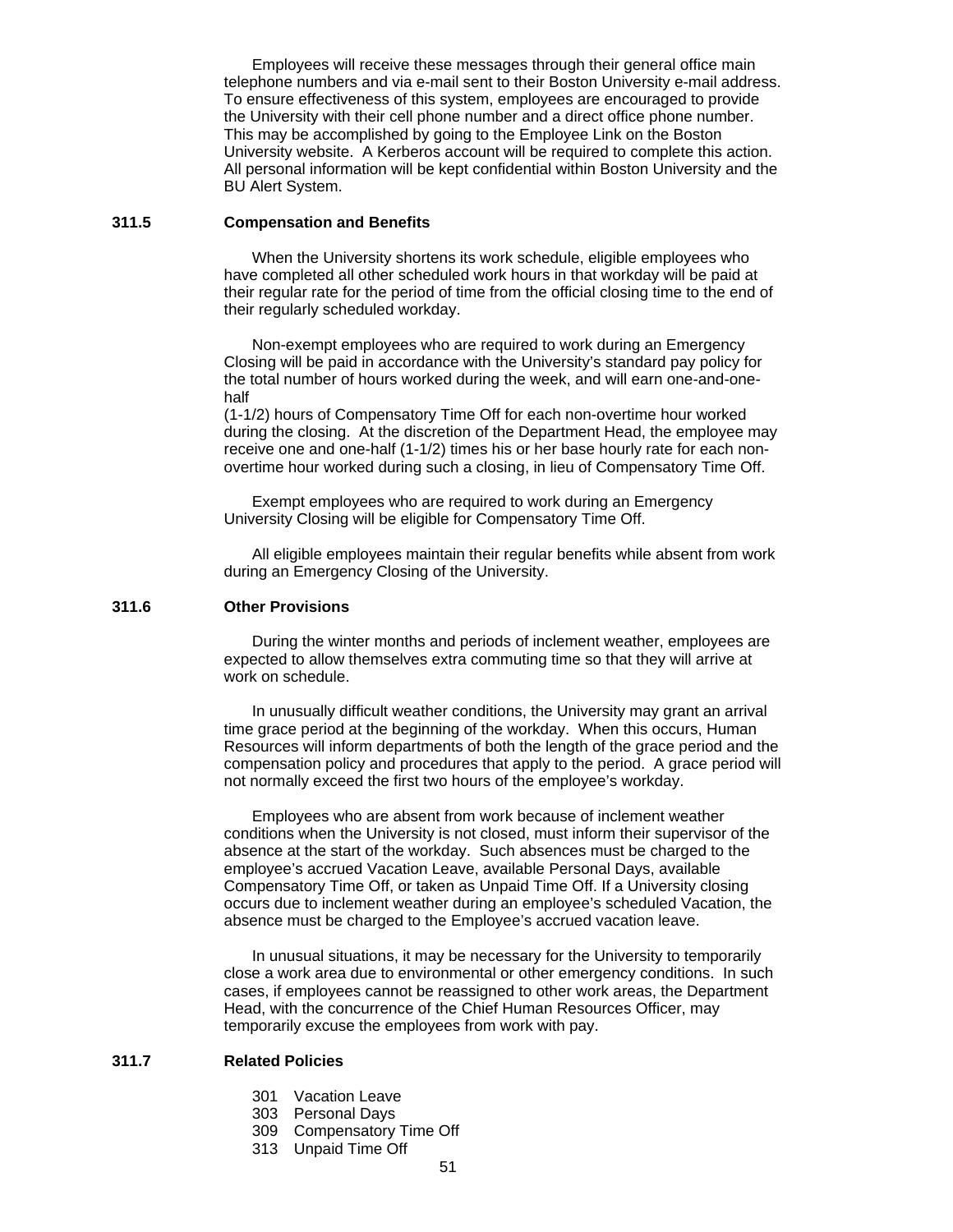### **SUBJECT: FAMILY AND MEDICAL LEAVE (FMLA)**

### **312 FAMILY AND MEDICAL LEAVE (FMLA)**

This policy incorporates the provisions of the Family and Medical Leave Act (FMLA) with policies and benefits that were available to eligible Boston University employees before the act was passed.

### **312.1 Definition**

The Family and Medical Leave Act allows eligible employees to take a period of up to twelve weeks in a twelve-month period of job-protected leave under the following qualifying events:

- birth or care of a well newborn child or adoption of a child less than eighteen (18) years of age (unless a person over eighteen (18) is incapable of self care) or foster care placement of child with the employee;
- employee's own serious health condition; or
- care of a family member with a serious health condition

A "serious health condition" is defined as an illness, injury, impairment, or physical or mental condition that involves inpatient care or continuing treatment by a health care provider. The "continuing treatment" test for a serious health condition under the regulations may be met through (1) a period of incapacity of more than three consecutive, full calendar days plus treatment by a health care provider twice, or once with a continuing regimen of treatment, (2) any period of incapacity related to pregnancy or for prenatal care, (3) any period of incapacity or treatment for a chronic serious health condition, (4) a period of incapacity for permanent or long-term conditions for which treatment may not be effective, or (5) any period of incapacity to receive multiple treatments (including recovery from those treatments) for restorative surgery, or for a condition which would likely result in an incapacity of more than three consecutive, full calendar days absent medical treatment.

 - A qualifying exigency arising out of the employee's spouse, child, or parent's active duty (or notification of an impending call or order to active duty) in the National Guard or Reserves in support of contingency operations.

 - A "qualifying exigency" under the Family and Medical Leave Act is defined as:

- Short-notice deployment
- Military events and related activities
- Childcare and school activities
- Financial and legal arrangements
- **Counseling**
- Rest and recuperation
- Post-deployment activities
- Additional activities

Each absence from work for the above-stated reasons will be considered as Family and Medical Leave and will count toward fulfillment of the twelve-week FMLA leave.

### Service Member Family Leave

 The Family and Medical Leave Act allows eligible employees to take up to 26 weeks of servicemember family leave in a twelve-month period for the following qualifying event: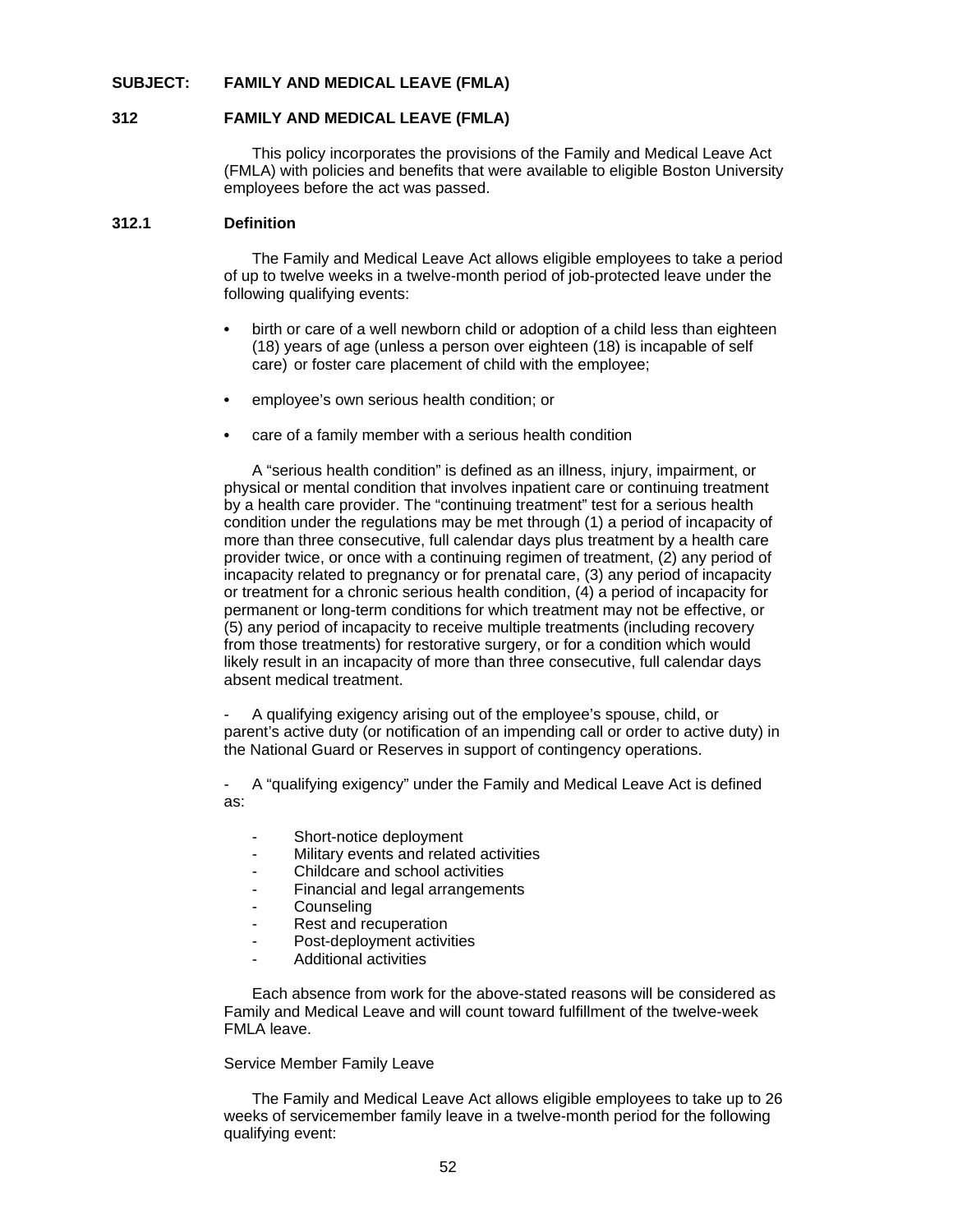care for a spouse, child, parent or next of kin who is a covered servicemember recovering from a "serious injury or illness" suffered in the line of active military duty.

The covered servicemember must be undergoing medical treatment, recuperation or therapy, is otherwise on outpatient status, or is on the temporary disability retired "list" for a serious injury or illness. The serious injury or illness must be one that renders the servicemember unable to perform the duties of his or her office, grade, rank or rating.

# **312.2 Eligibility**

All regular full-time and regular part-time employees who work at least 1250 hours over the previous twelve months.

### **312.3 Length of Leave**

Family and Medical Leave may be approved for a maximum of twelve weeks in a twelve-month period. For purposes of this policy, a "rolling" twelve-month period will be used, measured backward from the date an employee uses any family and medical leave.

In the case of the serious health condition of the employee or the employee's family member, an employee may request leave for a continuous period, intermittent periods, or by a reduced work schedule, to a total of twelve weeks. Leave to care for a well newborn child or newly adopted child should normally be taken in continuous periods and must be taken within twelve months of the birth or placement of the child. Intermittent leave or reduced work schedules may be arranged only if agreed to and approved by the department supervisor.

### **312.4 Sick Leave Use**

During the first eight weeks of Family and Medical Leave for female employees for the purpose of pregnancy and childbirth, available accrued Sick Leave will be applied. If the employee or the child remains medically incapacitated beyond the eight-week period, with approved medical documentation, available accrued Sick Leave will be applied.

All available accrued Sick Leave must be utilized during the period of Family and Medical Leave for the employee's own serious illness. When available Sick Leave is exhausted, accrued Vacation Leave, available Personal Days, and available Compensatory Time Off must be utilized. When available paid absences are exhausted, the balance of the leave will be unpaid.

Employees may utilize available accrued Sick Leave for the care of an ill member of the immediate family (spouse, parents, children).

## **312.5 Vacation Leave, Personal Days, Compensatory Time Off Use**

While on a Family and Medical Leave, and Sick Leave is not allowable, not available, or not selected, an employee must use accrued Vacation Leave, available Personal Days, and available Compensatory Time. When available paid absences are exhausted, the balance of the leave will be unpaid.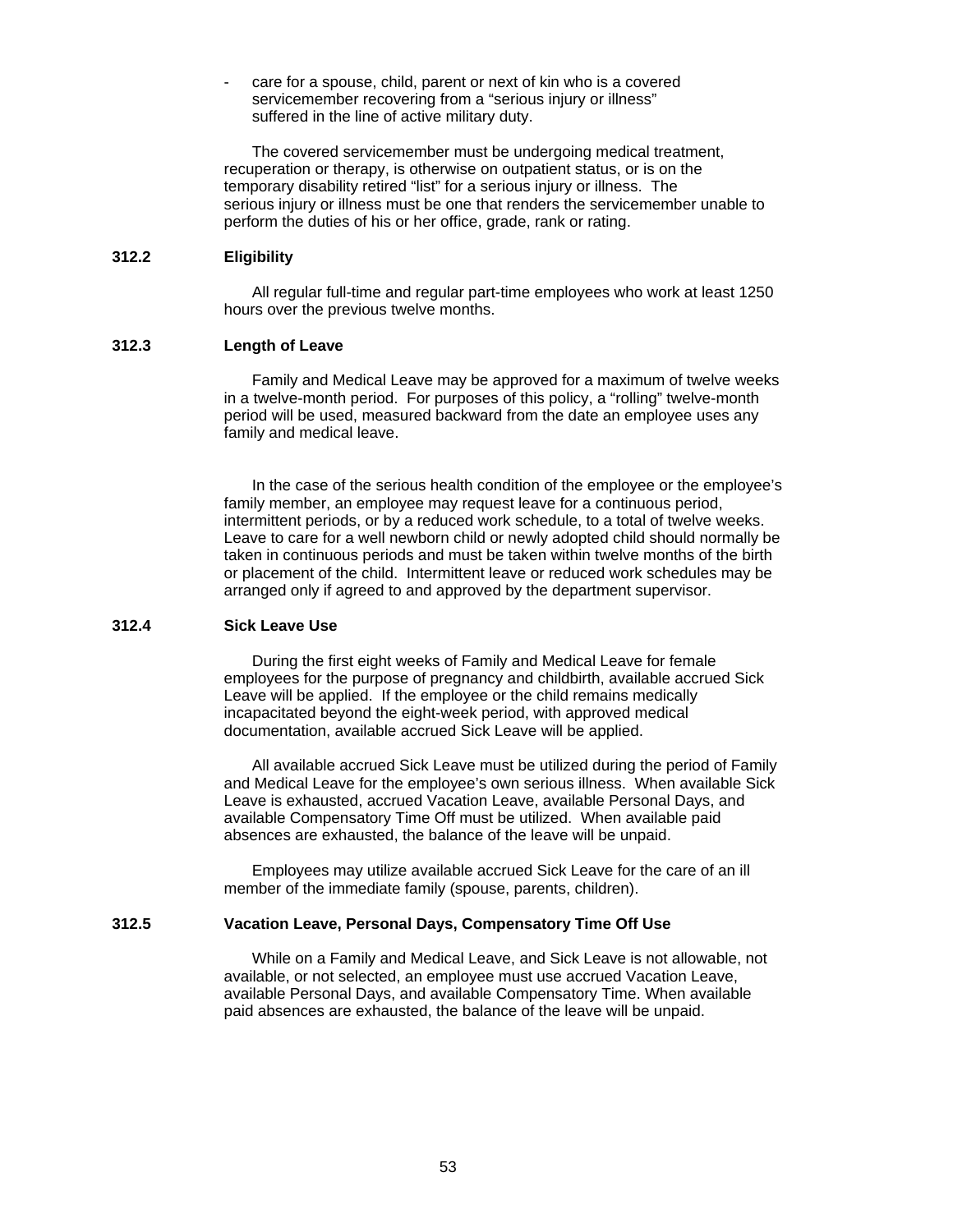### **312.6 Requests and Approvals**

When Family and Medical Leave is foreseeable, an employee must give thirty (30) days' notice; otherwise an employee must give as much notice as possible. The University has the right to designate absences as Family and Medical Leave for qualified events.

An employee is responsible for submitting a completed Boston University Staff Request/Notification for Leave form(HR form LOA) to his or her immediate supervisor. Copies of this form are available from the supervisor, Human Resources or the Human Resources website in the Forms section. The supervisor is responsible for forwarding this form to Human Resources.Human Resources will be responsible for approving the leave and for notifying the employee in writing regarding the conditions and terms of the leave.

When a leave is for a serious health condition for the employee, entitlement to the leave may be subject to medical verification concerning the medical condition of the employee.

 When a leave is for a serious health condition for the employee's family member, entitlement to the leave may be subject to medical verification concerning the medical condition of the employee's family member and certification that the employee's presence is necessary or would be beneficial for the family member's care.

When a leave is for adoption or the foster care placement of a child, entitlement to the leave may be subject to the employee providing the University with appropriate documentation of the qualifying event.

 When a leave is for a "qualifying exigency" sufficient certification must be provided:

- A copy of the covered servicemember's active duty orders
- Other documentation from the military certifying that the covered servicemember is on active duty (or has been notified of an impending call to active duty) in support of a contingency operation

 Sufficient certification also includes any available written documentation that supports the need for leave including a copy of a meeting announcement for information briefings sponsored by the military, a document confirming an appointment with a counselor or school official, or a copy of a bill for services for the handling of legal or financial affairs.

### **312.7 Conditions of Re-employment**

An employee on an approved Family and Medical Leave for twelve weeks or less is entitled to return to the same or similar position without loss of the benefits for which he or she was eligible on the date the leave commenced.

 An employee who fails to return to work by the expected return date will be considered to have resigned voluntarily from the University.

# **312.8 Small Necessities Leave Act**

In accordance with Massachusetts law, the University provides twenty-four (24) hours of "small necessities" leave in a twelve-month rolling period to all eligible employees for the purpose of: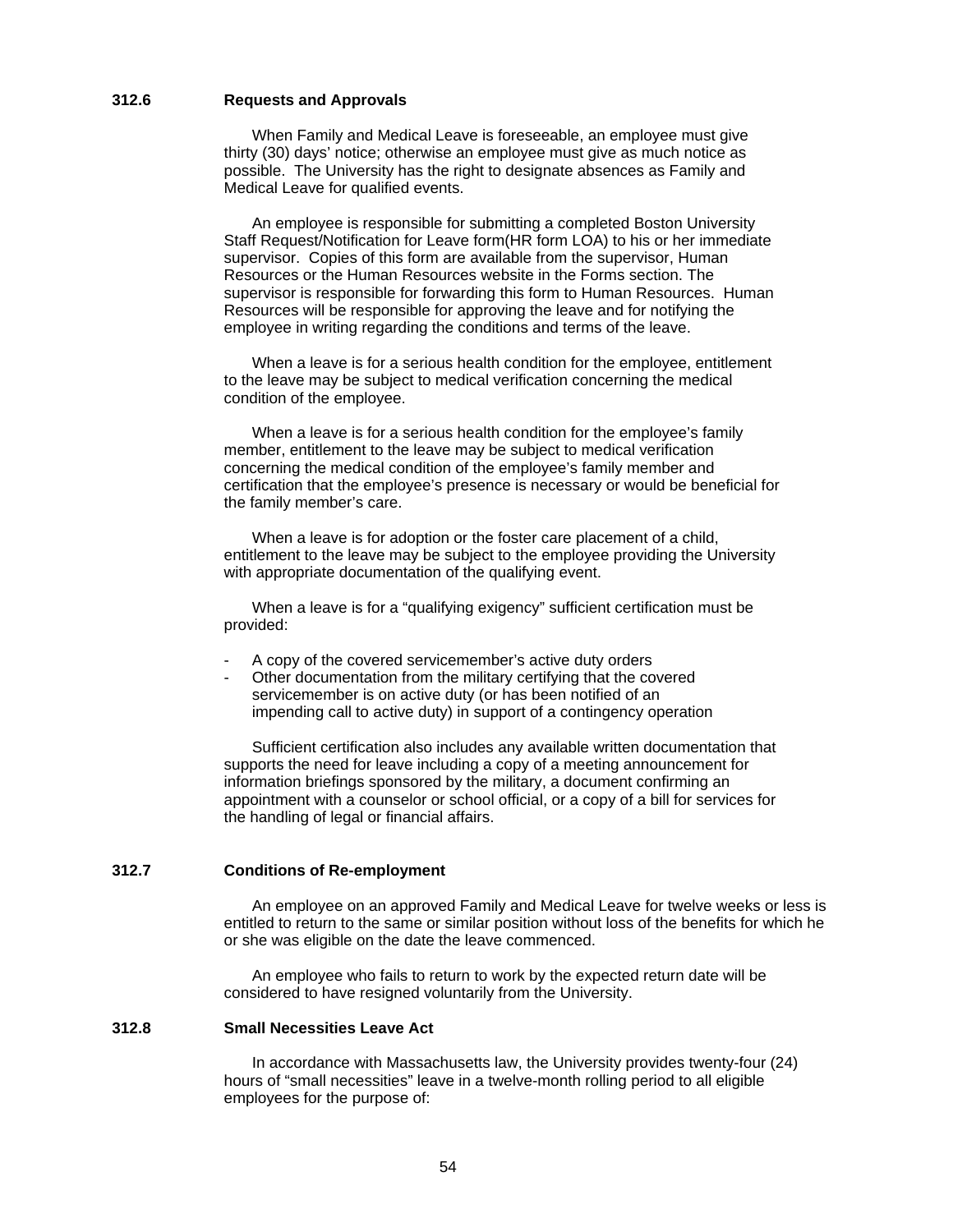1. Participating in school activities directly related to the educational advancement of a child of the employee; such as parent-teacher conferences or interviewing for a new school;

 2. Accompanying a child of the employee to routine medical or dental appointments; or

 3. Accompanying an elderly relative of the employee to routine medical or dental appointment or appointments for professional services related to the elder's care.

 Employees are eligible for small necessities leave if they have completed twelve months of service prior to commencement of the leave and who work at least 50% of the regularly scheduled workweek in the twelve months prior to the leave and have not taken twenty-four hours of small necessities leave in the twelve months prior to the commencement of the leave.

 When taking "Small Necessities Leave, an employee must use accrued Vacation Leave, accrued Sick Leave (where appropriate), available Personal Days and available Compensatory Time Off. When available paid absences are exhausted, the balance of the leave will be unpaid.

 Employees are asked to give at least one week notice to their immediate supervisor if the need for this leave is foreseeable. If leave is unforeseeable, the employee must give as much notice as is practical under the circumstances. Departments may require that leave request be supported by certification.

## **312.9 Related Policies**

- 301 Vacation Leave
- 302 Sick Leave
- 303 Personal Days
- 309 Compensatory Time Off
- 313 Unpaid Time Off
- 314 Leave of Absence—Medical
- 315 Leave of Absence—Personal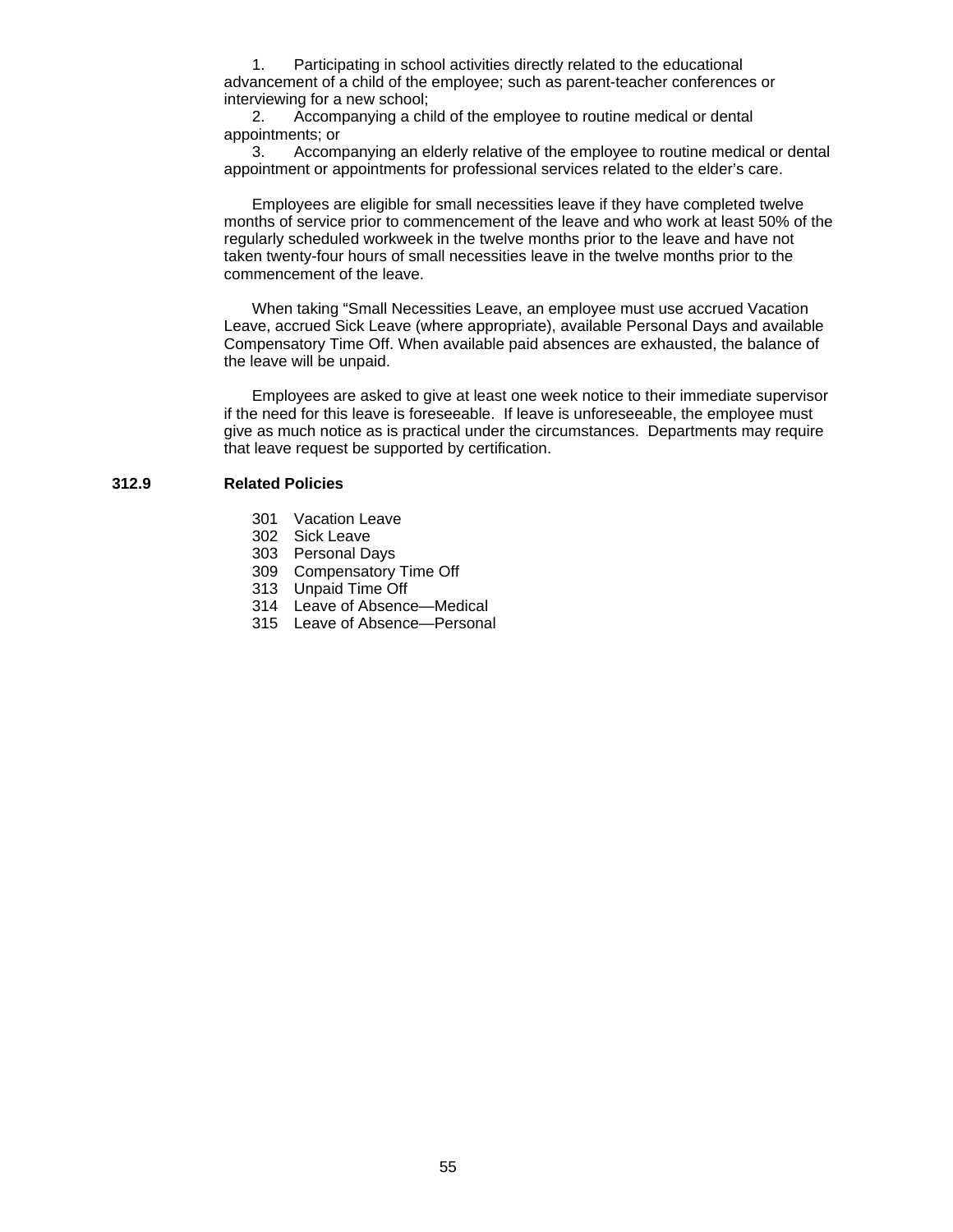### **SUBJECT: UNPAID TIME OFF**

### **313 UNPAID TIME OFF**

# **313.1 Definition**

Unpaid Time Off is an authorized absence from work without pay for ten (10) consecutive workdays or less, which may be granted for medical or personal reasons after an employee has exhausted his or her applicable Vacation Leave, Sick Leave, available Personal Days, and available Compensatory Time Off.

### **313.2 Eligibility**

 All regular, full-time employees and regular, part-time employees are eligible upon hire for Unpaid Time Off.

 In cases of Unpaid Time Off that is requested for personal reasons, an employee's accrued Vacation Leave, available Personal Days, and available Compensatory Time Off must be fully used before the Unpaid Time Off commences.

 In cases of Unpaid Time Off that is requested for medical reasons, an employee's accrued Vacation Leave, accrued Sick Leave, available Personal Days, and available Compensatory Time Off must be fully used before the Unpaid Time Off commences.

### **313.3 Length of Absence**

Unpaid Time Off is granted only in whole-day increments. It may be granted for a single workday or a number of consecutive workdays up to a maximum of ten (10). Unpaid Time Off cannot be granted for more than ten (10) consecutive workdays. Unpaid absences of more than ten (10) days must be requested under a leave of absence policy.

### **313.4 Compensation and Benefits**

With the exception of the Boston University Retirement Plan, employees maintain their regular benefits while absent from work on approved Unpaid Time Off. Since contributions to the Boston University Retirement Plan are based on employee earnings, Unpaid Time Off will reduce the employee and employer contributions to the plan. Employees are not paid for this absence. For additional information, please refer to the Faculty and Staff Benefits Handbook*.* 

#### **313.5 Requests and Approvals**

Employees must submit a written request for Unpaid Time Off to their immediate supervisor at least 24 hours in advance of the desired time off. The written requirement may be waived in emergency situations.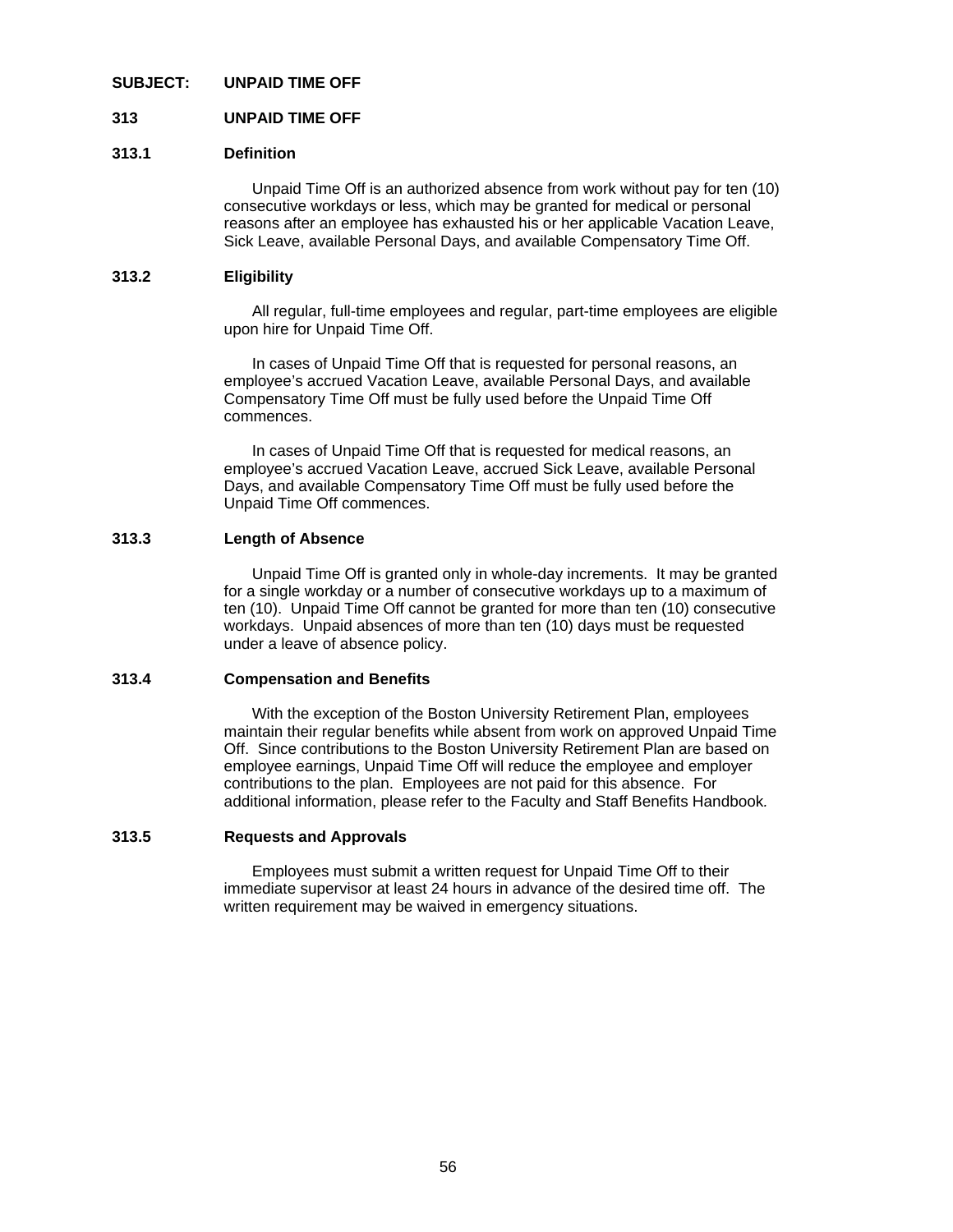Supervisors are responsible for obtaining departmental decisions and communicating them in writing to the employees. Approvals must clearly define the duration of the absence and the date the employee is expected to return to work. Department Heads are authorized to approve requests for Unpaid Time Off.

 Approval decisions must take into consideration the staffing and budgetary needs of the department. Requests may be denied on the basis of these **or**  other reasonable considerations.

#### **313.6 Other Provisions**

An employee may request more than one period of Unpaid Time Off during a fiscal year. However, during any one fiscal year, an employee will not normally be granted more than a total of ten (10) days of Unpaid Time Off.

 Employees who are absent from work without approval of their supervisor may be subject to discipline and discharge. Such absences will be taken as Unpaid Time Off.

 Upon returning to work from Unpaid Time Off that was granted for medical reasons, an employee is expected to provide a doctor's certificate that establishes the employee's fitness for work.

 An employee who fails to return to work by the expected return date may be considered to have voluntarily terminated from the University.

### **313.7 Related Policies**

- 301 Vacation Leave
- 302 Sick Leave
- 303 Personal Days
- 309 Compensatory Time Off
- 312 Family and Medical Leave (FMLA)
- 314 Leave of Absence—Medical
- 315 Leave of Absence—Personal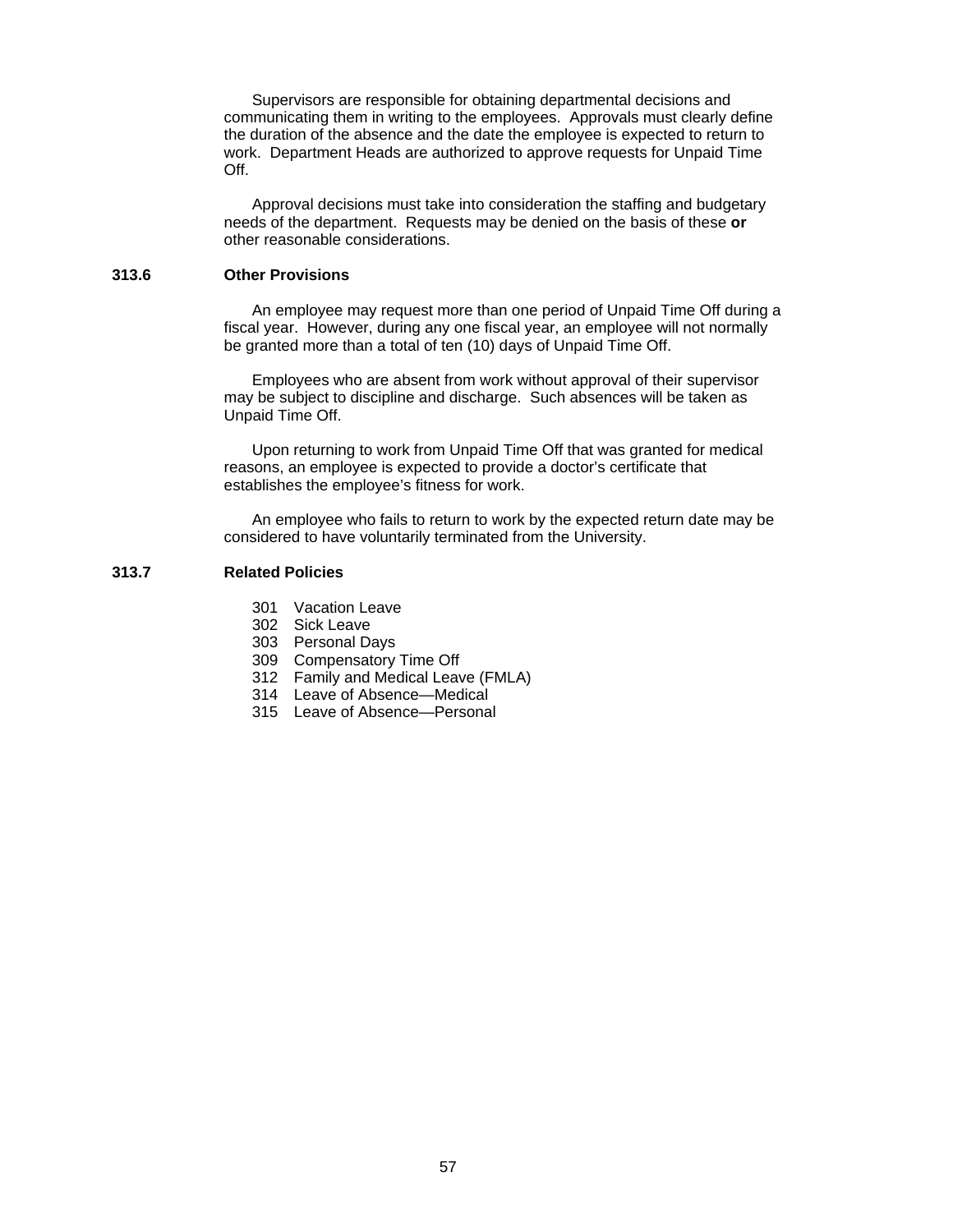### **SUBJECT: LEAVE OF ABSENCE—MEDICAL (UNPAID)**

### **314 LEAVE OF ABSENCE—MEDICAL (UNPAID)**

### **314.1 Definition**

A leave of absence for medical reasons is an authorized absence from work without pay for a consecutive period of time between eleven (11) workdays and three (3) calendar months that may be granted after an employee has exhausted his or her Vacation Leave, Sick Leave, available Personal Days, and available Compensatory Time Off.

 Non-exempt employees and exempt employees in salary grades 51, 52, 71, and 72 who have exhausted their accrued Sick Leave should consult Boston University's Short-Term Disability Plan to determine their eligibility for benefits under the plan.

 Female employees requiring time off for medical reasons related to pregnancy should consult the Maternity Leave policy.

### **314.2 Eligibility**

 All regular, full-time employees and regular, part-time employees scheduled to work at least 50% of the regularly scheduled workweek are eligible for this leave of absence after completing three (3) months of continuous service.

 An employee's accrued Vacation Leave, accrued Sick Leave, available Personal Days, and available Compensatory Time Off must be fully used before the leave commences.

# **314.3 Length of Leave**

 A Leave of Absence for medical reasons is granted only in consecutive whole-day increments. The period of leave cannot be less than eleven (11) consecutive workdays nor more than three (3) consecutive calendar months. A leave of absence for medical reasons cannot be granted for less than eleven (11) consecutive workdays (see Unpaid Time Off policy).

 A maximum of two (2) consecutive three-month leaves of absence may be granted in unusual circumstances. Each leave must be requested separately and the combined total period of leave cannot exceed six (6) calendar months.

#### **314.4 Medical Evidence of Illness**

At any time, the University may require an employee to submit objective medical evidence that either establishes its expected duration, and/or require a medical examination by a physician chosen by the University.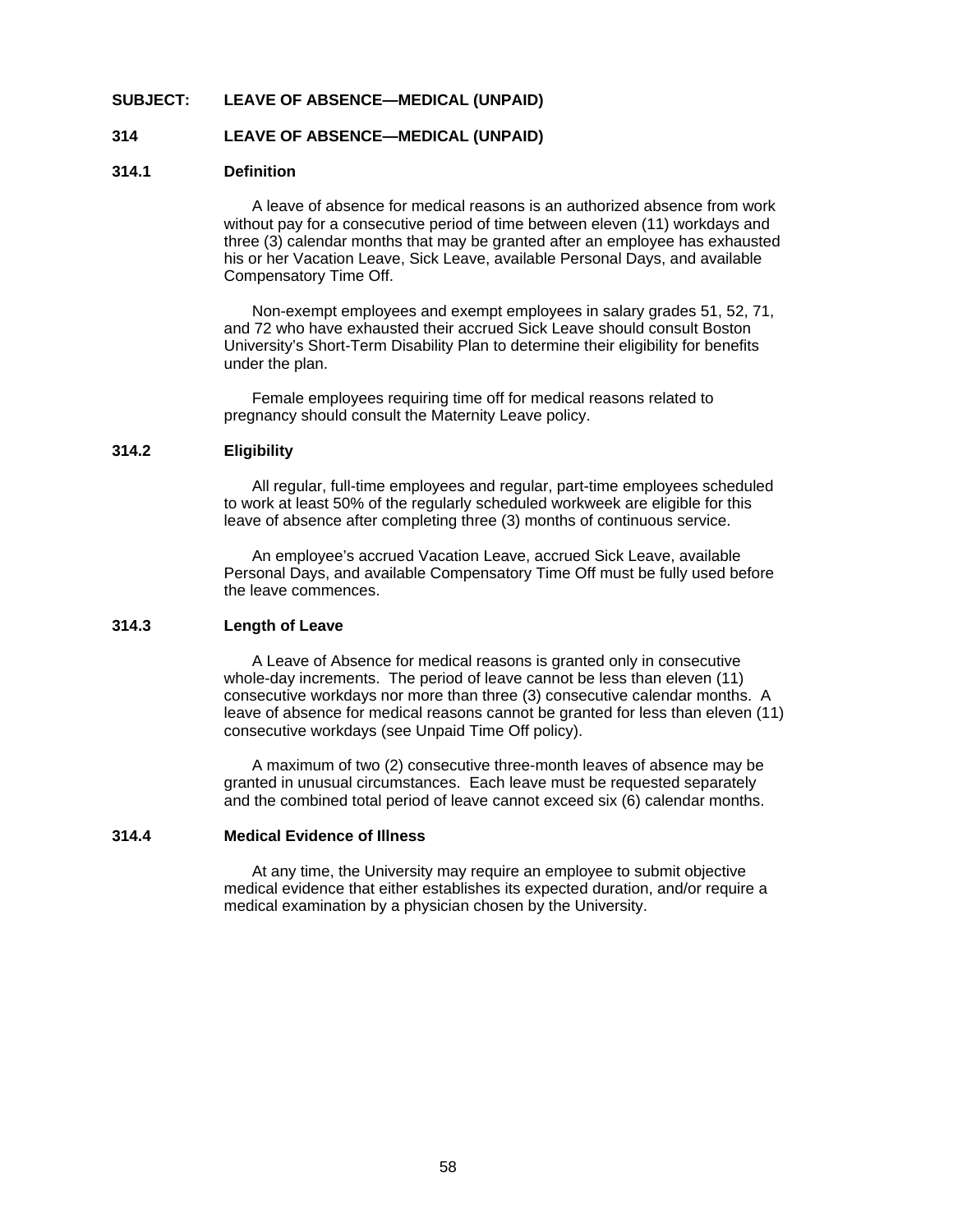### **314.5 Compensation and Benefits**

 Employees are not paid while on an approved leave of absence unless they are deemed eligible for Short-Term Disability benefits**.** Eligible employees may be able to receive income under the Short-Term Disability and Long-Term Disability Plans. The Benefits Section of Human Resources can assist employees with these benefits.

> Vacation and Sick Leave Accruals—Employees do not accrue Vacation Leave or Sick Leave while absent from work on unpaid approved leave of absence.

Holidays—Employees on an unpaid approved Leave of Absence are not eligible for holiday benefits when a holiday falls within the period of the leave.

Intersession—Employees on an unpaid approved Leave of Absence are not eligible for Intersession if an Intersession Closing is declared and falls within the period of the leave.

### **314.6 Requests and Approvals**

Employees must submit a written request for the Leave of Absence to their immediate supervisor at least one (1) month in advance of the desired time off. The one (1) month requirement may be shortened in emergency situations. Employee requests must specify the reason for the leave and the specific dates of the leave period.

 Supervisors are responsible for forwarding Leave of Absence requests to the Department Head for the initial decision. Employees are to be informed in writing of requests that are not approved at the Department Head level. Requests that are approved at the Department Head level must be forwarded to the Provost or the appropriate Vice President for the final decision. The final decision must be communicated in writing to the employee. The Chief Human Resources Officer is to be notified in writing of the final decision at the time the employee is notified.

 A Leave of Absence for medical reasons will be approved only if it is expected that the employee will return to his or her position when the leave is completed. Exceptions to this requirement may be made in unusual circumstances.

 Approval decisions must take into consideration the staffing and budgetary needs of the department. Requests may be denied on the basis of these or other reasonable considerations.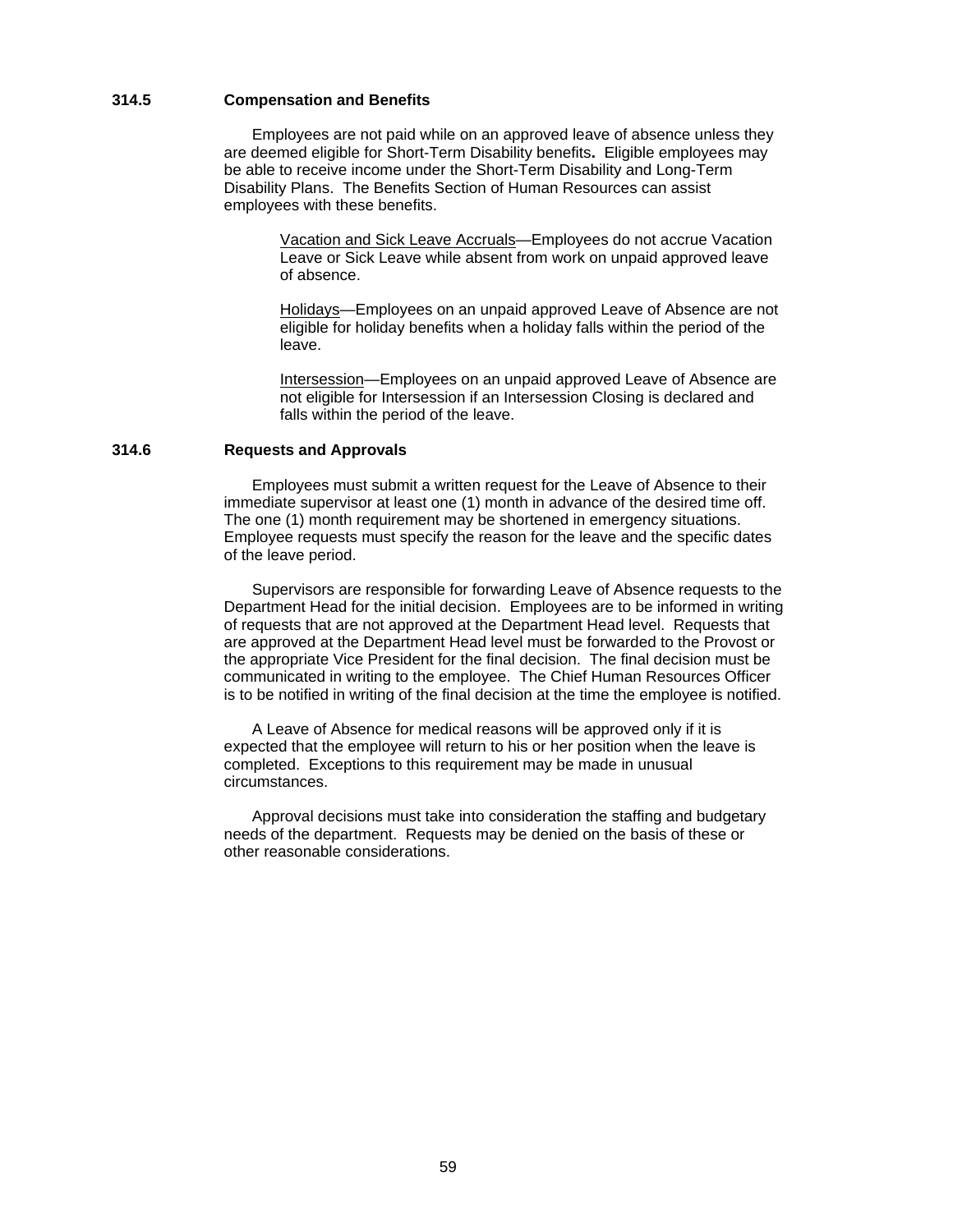### **314.7 Conditions of Re-employment**

An employee on an approved Medical Leave of Absence is entitled to return to the same or similar position without loss of the employment benefits for which he or she was eligible on the date the leave commenced.

 If an approved Leave of Absence is for a period of one (1) month or longer, the employee must give his or her supervisor written notification of intent to return to work. Notification must be received at least two (2) weeks in advance of the expected return date.

 Upon returning to work, an employee is expected to provide a doctor's certificate that establishes the employee's fitness for work.

 An employee who fails to return to work by the expected return date will be considered to have resigned voluntarily from the University.

### **314.8 Maximum Period of Medical Leave (Paid or Unpaid, Including FMLA and Short Term Disability)**

 An employee may be absent from work for medical reasons on approved paid or unpaid leave and inclusive of any leave covered by the Family and Medical Leave Act or Short-Term Disability, for a maximum period of six (6) months. The employee must then either return to his or her position or be terminated.

Exceptions to this policy include:

 (1) Employees who have applied for Long-Term Disability and are waiting for decision; and

 (2) Employees with disabilities who request and are granted a specific additional period of approved medical leave as a reasonable accommodation.

### **314.9 Related Policies**

- 301 Vacation Leave
- 302 Sick Leave
- 303 Personal Days
- 304 Maternity Leave
- 309 Compensatory Time Off
- 312 Family and Medical Leave (FMLA)
- 313 Unpaid Time Off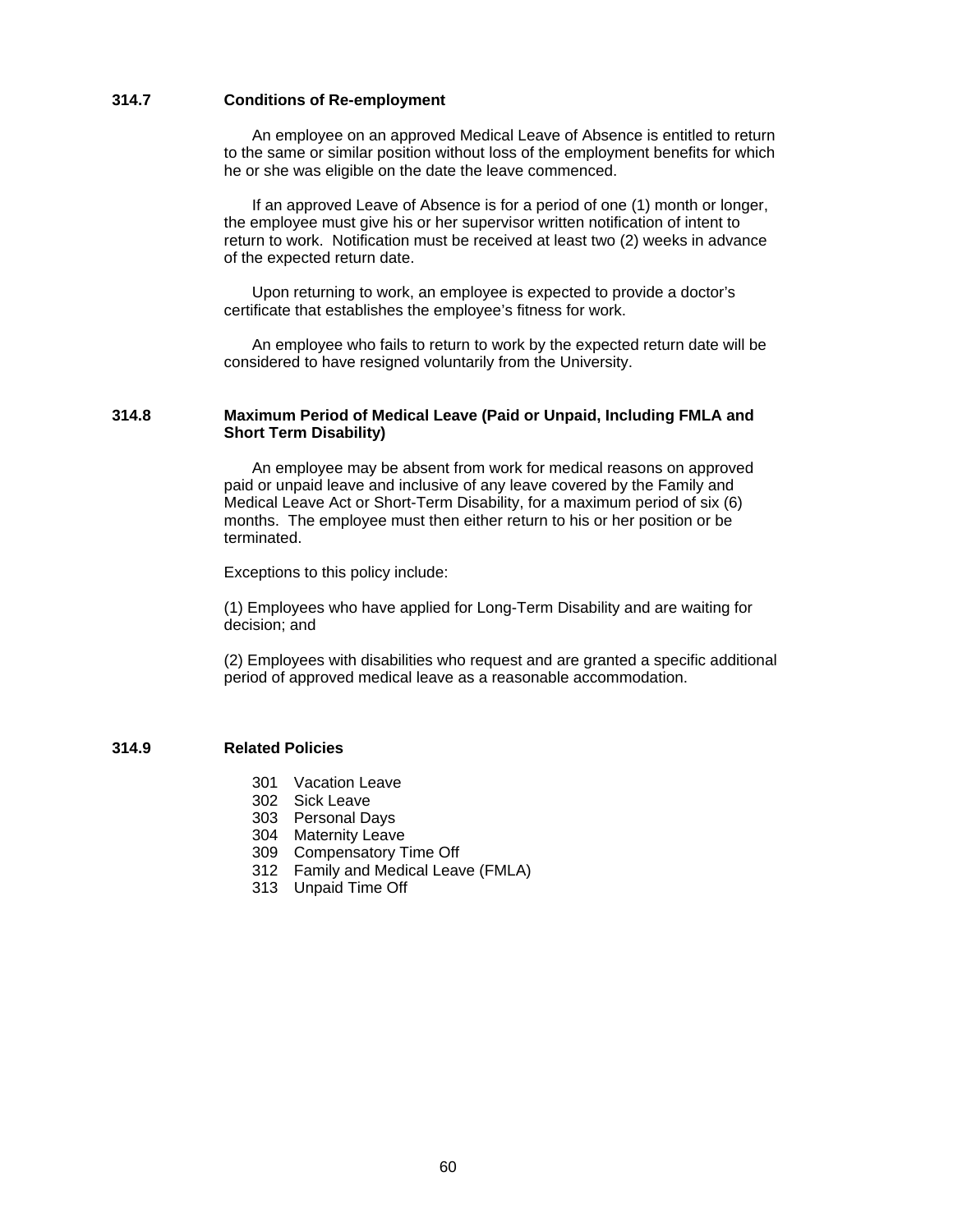#### **SUBJECT: LEAVE OF ABSENCE—PERSONAL (UNPAID)**

### **315 LEAVE OF ABSENCE—PERSONAL (UNPAID)**

#### **315.1 Definition**

A Leave of Absence for personal reasons is an authorized absence from work without pay for a consecutive period of time between eleven (11) workdays and three (3) calendar months, which may be granted after an employee has exhausted his or her Vacation Leave, available Personal Days, and available Compensatory Time Off.

#### **315.2 Eligibility**

All regular, full-time employees and regular, part-time employees scheduled to work at least 50% of the regularly scheduled workweek are eligible for this leave of absence after completing one year of continuous service.

 An employee's accrued Vacation Leave, available Personal Days, and available Compensatory Time Off must be fully used before the leave commences.

### **315.3 Length of Leave**

A Leave of Absence for personal reasons is granted only in consecutive whole-day increments. The period of leave cannot be granted for less than eleven (11) consecutive workdays nor more than three (3) consecutive calendar months (see Unpaid Time Off policy).

 A maximum of two (2) consecutive three-month leaves of absence may be granted in unusual circumstances. Each leave must be requested separately and the combined total period of leave cannot exceed six (6) consecutive calendar months.

### **315.4 Compensation and Benefits**

Employees are not paid while on an approved leave of absence. For additional information, please refer to the Faculty and Staff Benefits Handbook*.*

 Vacation and Sick Leave Accruals—Employees do not accrue Vacation Leave or Sick Leave while absent from work on approved unpaid leave of absence.

 Holidays—Employees on an approved unpaid Leave of Absence are not eligible for holiday benefits when a holiday falls within the period of the leave.

 Intersession Closing—Employees on approved unpaid Leave of Absence are not eligible for Intersession if an Intersession Closing is declared and falls within the period of the leave.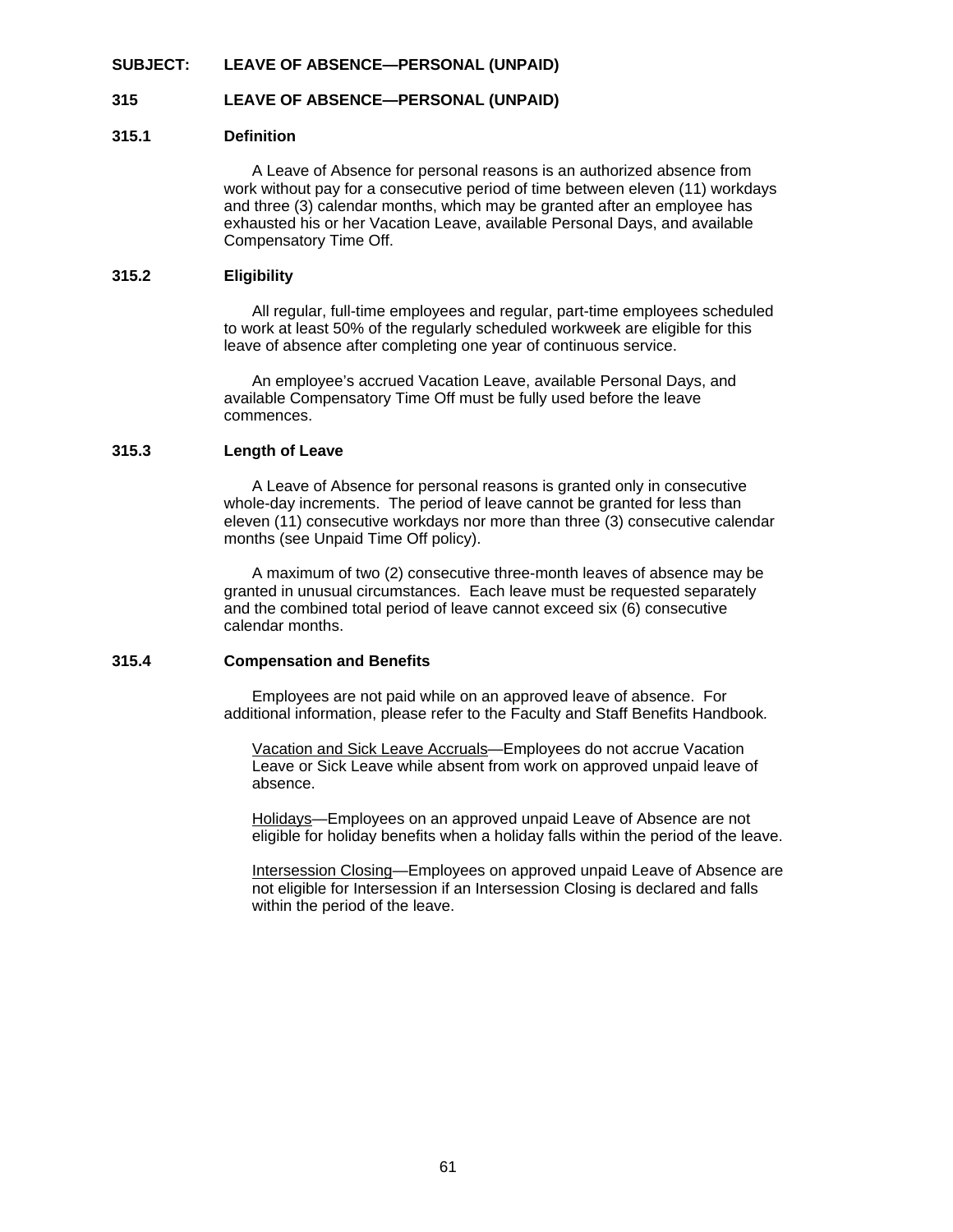### **315.5 Requests and Approvals**

Employees must submit a written request for the leave of absence to their immediate supervisor at least one (1) month in advance of the desired time off. The one (1) month requirement may be shortened in emergency situations. Employee requests must specify the reason for the leave and the specific dates of the leave period.

Supervisors are responsible for forwarding Leave of Absence requests to the Department Head for the initial decision. Employees are to be informed in writing of requests that are not approved at the Department Head level. Requests that are approved at the Department Head level must be forwarded to the Provost or the appropriate Vice President for the final decision. The final decision must be communicated in writing to the employee. The Chief Human Resources Officer of Human Resources is to be notified in writing of the final decision at the time the employee is notified.

 A leave of absence for personal reasons will be approved only if it is expected that the employee will return to his or her position when the leave is completed. Exceptions to this requirement may be made in unusual circumstances.

 Approval decisions must take into consideration the staffing and budgetary needs of the department. Requests may be denied on the basis of these or other reasonable considerations.

#### **315.6 Conditions of Re-employment**

 An employee on an approved Personal Leave of Absence for eight (8) weeks or less is entitled to return to the same or similar position without loss of employment benefits for which he or she was eligible on the date the leave commenced. An employee who is on an approved leave for a period of between eight (8) weeks and six (6) months shall receive every reasonable consideration by the University in returning to his or her original position or to a position of like responsibility and pay; however, the University cannot guarantee re-employment.

 If an approved Leave of Absence is for a period of one (1) month or longer, the employee must give his or her supervisor written notification of intent to return to work. Notification must be received at least two (2) weeks in advance of the expected return date.

 An employee who fails to return to work by the expected return date will be considered to have resigned voluntarily from the University.

# **315.7 Related Policies**

- 301 Vacation Leave
- 303 Personal Days
- 309 Compensatory Time Off
- 312 Family and Medical Leave (FMLA)
- 313 Unpaid Time Off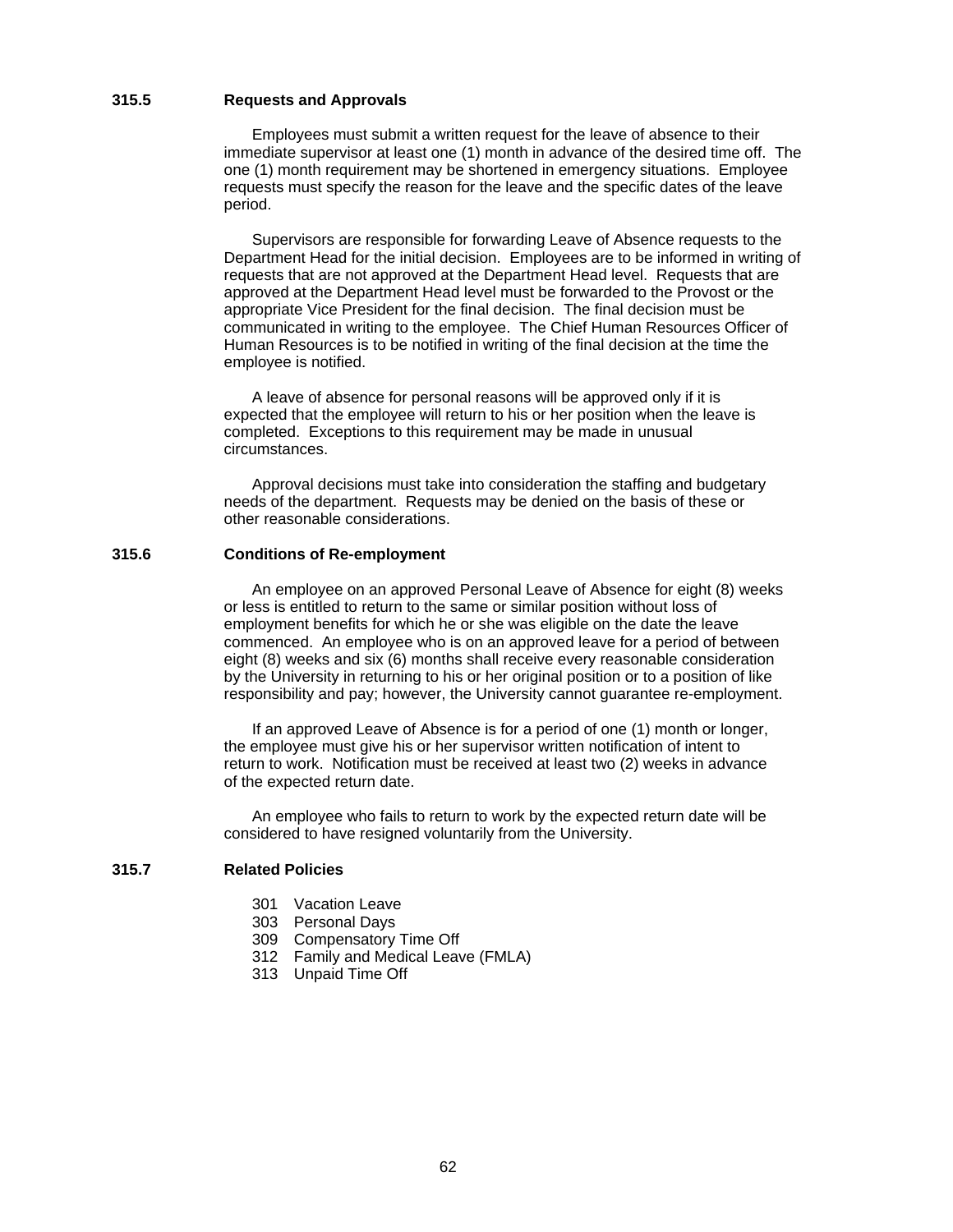# **SUBJECT: RELIGIOUS HOLIDAYS (UNPAID)**

## **316 RELIGIOUS HOLIDAYS**

## **316.1 Definition**

Employees may be granted approved time off from work to observe their religious holidays which do not coincide with the holidays that are officially observed by Boston University. Such time off will be charged to the employee's accrued Vacation Leave, available Personal Days, available Compensatory Time Off, or taken as Unpaid Time Off.

### **316.2 Eligibility**

Employees must meet the eligibility requirements of the specific type of leave to which the absence will be charged, i.e., Vacation Leave, Personal Days, Compensatory Time Off, or Unpaid Time Off.

### **316.3 Compensation and Benefits**

Employees maintain their regular pay and benefits when the absence is charged to their accrued Vacation Leave, available Personal Days, or available Compensatory Time Off. Employees maintain their regular benefits but receive no pay when the absence is taken as Unpaid Time Off.

### **316.4 Requests and Approvals**

Employees must submit a written request to their immediate supervisor at least one (1) week in advance of the desired time off. The request must specify the date of the requested absence and the type of leave to which the absence would be charged.

 Supervisors are responsible for obtaining departmental decisions and communicating them in writing to the employees. Approvals must clearly define the date of the absence and the type of leave to which the absence will be charged. Department Heads are authorized to approve requests for time off that pertain to this policy.

 Approval decisions must take into consideration the staffing and budgetary needs of the department. Requests may be denied on the basis of these or other reasonable considerations.

#### **316.5 Related Policies**

- 301 Vacation Leave
- 303 Personal Days
- 308 Holidays
- 309 Compensatory Time Off
- 313 Unpaid Time Off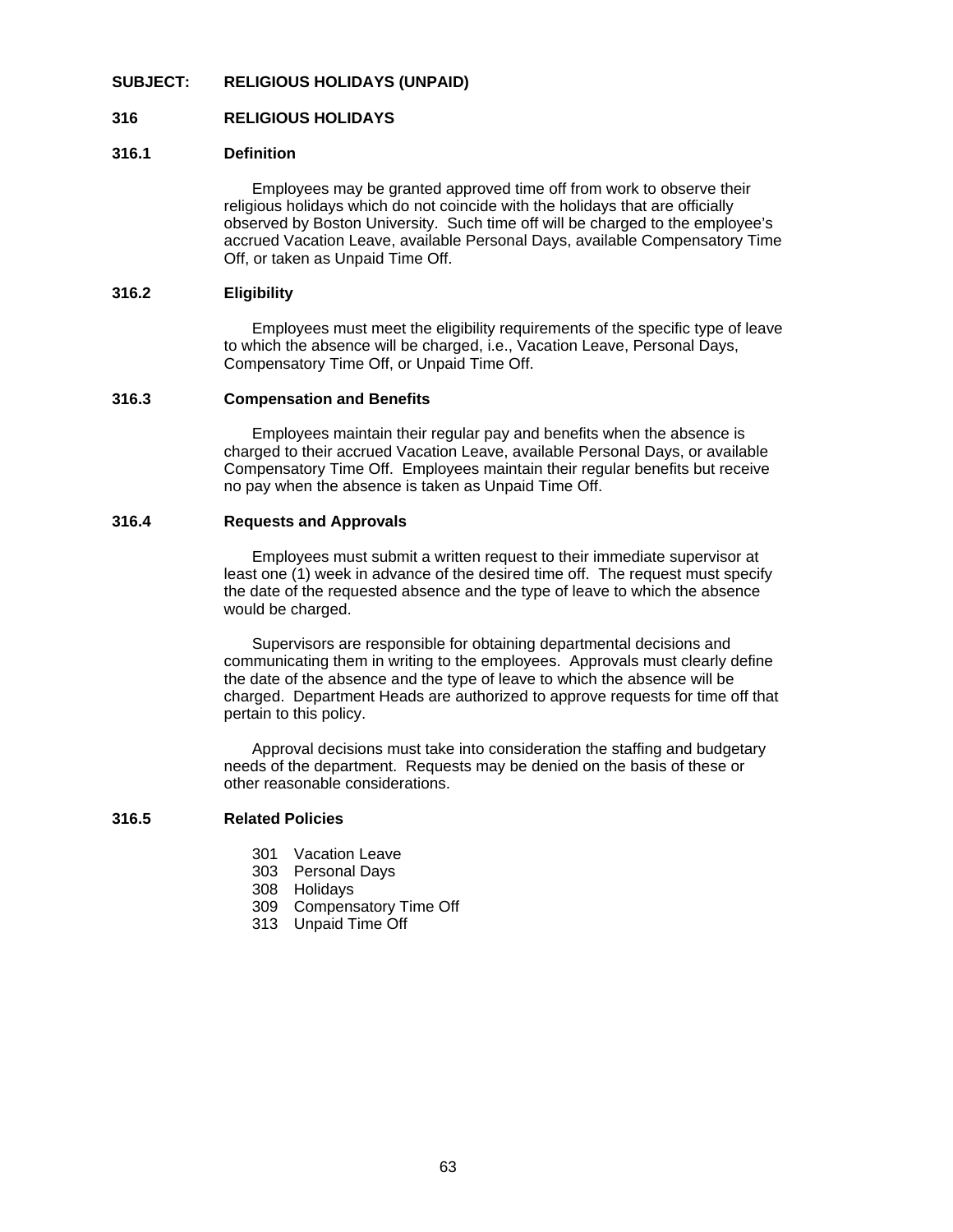# **SUBJECT: DOMESTIC VIOLENCE LEAVE**

# **317. DOMESTIC VIOLENCE LEAVE**

Boston University recognizes that domestic violence impacts the workplace and is committed to supporting employees who are victims of domestic violence or have a family member who is a victim of domestic violence.

Domestic Violence Leave is an authorized absence from work that allows employees up to fifteen (15) days of job-protected leave in a twelve (12) month period if the employee or an employee's family member is a victim of domestic violence. Domestic Violence Leave is to be used for issues directly related to the domestic violence against the employee or the employee's family member. The employee cannot be the perpetrator of domestic violence against the family member.

# **Who Is Covered By This Policy:**

All regular, full-time and regular part-time employees are eligible upon hire for Domestic Violence Leave.

# **Definitions:**

"Abuse": (i) attempting to cause or causing physical harm; (ii) placing another in fear of imminent serious physical harm; (iii) causing another to engage involuntarily in sexual relations by force, threat or duress or engaging or threatening to engage in sexual activity with a dependent child; (iv) engaging in mental abuse, which includes threats, intimidation or acts designed to induce terror; (v) depriving another of medical care, housing, food or other necessities of life; or (vi) restraining the liberty of another .

"Abusive behavior" includes domestic violence, stalking, sexual assault and kidnapping

"Domestic violence": abuse against an employee or the employee's family member by: (i) a current or former spouse of the employee or the employee's family member; (ii) a person with whom the employee or the employee's family member shares a child in common; (iii) a person who is cohabitating with or has cohabitated with the employee or the employee's family member; (iv) a person who is related by blood or marriage to the employee; or (v) a person with whom the employee or employee's family member has or had a dating or engagement relationship.

"Family member": (i) persons who are married to one another; (ii) persons in a substantive dating or engagement relationship and who reside together; (iii) persons having a child in common regardless of whether they have ever married or resided together; (iv) a parent, stepparent, child, step-child, sibling, grandparent or grandchild; or (v) persons in a guardianship relationship.

# **Types of Domestic Violence Leave:**

An employee may request Domestic Violence Leave for the following reasons: seek or obtain medical attention; counseling, victim services or legal assistance; secure housing; obtain a protective order from a court; appear in court or before a grand jury; meet with a district attorney or other law enforcement official; or attend child custody proceedings or address other issues directly related to the abusive behavior against the employee or family member of the employee.

### **How to Request Domestic Violence Leave:**

When domestic violence leave is foreseeable, an employee must give 30 days notice, otherwise, an employee must give as much notice as possible. Except in cases of imminent danger to the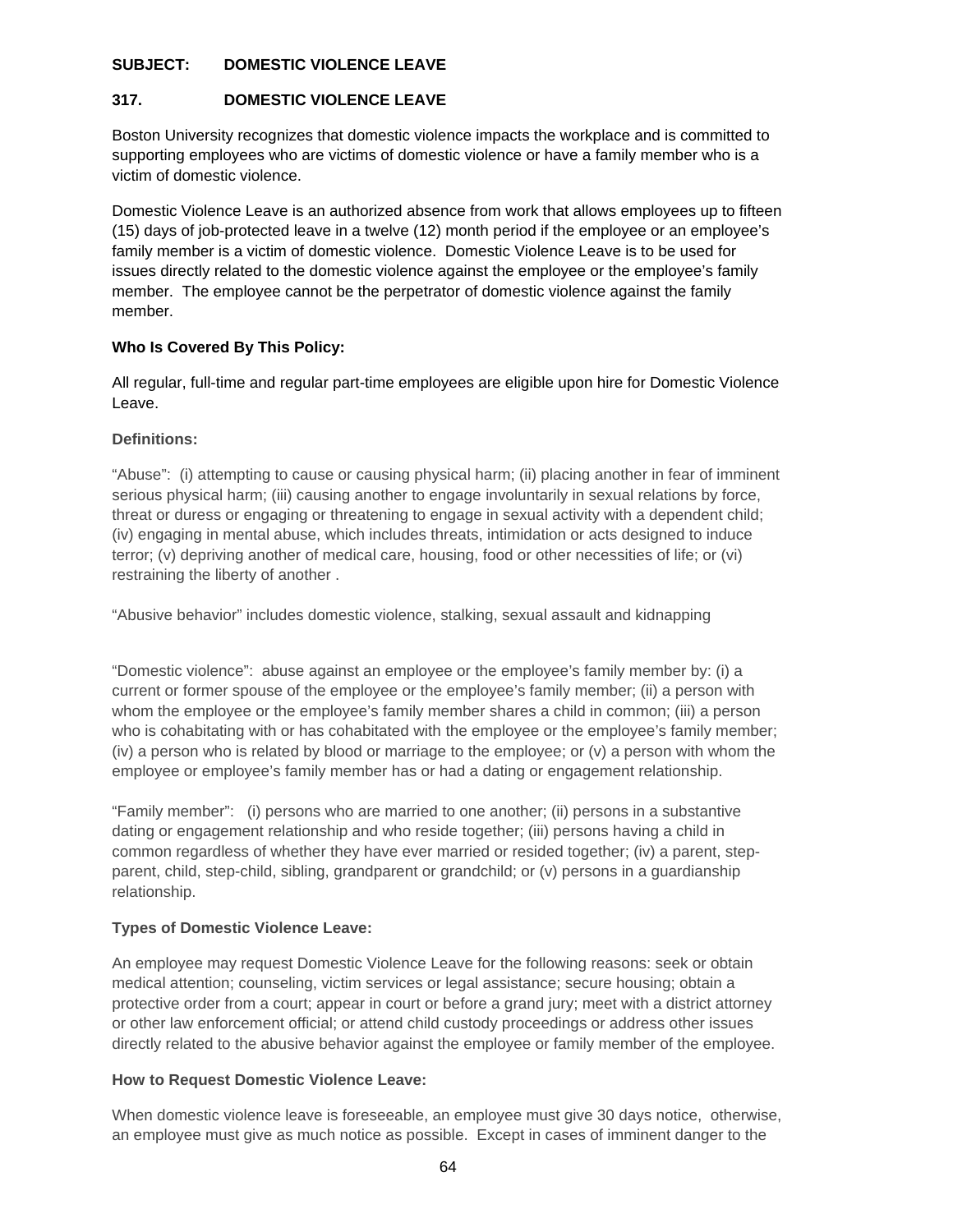health or safety of an employee or employee's family member, an employee seeking Domestic Violence Leave is responsible for submitting a completed Staff Request for Leave of Absence http://www.bu.edu/hr/documents/sr-hr-form-loa.pdf to his or her immediate supervisor.

The supervisor is responsible for forwarding the completed form to Human Resources. Human Resources will be responsible for approving the leave and notifying the employee about the conditions of the leave.

# **Imminent Threat of Danger**

If there is a threat of imminent danger to the health or safety of an employee or the employee's family member, the employee shall not be required to provide advanced notice of leave; provided, however, that the employee shall notify the University within three (3) workdays that the leave was taken under this policy. Such notification may be communicated to the University by the employee, a family member of the employee or the employee's counselor, social worker, health care worker, member of the clergy, shelter worker, legal advocate or other professional who has assisted the employee in addressing the effects of the abusive behavior on the employee or the employee's family member. In the case of an unscheduled leave, the employee will need to submit appropriate documentation within thirty (30) days from the unauthorized absence to qualify for domestic violence leave.

# **Documentation Needed**

An employee requesting Domestic Violence Leave must provide documentation showing that the employee or employee's family member has been a victim of abusive behavior and that the leave taken is consistent with the domestic violence leave policy . An employee is not required to show evidence of an arrest, conviction or other law enforcement documentation for such abusive behavior.

An employee shall provide such documentation to the University within 15 days after the University requests documentation relative to the employee's absence:

(1). A protective order, order of equitable relief or other documentation issued by a court of competent jurisdiction as a result of abusive behavior against the employee or employee's family member.

(2) A document under the letterhead of the court, provider or public agency which the employee attended for the purposes of acquiring assistance as it relates to the abusive behavior against the employee or the employee's family member.

(3) A police report or statement of a victim or witness provided to police, including a police incident report, documenting the abusive behavior complained of by the employee or the employee's family member.

(4) Documentation that the perpetrator of the abusive behavior against the employee or family member of the employee has: admitted to sufficient facts to support a finding of guilt of abusive behavior; or has been convicted of, or has been adjudicated a juvenile delinquent by reason of, any offense constituting abusive behavior and which is related to the abusive behavior that necessitated the leave under this section.

(5) Medical documentation of treatment as a result of the abusive behavior complained of by the employee or employee's family member.

(6) A sworn statement, signed under the penalties of perjury, provided by a counselor, social worker, health care worker, member of the clergy, shelter worker, legal advocate or other professional who has assisted the employee or the employee's family member in addressing the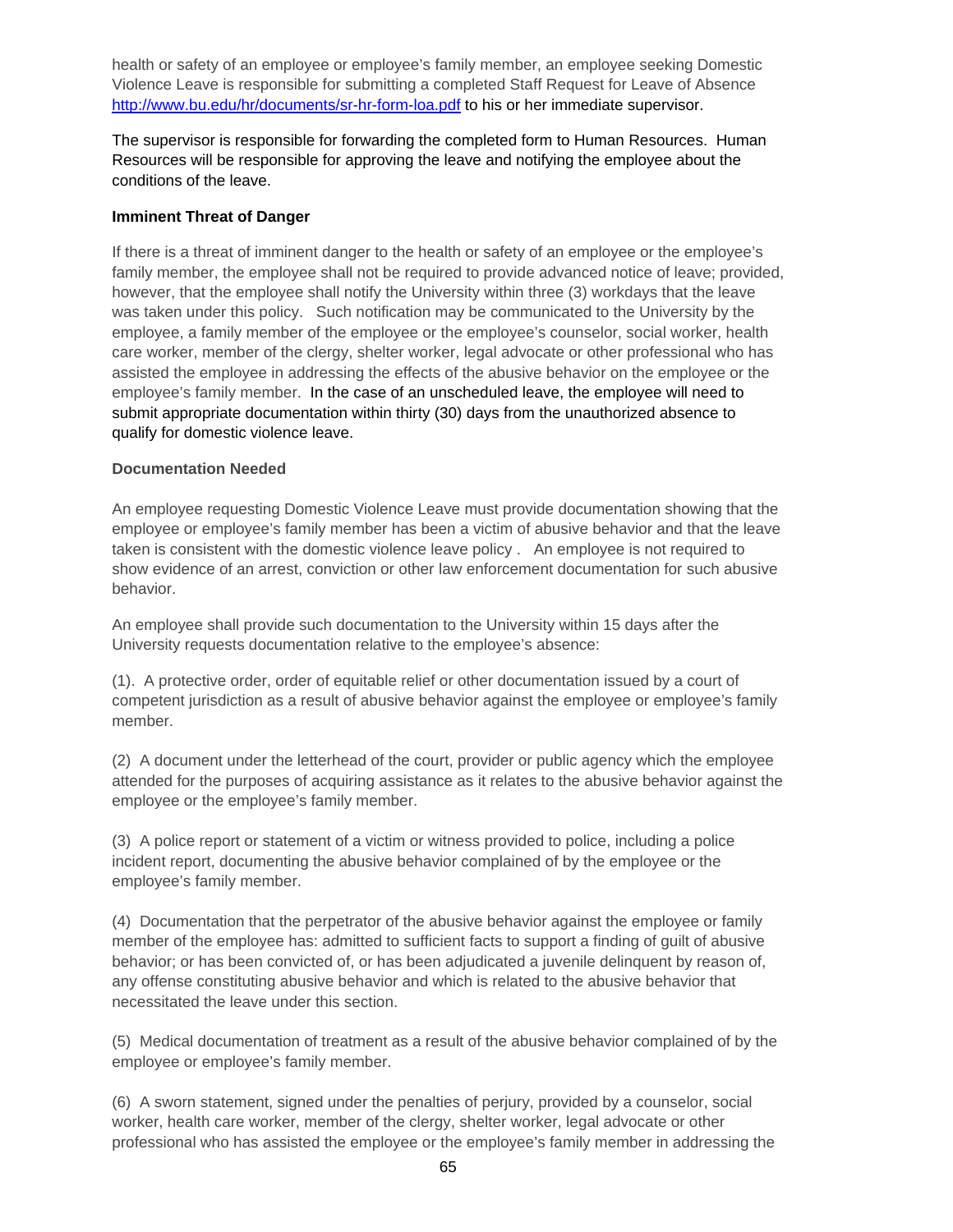effects of the abusive behavior.

(7) A sworn statement, signed under the penalties of perjury, from the employee attesting that the employee has been the victim of abusive behavior or is the family member of a victim of abusive behavior.

All information related to the employee's leave under this section shall be kept confidential by Boston University and shall not be disclosed, except to the extent that disclosure is:

(i) requested or consented to, in writing, by the employee;

- (ii) ordered to be released by a court of competent jurisdiction;
- (iii) otherwise required by applicable federal or state law;

(iv) required in the course of an investigation authorized by law enforcement, including, but not limited to, an investigation by the attorney general; or

(v) necessary to protect the safety of the employee or others employed at the workplace.

# **Leave Administration**

All available accrued sick leave, vacation leave, available Personal Days, and available Compensatory time off may be utilized during the period of Domestic Violence Leave. When all available paid accrued time has run out, the balance of the Domestic Violence Leave will be unpaid.

# **Conditions of Reemployment**

An employee on an approved Domestic Violence Leave for fifteen (15) days or less is entitled to return to the employee's original job or to an equivalent position without any loss of benefits for which he or she was eligible on the date that the leave started.

An employee who fails to return to work by the expected return date will be considered to have resigned voluntarily from the University.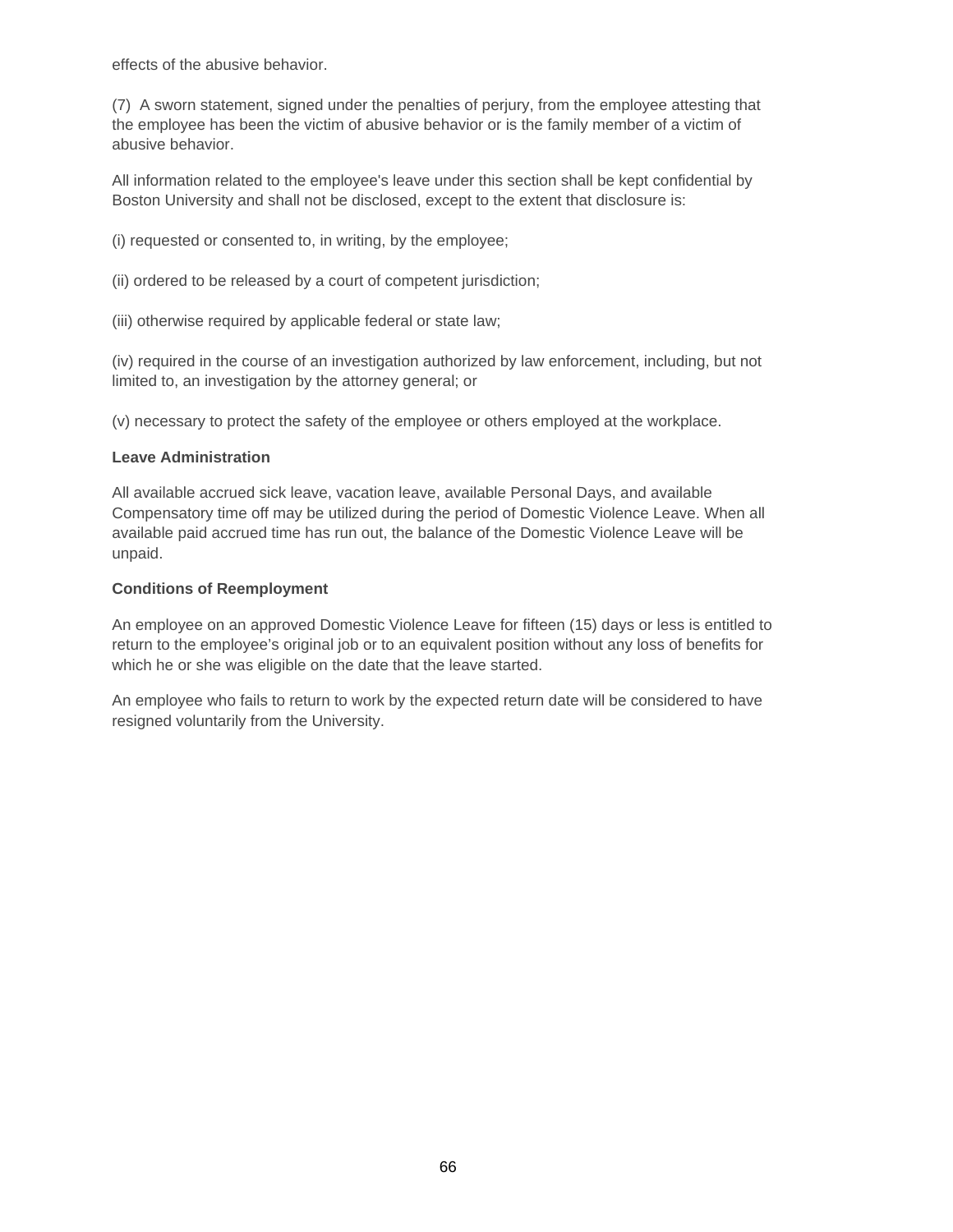# **SUBJECT: GENERAL POLICIES**

## **GENERAL POLICIES**

 Boston University has several personnel policies that, for the purposes of this Handbook, are categorized as General Policies. They include policies that govern and establish guidelines for employee conduct in several areas. The policies are listed below, and the specific provisions are presented in the individual policy statements.

- 401 University Rules of Conduct
- 402 Conflict of Interest
- 403 Patent Policy
- 404 Copyright Policy
- 405 Solicitations and Distributions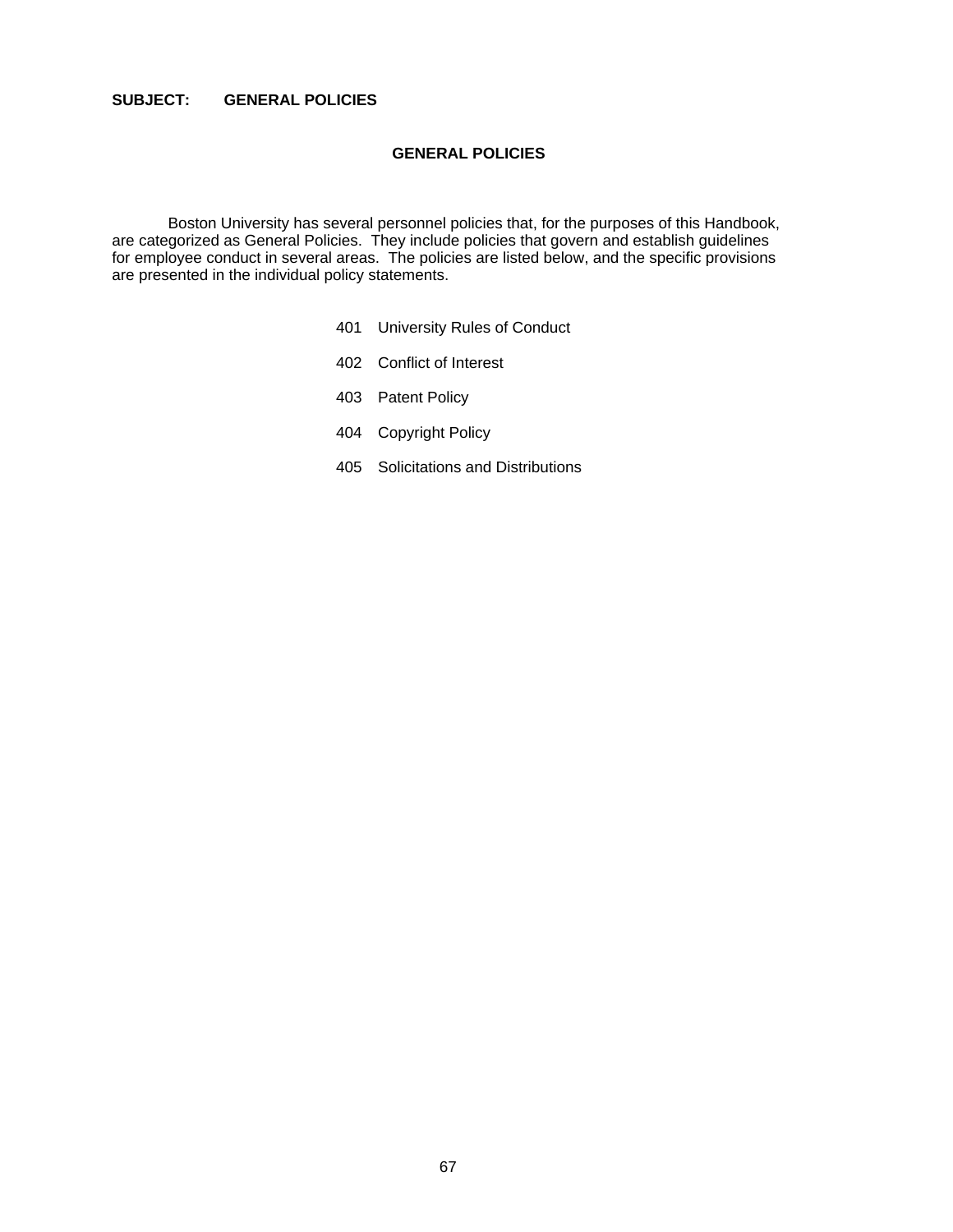### **SUBJECT: UNIVERSITY RULES OF CONDUCT**

### **401 UNIVERSITY RULES OF CONDUCT**

### **401.1 Professional Standards of Conduct**

 All Boston University employees, while on University premises or while representing the University, are required to conform to professional standards of conduct. Professional standards of conduct presume that employees will not engage in conduct inimical to the interests of the University or that interfere improperly with the rights of other persons, their property, or the property of the University. Failure to adhere to professional standards of conduct or engaging in unacceptable behavior may be subject to disciplinary action, including discharge. Failure to adhere to professional standards of conduct or engaging in unacceptable behavior may include, but are not limited to, warning, reprimand, and suspension with or without pay for a period of one or more days, demotion, or termination of employment. Other sanctions may also be imposed.

 Outlined below are specific examples of unacceptable employee conduct that have a direct bearing on the work environment and the general interests of the University.

- 1. Unauthorized access, use, or release of confidential data.
- 2. Unauthorized use of University-owned or leased property for the conduct of personal business**,** including unauthorized use of University credit cards or use of University funds for personal expenses**.**
- 3. Any action that would place the interests of an employee in conflict with the interests of Boston University, including accepting or offering a gift to influence any matter in which the University has an interest.
- 4. Illegal use, possession, or sale of controlled substances.
- 5. Possession or use of a weapon or firearm (except for duly licensed law enforcement personnel).
- 6. Violent behavior in any form, including threats.
- 7. Theft of University property, including data or intellectual property.
- 8. Harassing behavior of any kind toward staff, faculty, students, applicants, visitors, or other persons having official business at Boston University.
- 9. Misrepresentation or falsification of University documents or information provided to the University.
- 10. Illegal conduct occurring outside the workplace that bears upon the employee's fitness for employment at the University.
- 11. Inappropriate or unauthorized use of the University's computing resources.

 For emphasis, the above items are specific examples of unacceptable employee conduct. The list is not intended to be comprehensive, and other actions of similarly serious nature will be deemed to be unacceptable employee conduct.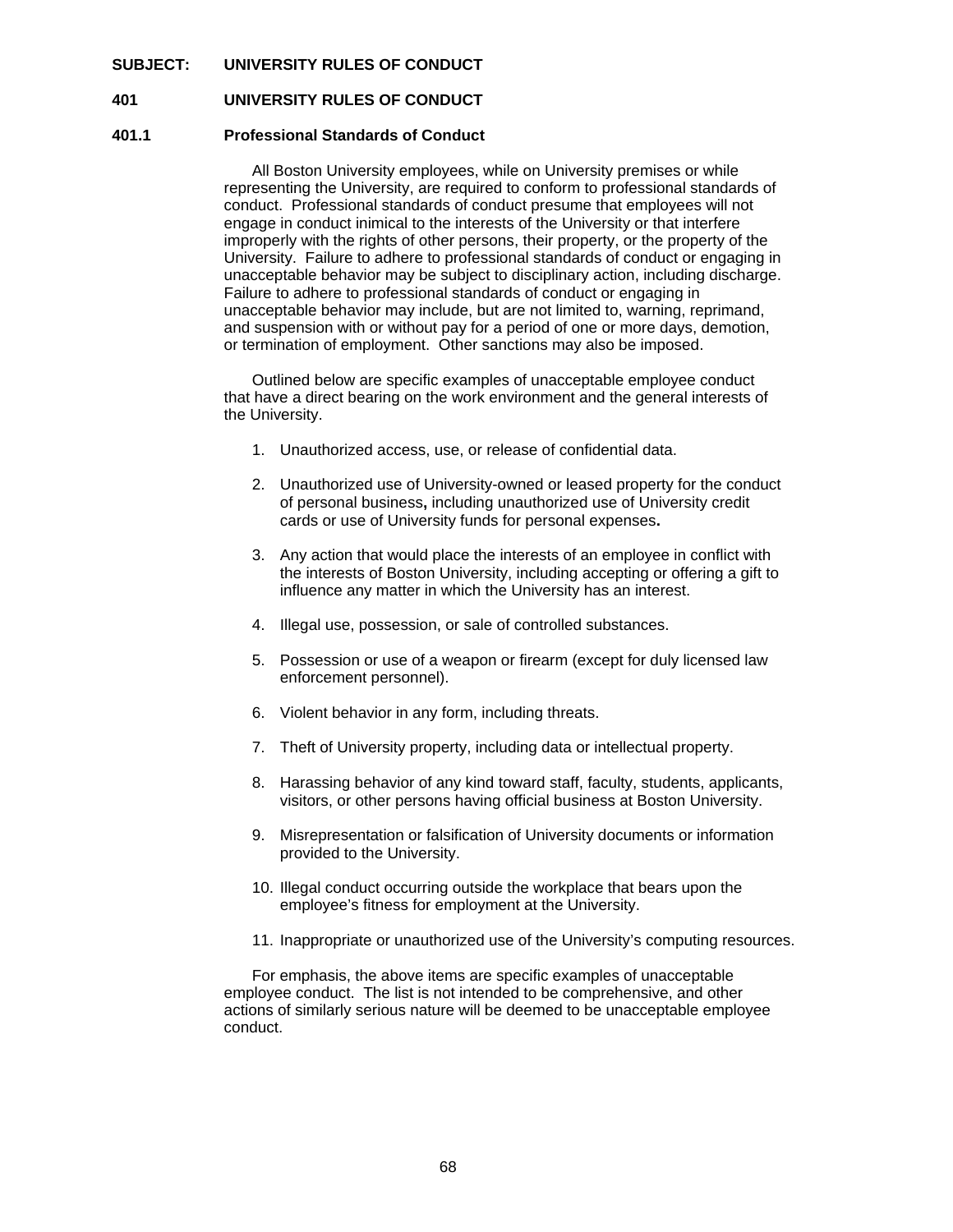# **401.2 Sexual Harassment Policy** http://www.bu.edu/eoo/policies-procedures/sexual-harassment/

## **401.3** Code of Ethical Conduct

 Boston University is committed to the highest standards of honesty and integrity in all its activities. This includes, among other concerns, the following:

- Avoiding conflicts of interest and commitment
- Dealing with others honestly and in good faith
- Preserving confidentiality
- Compliance with applicable laws, rules and regulations
- Timely and accurate public disclosures

 Vice presidents, Deans, Directors, Department Heads and other supervisors are responsible for fostering respect for the values embodied in the Code and for promoting compliance with it. The University encourages employees who have questions or concerns about their obligations under the code, possible illegal or unethical behavior, or non-compliance with University policy to speak with their supervisors or a member of the Compliance Committee. Please note that the Code is not intended to replace, and may be supplement by, specific University policies that have been adopted in the past and that may be adopted in the future.

 A feature of the Code of Ethical Conduct is the availability of a confidential reporting "hotline" operated by EthicsPoint, an independent reporting service. Information concerning the hotline and related policies and procedures may be found at http://www.bu.edu/ethics/. Complaints may be filed anonymously through the website, by letter, or by telephone.

# **Related Policies**

- 204 Termination Notices
- 206 Employee Grievance Process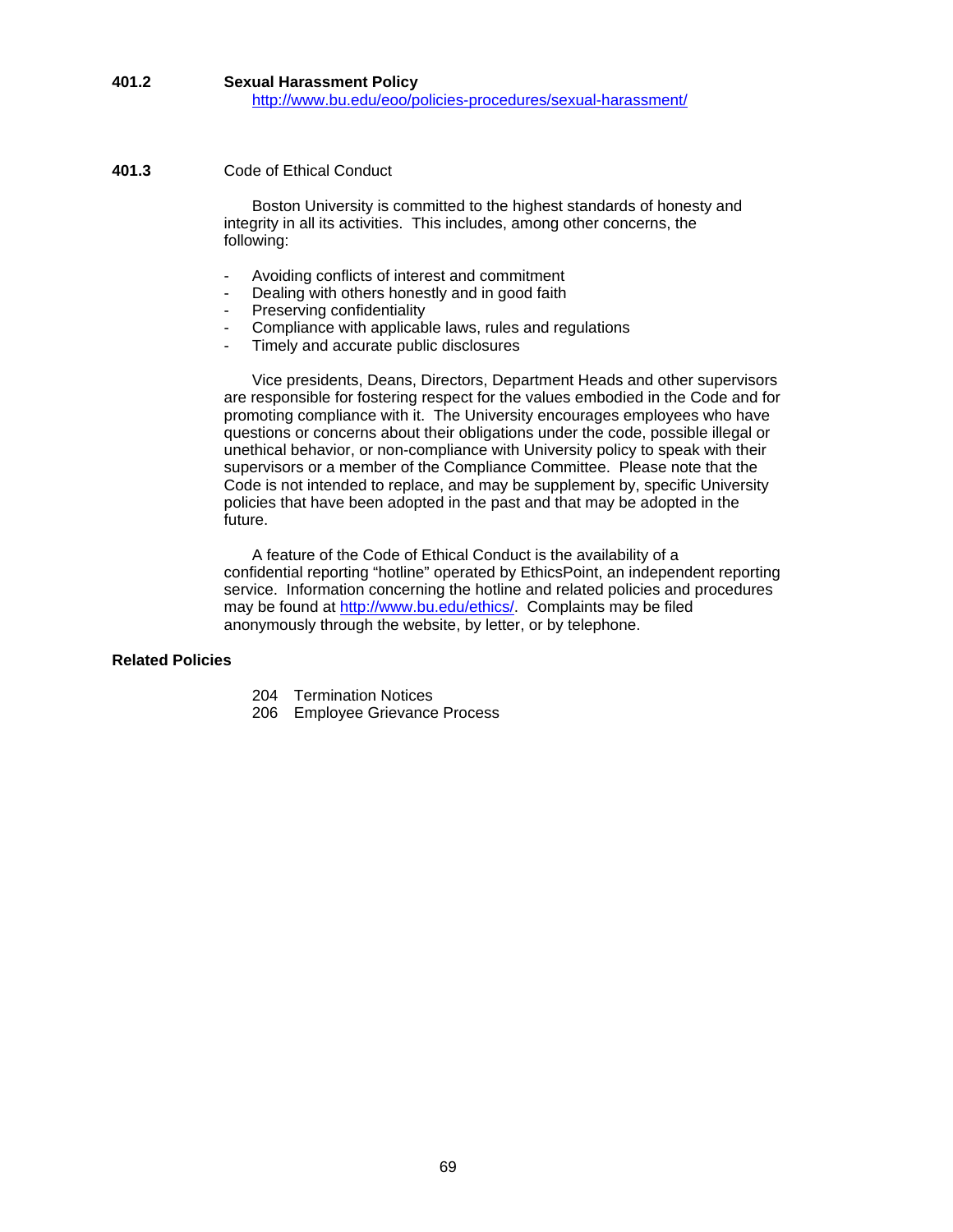### **SUBJECT: CONFLICT OF INTEREST**

### **402 CONFLICT OF INTEREST**

### **402.1 General Policy**

Boston University employees covered by this Handbook are required to avoid ethical, legal, financial, or other conflicts of interest and to ensure that their activities and interests do not conflict with their obligations to the University or its welfare. A conflict of interest may exist if an employee or a member of the employee's immediate family has a financial interest that conflicts with the interests of the University.

 An employee who encounters a personal interest that may have the potential of conflicting with the interests of the University is required to discuss immediately the matter with his or her supervisor. Supervisors are responsible for notifying the University's Office of General Counsel of conflict-of-interest situations.

 Designated employees are required to comply with additional policies adopted by the Trustees of Boston University.

### **402.2 Consulting, Outside Employment, and Financial Interests**

Boston University employees covered by this Handbook may not engage in any outside consulting or employment that conflicts with the interests of the University. Employees are required to fulfill successfully the responsibilities of their position, and any external employment activity that results in neglect of the employee's job responsibilities is inappropriate.

 Employees covered by this Handbook must obtain written approval from their Department Head to engage in any outside consulting activity or employment that may involve a conflict of interest. Boston University reserves the right to require employees to submit an external activity report covering any outside employment activity. Key employees may be required to disclose specific information on outside activities that may involve a conflict of interest.

### **402.3 Additional Employment with Boston University**

 Boston University employees will not be offered additional employment with the University without written approval of both the employee's Vice President or Provost and Human Resources. This policy applies to full- and part-time employees wishing to hold a second job with the University, including the teaching of University courses for additional compensation. Such cases have to be reviewed carefully to ensure compliance with the provisions of the Fair Labor Standards Act. For example, non-exempt employees cannot be regularly scheduled to work in excess of forty hours per week without prior authorization.

### **402.4 Solicitation and Acceptance of Personal Gifts**

 Boston University is committed to the highest standards of honesty, integrity, and fairness in both actuality and appearance. Consistent with this commitment, University employees and members of their immediate families are prohibited from soliciting any personal gift, gratuity, favor, service, or other benefit (collectively, a "gift") from individuals or companies seeking any advantageous action by, or relationship with, the University.

 The acceptance of a personal gift, even if unsolicited, is also prohibited in most instances. A gift valued in excess of \$50 or of undetermined value, unless employed for a University purpose or shared widely within the University or a unit thereof, must be declined or returned immediately. Multiple gifts from a single source in any calendar year are prohibited. Gifts of promotional items without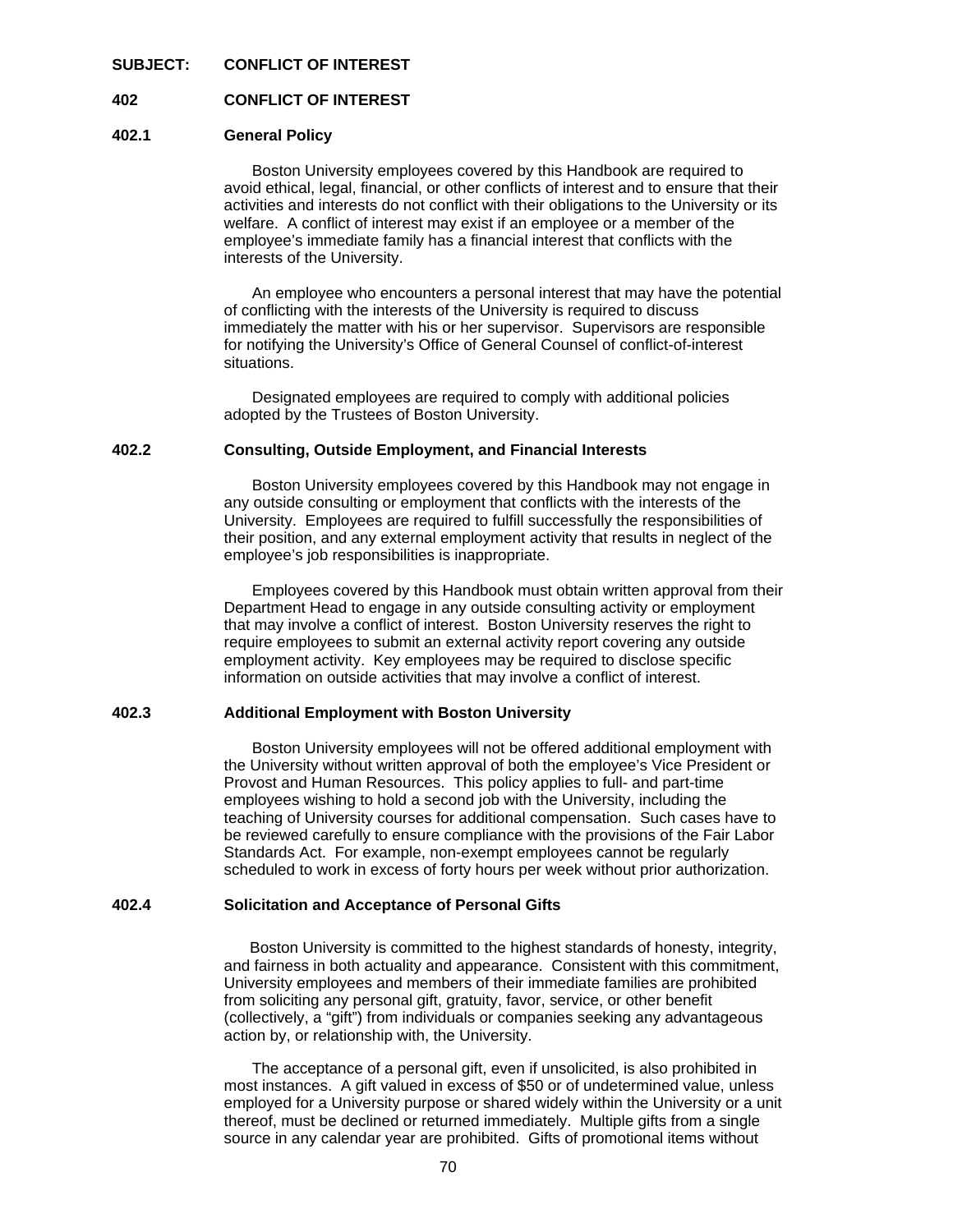significant value that are routinely distributed by vendors to clients, and courtesy copies of professional printed matter, may be accepted. However, employees

 are prohibited from accepting gifts of money or their equivalent, regardless of the amount, at any time.

 Employees are prohibited from accepting a vendor's offer to pay for travel to and/or attendance at a conference, business meeting, or similar function without the prior written approval of the President, Provost, or Executive Vice President.

 Customary business dealings involving payment for a meal or local entertainment are acceptable, provided that they are not excessive in frequency or amount and do not otherwise create the appearance of impropriety.

 Employees involved in awarding or administering grants or contracts using federal or other government funds are prohibited by law from soliciting or receiving gratuities, favors, or anything of monetary value from current or potential contractors or sub-contractors.

 Supervisors are responsible for ensuring that this policy is communicated to and understood by the employees in their unit and that it is effectively enforced. Any employee who receives an unsolicited gift from an individual or company seeking any advantageous action by, or relationship with, the University should immediately submit a written report to his or her supervisor specifying the date the gift was received, the donor, the estimated value, and other relevant information.

Any employee who violates this policy will be subject to disciplinary action.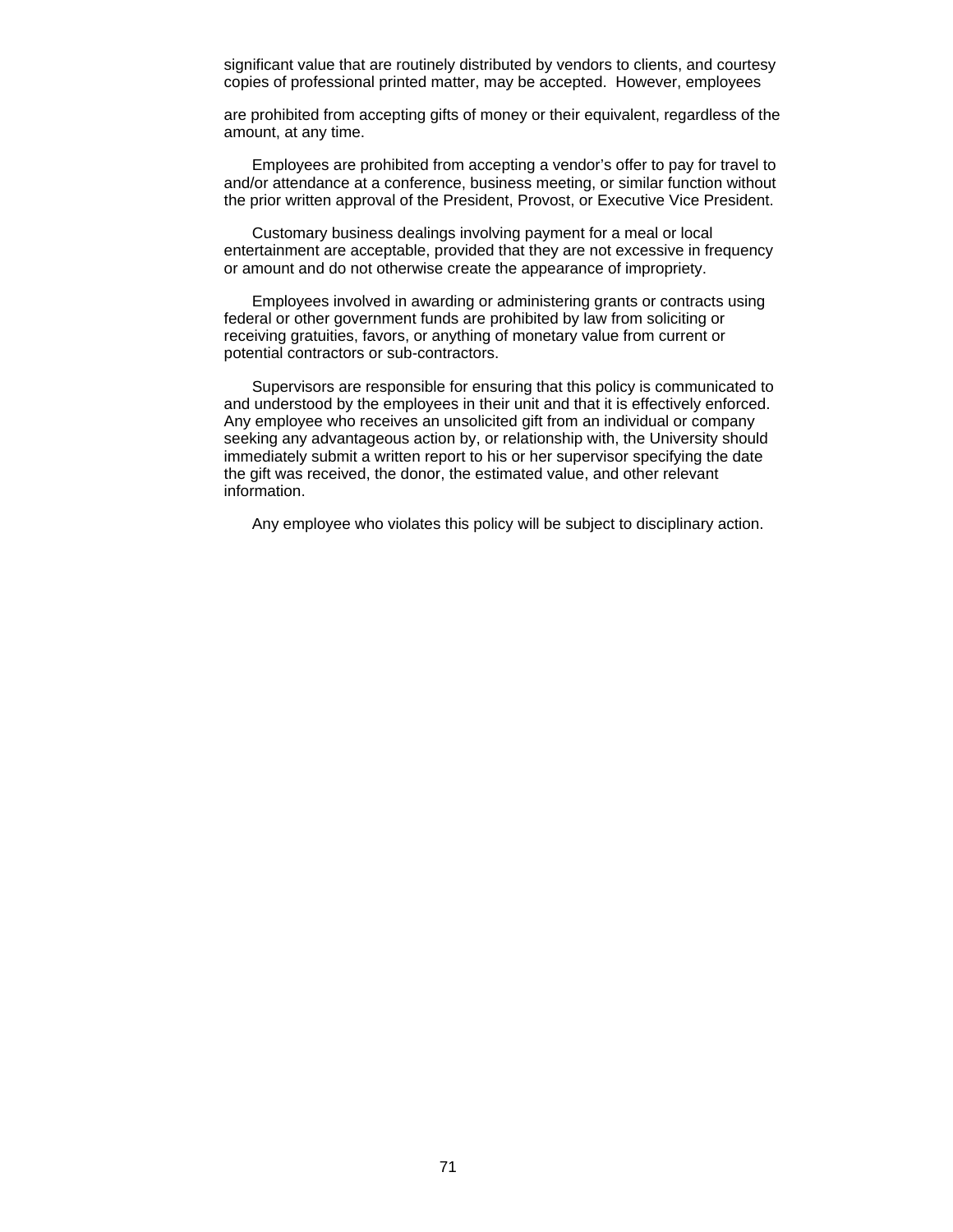# **SUBJECT: PATENT POLICY**

# **403 PATENT POLICY**

### **403.1 Charles River Campus**

The Patent Policy and Patent Agreement for the Charles River Campus is presented on the following pages. It defines the University's policy concerning patentable inventions and indicates the terms on which the Trustees provide support that may lead to patentable inventions. An individual's acceptance of employment at Boston University is sufficient to make the terms of the policy applicable without further agreement. New employees will be required to sign the Patent Agreement simply to ensure that they have had an opportunity to become aware of the details of the policy and its administration.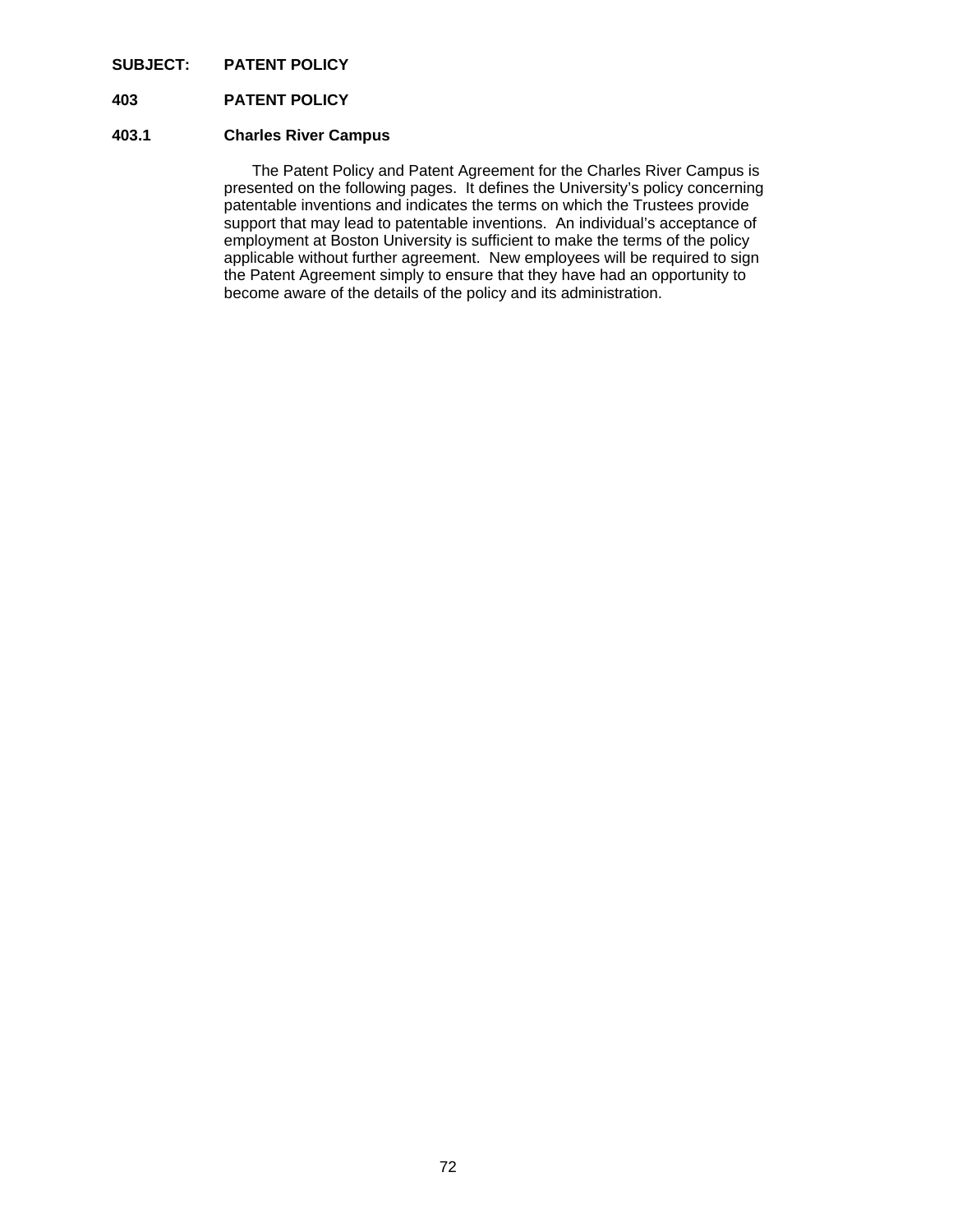#### **Patent Policy/Charles River Campus**

#### **Preamble**

 The patent policy outlined herein is the Policy of the Trustees of Boston University (the "University"). The University recognizes that patentable inventions may be made in the course of research sponsored by the University and/or by others through the University. It is the policy of the University to maximize the benefits to the individual who makes such patentable inventions, to the University and to the general public, and thus to stimulate initiative in the faculty, staff, and employees of the University. The University recognizes that this may best be accomplished through patenting and licensing such inventions in a manner consistent with the public interest, and for such purpose the University hereby establishes the patent policy set forth herein. This Policy supersedes all prior patent policies and amendments thereto applicable to the Charles River Campus.

- Patent Policy
- **Royalties**
- **Disclosures**
- Patent Administration
- **Coverage**
- Trustee Review
- Employment Agreements
- Consulting Agreements

#### **Patent Policy**

 In order to protect the public good and the University, and in order to fulfill obligations to research sponsors, the University shall claim equity in all discoveries and its right to acquire the title to and control of such discoveries where the discoveries are made by faculty, staff, employees, or students (including all types of trainees or postgraduate fellows) working on or arising from programs supported in whole or in part by funds, space, personnel, or facilities provided by the University.

 When a discovery is made by an inventor outside of any program conducted by the University, and the inventor can demonstrate that the University did not provide or administer significant funds, space, personnel, or facilities for work leading to the discovery, the discovery shall remain the exclusive property of the inventor or his/her sponsor. The University shall not ordinarily consider provision of office, classroom, or library facilities as constituting significant use of University funds, space, personnel, or facilities. For purposes of this Policy, the term "Inventor" shall include all individuals who participated in and signed a disclosure statement respecting a discovery or invention.

 When necessary, the University Committee on Inventions and Discoveries ("Committee") shall decide whether an invention or discovery should be classified under Paragraph 1 or Paragraph 2 of this section. Persons or entities claiming a right to receive royalty interests under the provisions of the Patent Administration section below may appeal the decision of the Committee to the President of the University. The President shall recommend final action to the Trustees, whose decision shall be final.

#### **Royalties**

 Where the University is entitled to equity in a discovery, the Inventor shall receive 30 percent of the net royalties accruing therefrom unless the University recommends a lesser share, which shall not be less than 15 percent, based upon relevant circumstances relating to the discovery. In the event that the University determines that such lesser share is appropriate, the University shall in its sole discretion designate the recipient or recipients of the percentage share by which the Inventor's share has been reduced. The Community Technology Foundation (CTF) of Boston University, exclusive agent for the administration of patents or discoveries made within the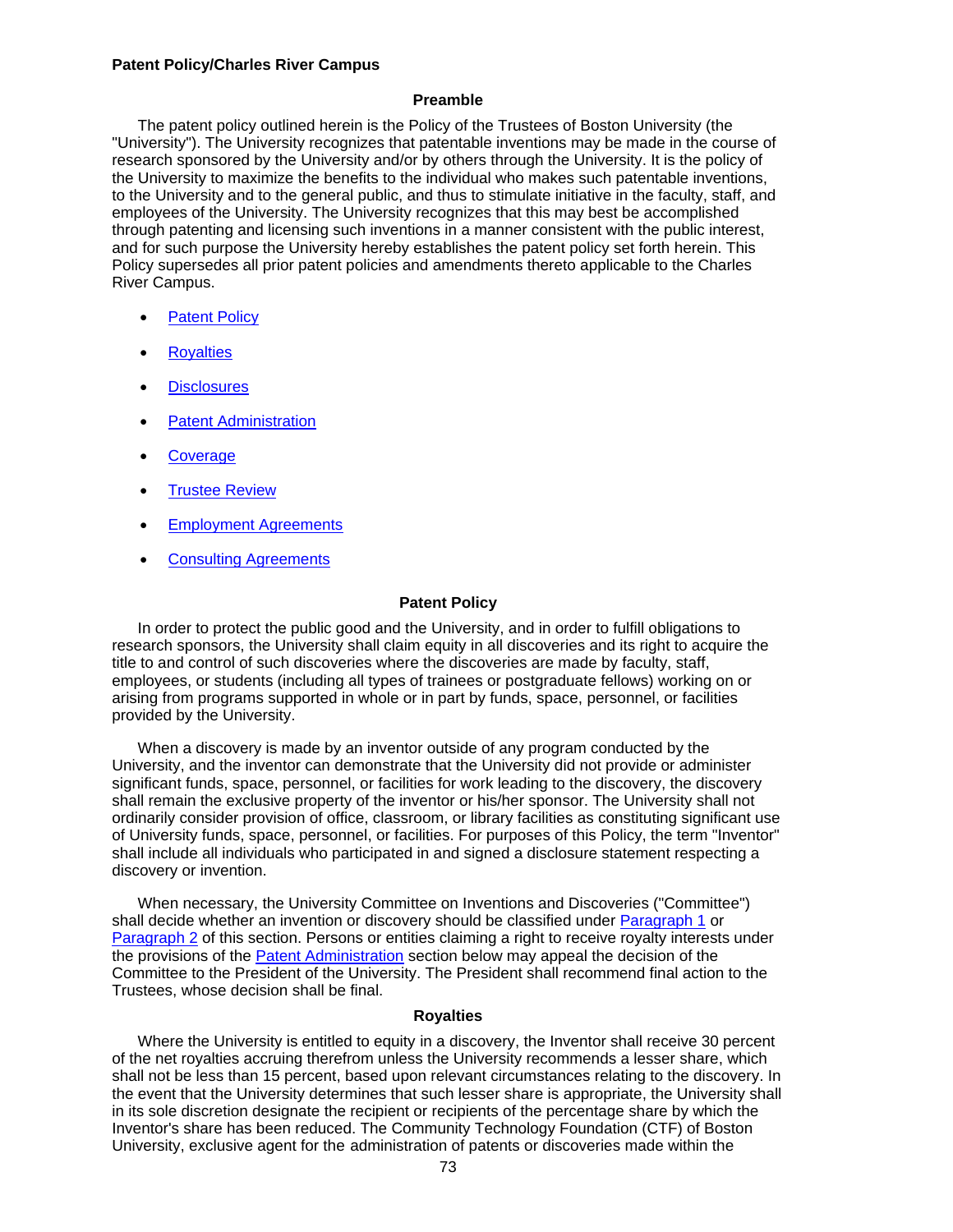University, shall receive 45 percent of the net royalties (see the Patent Administration section). The remaining royalties from, and equities in, the invention shall be distributed to the School of the Inventor, or in the absence of a School's being involved, the primary unit or entity of the University with which the Inventor works or is affiliated. Net royalties are defined as gross royalties less amounts granted by the University specifically for the invention or discovery process, and the costs of securing, protecting, preserving, and maintaining patents, and of licensing and marketing of the patent rights, or other costs or fees directly attributable to the inventions being licensed.

#### **Disclosures**

 Because the securing of rights in discoveries and inventions depends on prompt and efficient patent application and administration, all faculty, staff, students, and employees of the University who make inventions or discoveries shall immediately disclose said inventions or discoveries to the CTF Patent Administrator and to the Inventor's supervisor. This disclosure obligation shall apply to all inventions and discoveries, without regard to whether they fall under Paragraph 1 or Paragraph 2 above.

#### **Patent Administration**

 CTF shall be the exclusive agent of the University for the administration of inventions and discoveries made within the University and covered under Paragraph 1. CTF shall present the disclosures to the Committee. Such report shall state whether CTF has determined that an invention or discovery will be developed by the University. The Committee shall consist of eleven voting members, at least a majority of whom shall be faculty members from the Schools and Colleges of the University. The members of the Committee and the Chairman of the Committee shall be designated by the President of the University. CTF shall render a written semiannual report to the Chairman of the Committee on the disposition and status of all inventions and discoveries submitted. CTF shall as promptly as practicable determine whether an invention or discovery shall be pursued by the University. If the Committee determines that CTF has not filed a patent application within one year after it has received a disclosure in respect of which the University is entitled to claim an interest, the Committee, in consultation with the Inventor, shall determine what other disposition, if any, shall be made of the invention or discovery and of its development.

#### **Coverage**

 The Policy shall cover only discoveries and inventions that are patentable as the term is defined in The United States Code, as amended, or the laws of other countries where applications are filed.

#### **Trustee Review**

 Any disputes that arise under this Policy that are not resolved by the Committee shall be referred to the President of the University, who shall recommend final action to the Trustees. The decision of the Trustees shall be final with respect to all disputes.

#### **Employment Agreements**

 An appropriate form shall be signed by all faculty, staff, employees, and students working at the University providing for specific acceptance of the terms of this policy. Rights and obligations under this agreement shall survive any termination of enrollment or employment at the University.

 Nothing herein contained is intended to grant or dispose of any right, title, and interest to any disclosure, idea, improvement, or invention, whether patentable or not, which has been supported or funded by outside parties who acquire rights to such disclosure, idea, improvement and invention.

#### **Consulting Agreements**

 The rights of the University under this policy, and the interests of sponsors under research grants or contracts, may not be abrogated or limited by consulting agreements or other contracts entered into between University students or employees and outside organizations or employers. University students and employees should inform outside employers of their obligations and commitments to the University under this policy. Such students and employees should ascertain that patent clauses in their agreements are not in conflict with their obligations to the University or this Policy Statement. Each student and employee should make his/her obligations to the University clear to those with whom such agreements may be made, and should ensure that they are provided with a current statement of University policy. Upon request, the University will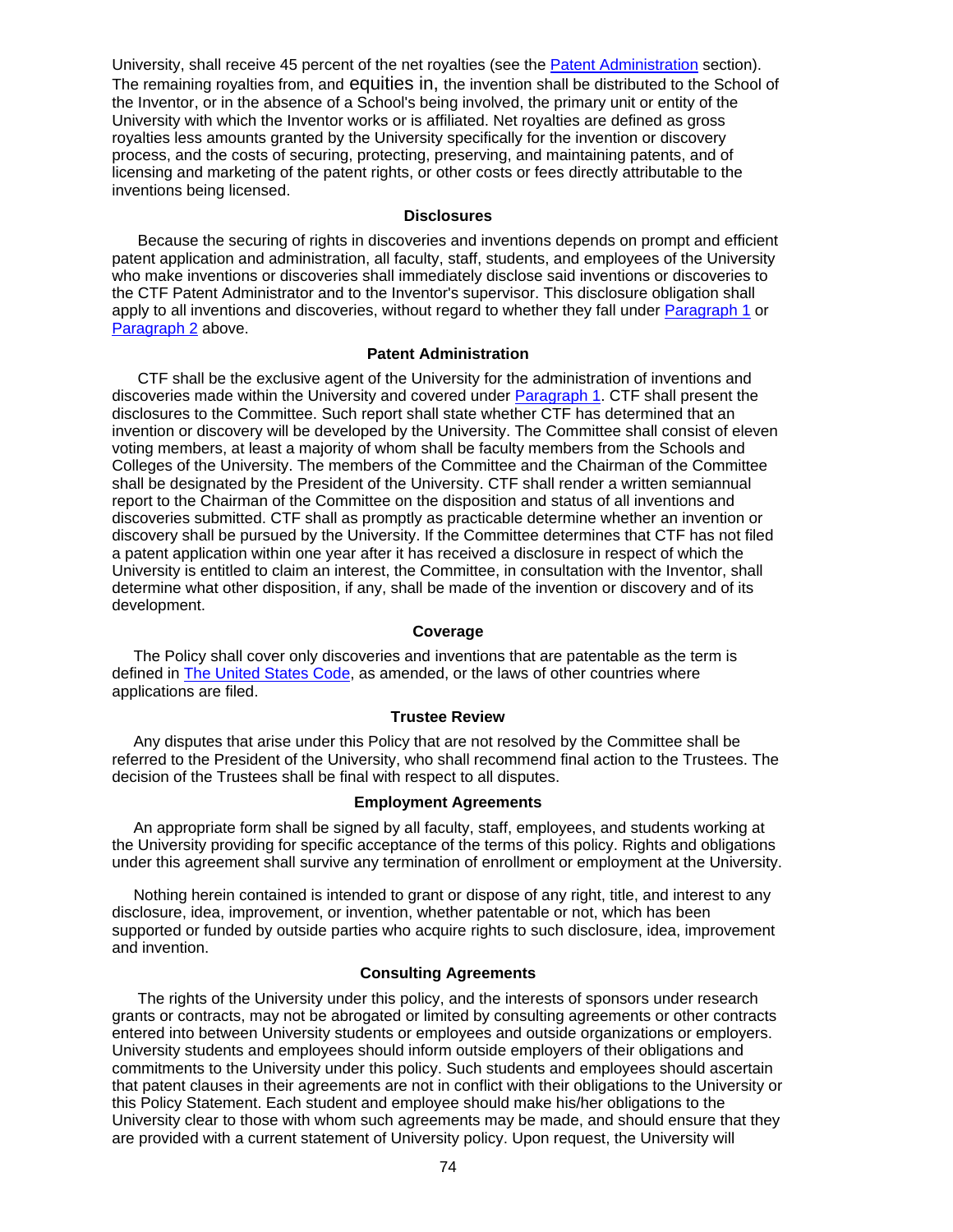provide a standard clause which may be inserted in a student's or employee's consulting agreement. This clause will put third parties on notice as to the University's rights under this policy with respect to inventions and discoveries. In cases of conflict of interest, the University reserves the ultimate right to determine the final disposition of the rights and interests involved.

\*Adopted, as amended, by the Trustees of Boston University, November 12, 1991. Medical campus faculty should contact the Office of Personnel for the medical campus patent policy statement and form.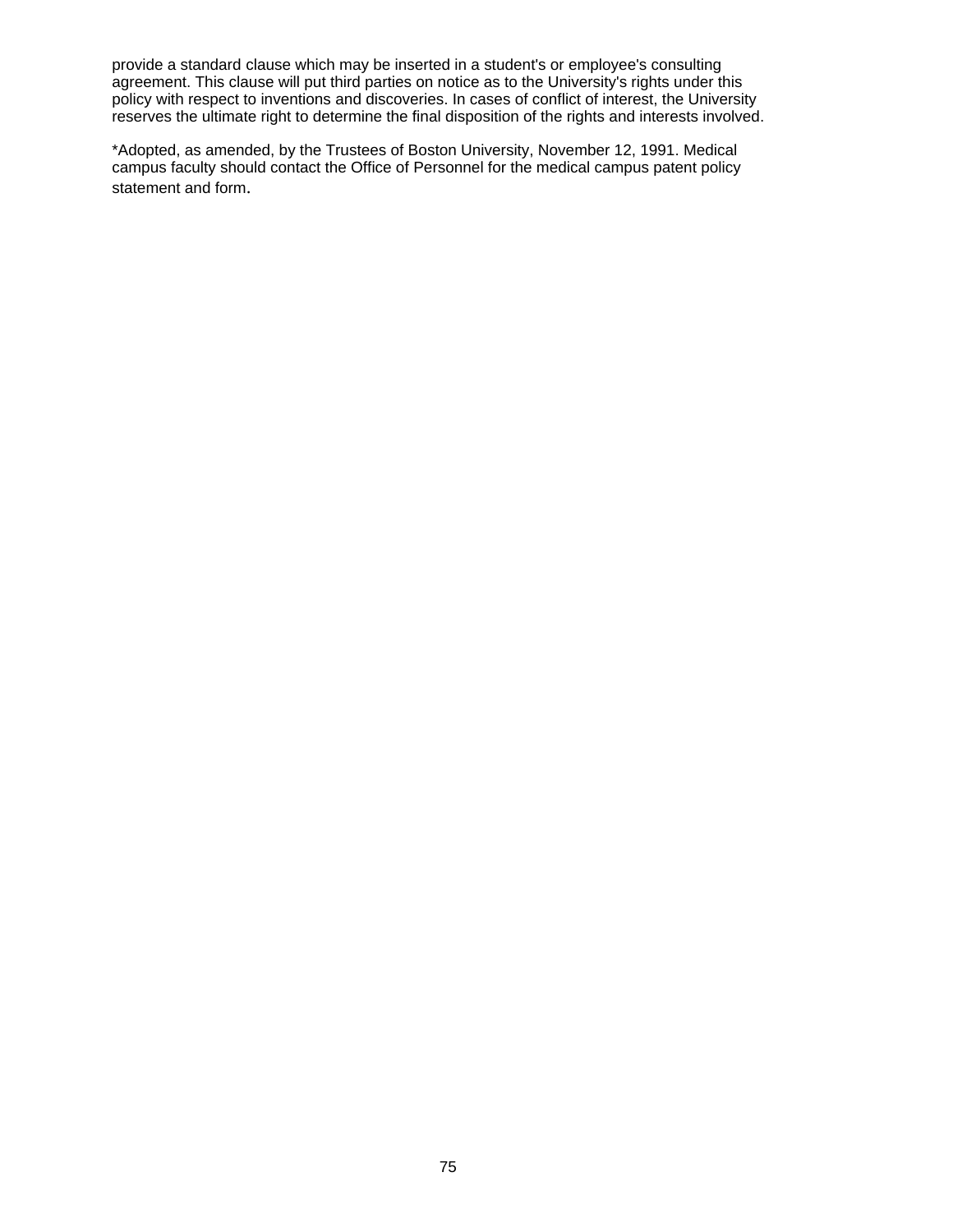# **PATENT AGREEMENT**

I affirm that I have received and have read the Boston University Patent Policy/Charles River Campus.

For and in consideration of the provision by Boston University of support in the form of funds, space, personnel, facilities, instruction, supervision or other assistance, I hereby accept the aforesaid Patent Policy as determinative of my rights and obligations in relation to any discoveries or patentable inventions.

SIGNATURE DATE

\_\_\_\_\_\_\_\_\_\_\_\_\_\_\_\_\_\_\_\_\_\_\_\_\_\_\_\_\_\_\_\_\_\_\_\_\_\_\_\_\_\_\_\_\_\_\_\_\_\_\_\_\_\_\_\_\_\_\_\_\_\_\_\_\_\_\_\_\_\_\_\_\_\_\_\_

NAME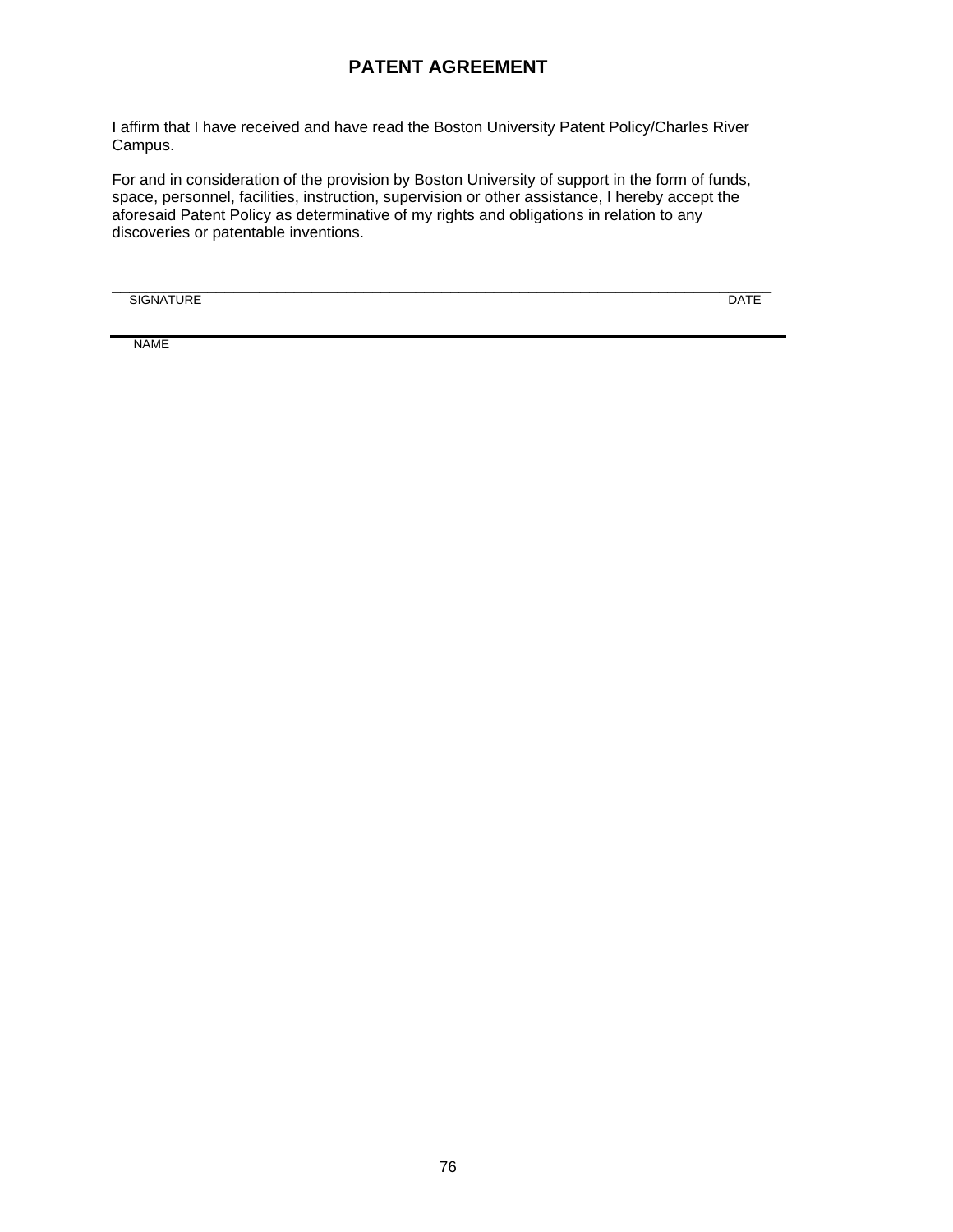# **403.2 Medical Campus**

The Patent Policy and Patent Agreement for the Medical Campus is presented on the following pages. It defines the University's policy concerning patentable inventions and indicates the terms on which the Trustees provide support that may lead to patentable inventions. An individual's acceptance of employment at Boston University is sufficient to make the terms of the policy applicable without further agreement. New employees will be required to sign the Patent Agreement simply to ensure that they have had an opportunity to become aware of the details of the policy and its administration.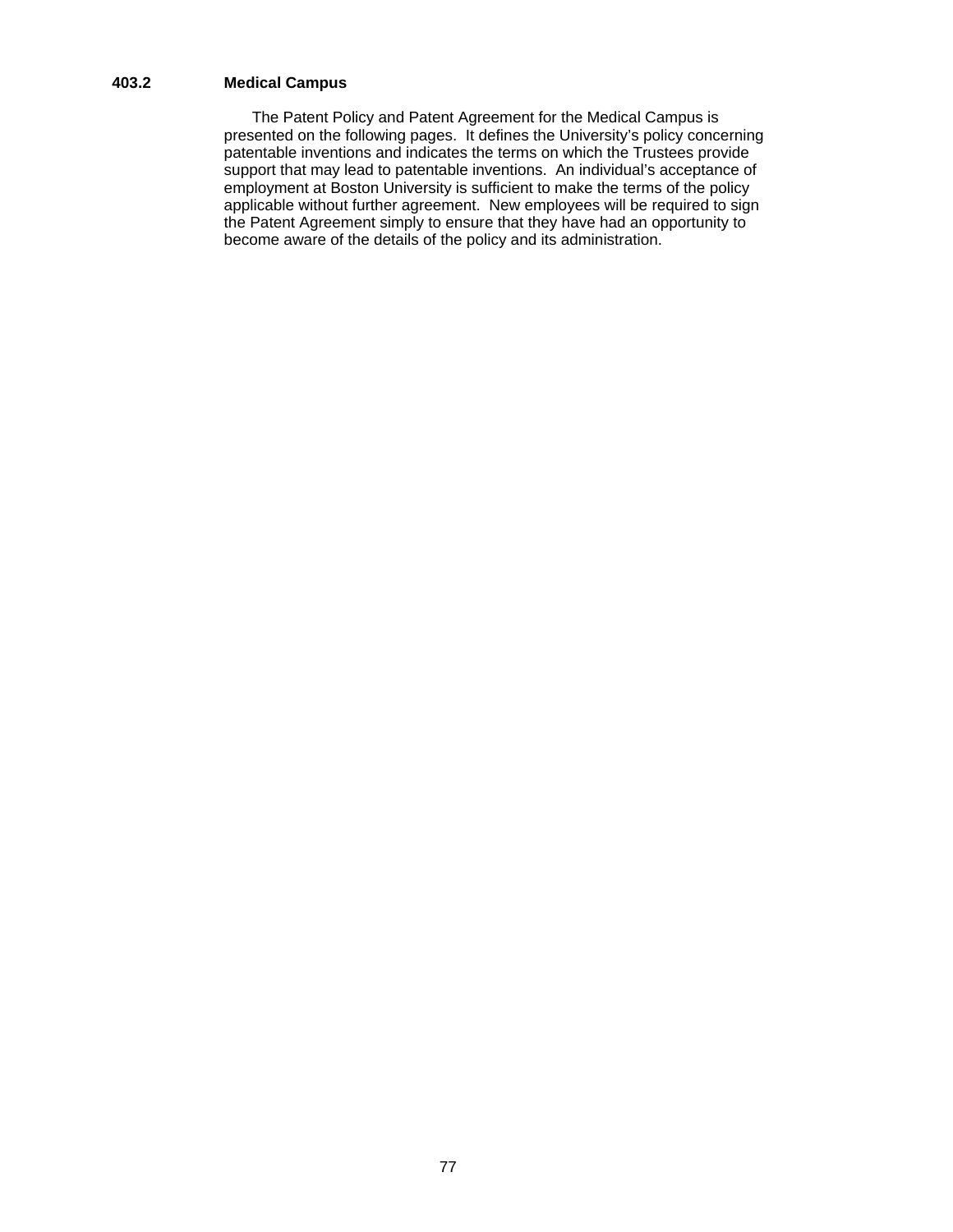#### **BOSTON UNIVERSITY MEDICAL CENTER**

#### **PATENT POLICY AND AGREEMENT**

#### PREAMBLE

 The patent policy outlined herein is the Policy of the Boston University Medical Center, whose constituent members are Boston University School of Medicine, Goldman School of Dental Medicine and Boston Medical Center Corporation (collectively referred to hereafter as the "Medical Center"). The Medical Center recognizes that patentable inventions may be made in the course of research sponsored by the Medical Center and/or by others through the Medical Center. It is the desire of the Medical Center to maximize the benefits to the individual who makes such patentable inventions, to the Medical Center and to the general public, and, thus, to stimulate initiative in the faculty, staff, and employees of the Medical Center. The Medical Center recognizes that this may best be accomplished through patenting and licensing such inventions in a manner consistent with the public interest and for such purpose the Medical Center hereby establishes the patent policy set forth herein. This Policy supersedes the policy as issued March 1, 1963 and amended November 23, 1981 by the predecessor constituent members of the Medical Center, namely, Boston University School of Medicine, Goldman School of Graduate Dentistry and University Hospital, Inc., and all other patent policies and amendments therein applicable to the Medical Center.

#### 1. PATENT POLICY

- A. In order to protect the public good and the Medical Center, and in order to fulfill obligations to research sponsors, the Medical Center shall claim equity in all discoveries and its right to acquire the title to and control of such discoveries where the discoveries are made by faculty, staff, employees, or students (including all types of trainees or postgraduate residents or fellows) working on or arising from programs supported in whole or in part by funds, space, personnel, or facilities provided by the Medical Center.
- B. Where a discovery is made by an inventor outside of any program conducted by the Medical Center, and the inventor can demonstrate that the Medical Center did not provide or administer significant funds, space, personnel, or facilities for work leading to the discovery, the discovery shall remain the exclusive property of the inventor or his/her sponsor. The Medical Center shall not ordinarily consider provision of office, classroom, or library facilities as constituting significant use of Medical Center funds, space, personnel or facilities.
- C. When necessary, the Medical Center Patent Committee shall decide whether an invention or discovery should be classified under Paragraph 1A or 1B. The decision of the Committee is appealable to the Medical Campus Provost and the President of Boston Medical Center Corporation, who shall jointly render a decision.

# 2. ROYALTIES

 Where the Medical Center is entitled to equity in a discovery, any "Net Royalties" (as defined below) that are earned from the invention shall be allocated among the inventor(s) and constituent members of the Medical Center in accordance with this Paragraph. "Net Royalties" are defined as gross royalties less amounts granted by the Medical Center specifically for the invention or discovery process, and the costs of securing, protecting, preserving, and maintaining patents, and of licensing and marketing of the patent rights, or other costs or fees directly attributable to the inventions being licensed. The Boston University Community Technology Fund ("CTF"), when it acts as agent for the administration of patents or discoveries made within the Medical Center, shall receive the percentage set forth below of the Net Royalties. The remaining Net Royalties shall be divided among the inventor(s) and constituent members of the Medical Center, including any shares to be allocated to the department or division of the inventor(s), in the following proportions depending upon which constituent member of the Medical Center provided the resources that permitted the invention to be made: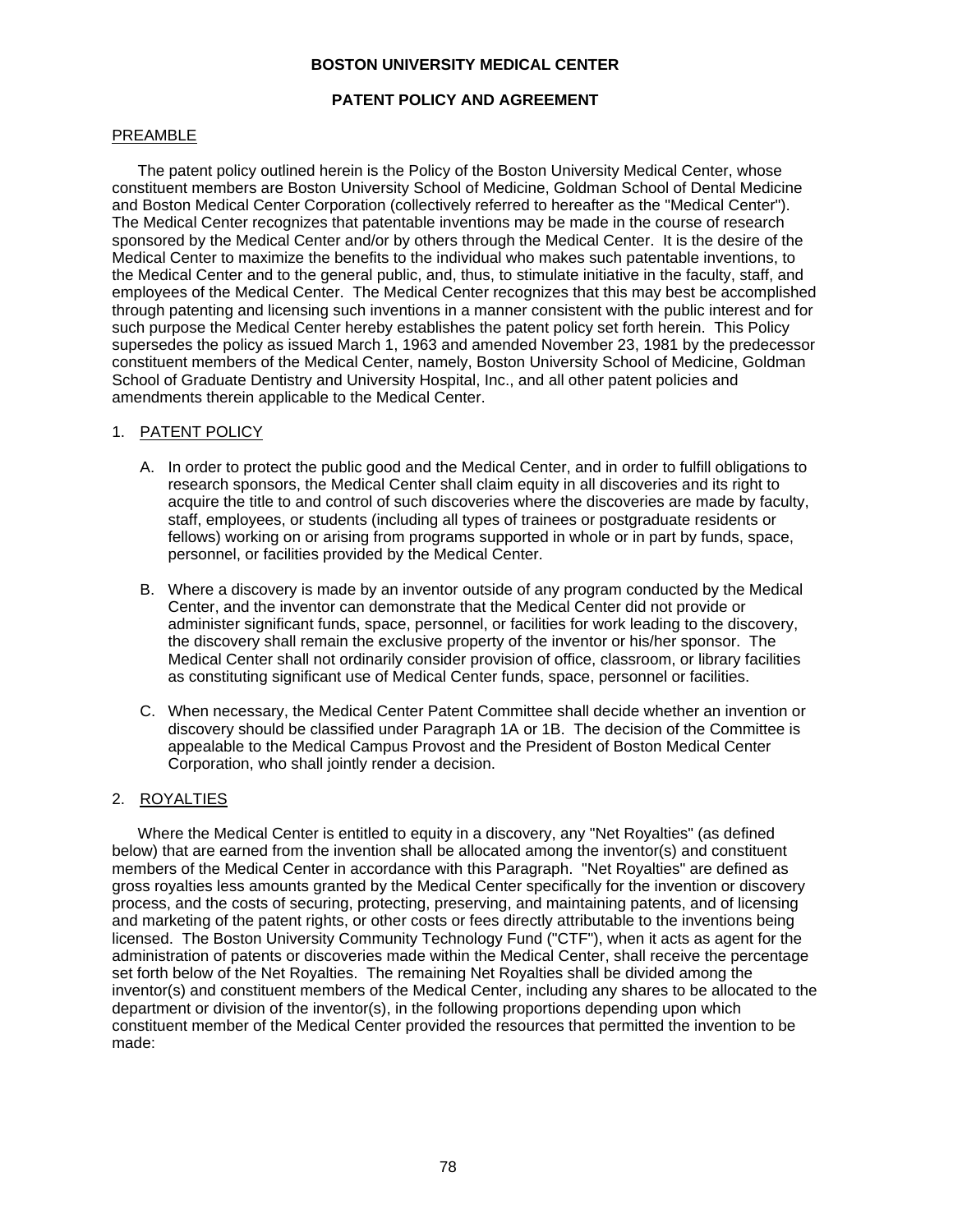| $\frac{9}{6}$ | If BMC      | $\frac{9}{6}$ | If GSDM     | $\frac{9}{6}$ |
|---------------|-------------|---------------|-------------|---------------|
| 30            | Inventor(s) | 30            | Inventor(s) | 30            |
| 10            | Department  | 10            | Department  | 10            |
| 35            | <b>BMC</b>  | 35            | <b>GSDM</b> | 35            |
| 20            | <b>CTF</b>  | 20            | <b>CTF</b>  | 20            |
| 2.5           | <b>BUSM</b> | 2.5           | <b>BMC</b>  | 2.5           |
| 2.5           | <b>GSDM</b> | 2.5           | <b>BUSM</b> | $2.5^{\circ}$ |
|               |             |               |             |               |

 Ordinarily, CTF will be responsible for determining which constituent member's resources permitted the invention to be made and reporting these decisions regularly in writing to the Medical Center Patent Committee. The principal resources to be considered in making this decision are external grant support awarded to an institution, internal support provided by an institution and space provided by an institution to support the work leading to the invention. If more than one constituent member has provided resources, the institutional shares shall reflect the proportion of total resources provided by each constituent member. In the event that one or more of the constituent members do not agree with the decision of CTF (or in the event that CTF is not acting as the administrative agent for the invention), then the decision shall be made jointly by the Medical Campus Provost and the President of Boston Medical Center Corporation.

 The allocation of Net Royalties set forth above may be varied upon the written consent of the inventor(s), the President of Boston Medical Center Corporation and the Medical Campus Provost.

#### 3. DISCLOSURES

 Because the securing of rights in discoveries and inventions depends on prompt and efficient patent application and administration, all faculty, staff, students, and employees of the Medical Center who make inventions or discoveries shall immediately disclose said inventions or discoveries to the Director of the Office of Technology Transfer of CTF, and to the inventor's supervisor. This disclosure obligation shall apply to all inventions and discoveries without regard to whether they fall under Paragraph 1A or 1B above. The Director of the Office of Technology Transfer shall refer requests for classification under Paragraph 1B to the Medical Center Patent Committee for decision, and shall communicate the Committee's decision to the inventor(s).

#### 4. PATENT ADMINISTRATION

 The Boston University Community Technology Fund shall ordinarily be the agent of the Medical Center for the administration of inventions and discoveries covered under Paragraph 1A subject to the terms herein. The Medical Center Patent Committee shall consist of an equal number of representatives appointed by Boston University and by Boston Medical Center Corporation. The members of the Committee, and its Chairman, shall be designated by the Medical Campus Provost and the President of Boston Medical Center Corporation. CTF shall render a written semiannual report to the Provost of the Medical Campus, the President of Boston Medical Center Corporation and the Patent Committee on the disposition and status of all inventions and discoveries submitted.

 In the absence of a Medical Campus Provost, the President of Boston University shall perform all of the duties of such Provost under this Policy.

#### 5. COVERAGE

 This Policy shall cover only discoveries and inventions that are patentable as the term is defined in the United States Code, as amended, or the laws of other countries where applications are filed.

#### 6. DISPUTE RESOLUTION

 Any disputes that arise under this Policy that are not resolved by the Medical Campus Patent Committee shall be referred to the Medical Campus Provost and the President of Boston Medical Center Corporation for resolution by joint decision.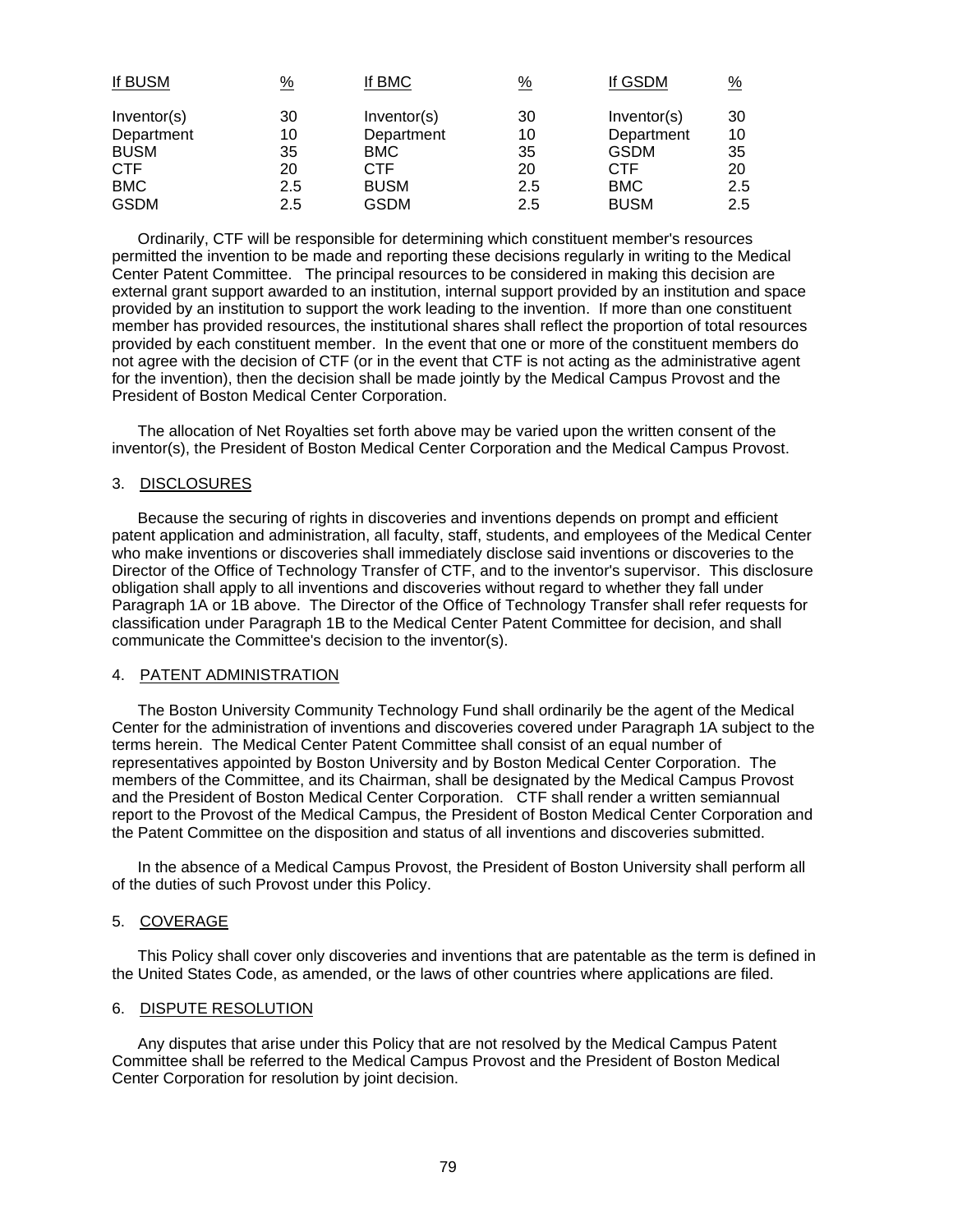#### 7. ACKNOWLEDGMENT AGREEMENT

 An appropriate form shall be signed by all faculty, staff, employees and students working at the Medical Center providing for specific acceptance of the terms of this Policy. Rights and obligations under this agreement shall survive any termination of enrollment, appointment or employment at the Medical Center.

 Nothing herein contained is intended to grant or dispose of any right, title, or interest to any disclosure, idea, improvement, or invention, whether patentable or not, which has been supported or funded by outside parties who acquire rights to such disclosure, idea, improvement or invention.

#### 8. CONSULTING AGREEMENTS

 The rights of the Medical Center under this Policy, and the interests of sponsors under research grants or contracts, may not be abrogated or limited by consulting agreements or other contracts entered into between Medical Center students, trainees, medical staff members, faculty or employees and outside organizations or employers. Medical Center students, trainees, medical staff members, faculty and employees should inform outside employers of their obligations and commitments to the Medical Center under this Policy. Such students, trainees, medical staff members, faculty and employees should ascertain that patent clauses in their agreements are not in conflict with their obligations to the Medical Center under this Policy. Each student, trainee, medical staff member, faculty member and employee should make his/her obligations to the Medical Center clear to those with whom such agreements may be made, and should ensure that they are provided with a current statement of this Policy. Upon request, the Office of Technology Transfer will provide a standard clause which may be inserted in a student's, faculty member's or employee's consulting agreement. This clause will put third parties on notice as to the Medical Center's rights under this Policy with respect to inventions and discoveries. In cases of conflict over disposition of rights, the Medical Center reserves the ultimate right to determine the final disposition of the rights and interests involved.

#### 9. ADOPTION AND EFFECTIVE DATE

 The above Policy is adopted on behalf of the Boston University Medical Center by the Trustees of Boston University and Boston Medical Center Corporation, effective as of August 1, 2000 ("Effective Date").

#### 10. TERM

 This Policy shall continue in effect until termination by the Trustees of Boston University or by Boston Medical Center Corporation, by written notice from one to the other. The Policy shall cover any and all inventions and discoveries which are disclosed or occur after the Effective Date and which are disclosed prior to termination.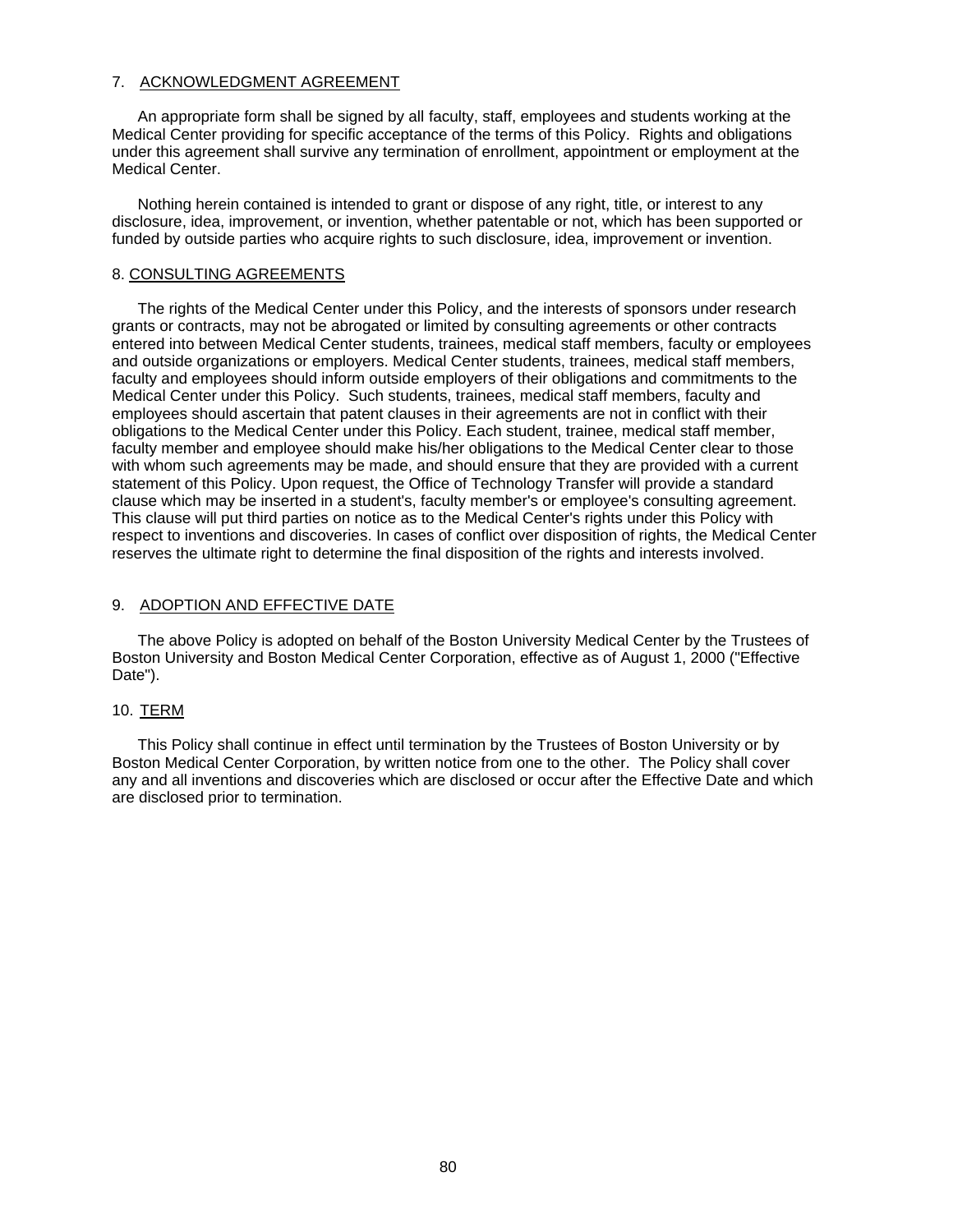# PATENT AGREEMENT

I affirm that I have received and have read the Boston University Medical Center Patent Policy. For and in consideration of the provisions by Boston University Medical Center of support in the form of funds, space, personnel, facilities, instruction, supervision or other assistance, I hereby accept, and will abide by, and fully comply with the aforesaid Patent Policy as determinative of my rights and obligations in relation to any discoveries or patentable inventions.

| Signature                   | Date       |
|-----------------------------|------------|
| Name (please type or print) | Department |
|                             |            |

Institution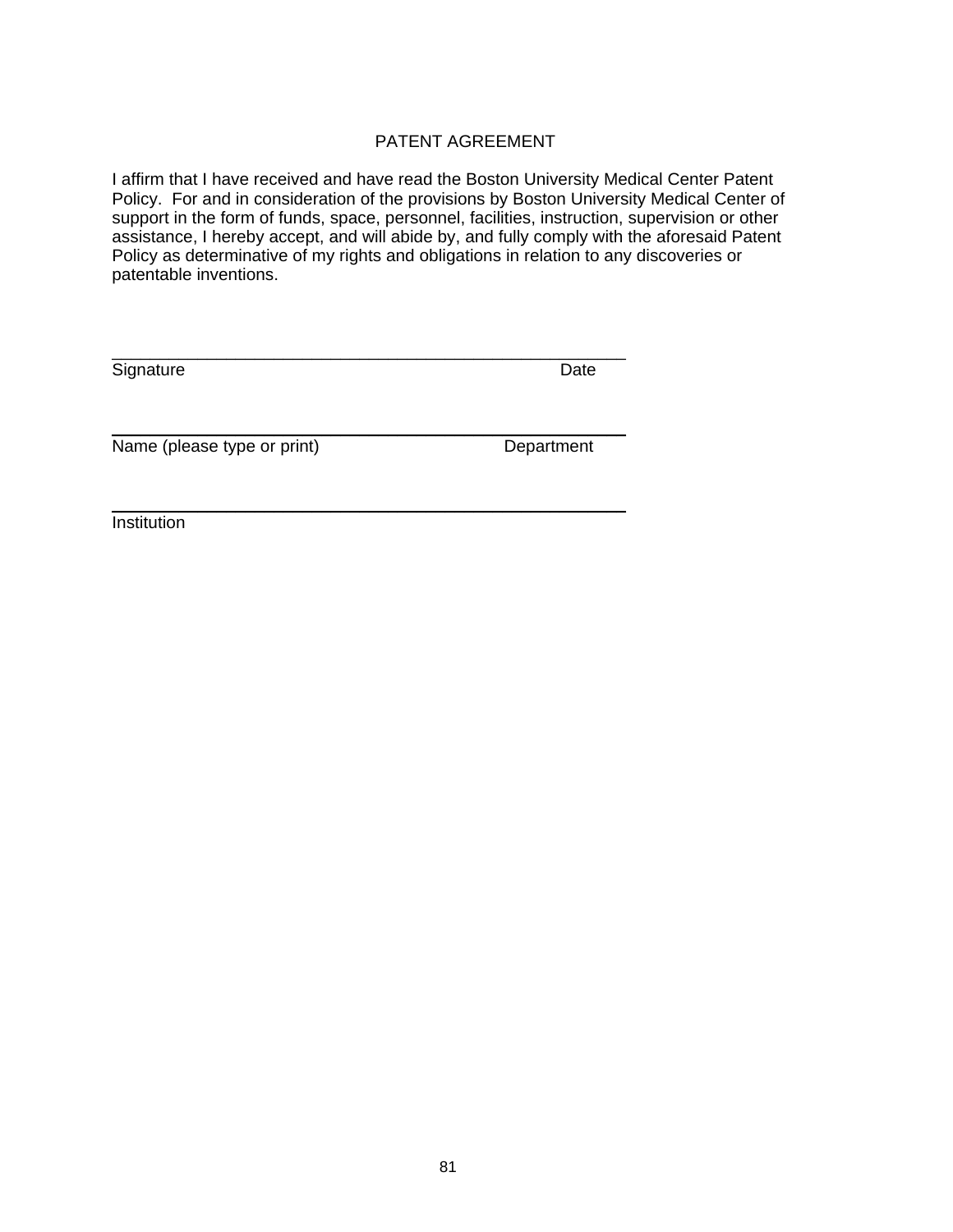#### **SUBJECT: SOLICITATIONS AND DISTRIBUTION**

#### **404 SOLICITATIONS AND DISTRIBUTION**

# **404.1 University Employees**

Employees may not distribute written materials to other employees on University premises unless such distribution is made in non-working areas during the non-working time of the employees involved.

 Employees may not engage in solicitation on University premises during working time. Working time does not include breaks or meal periods.

 The above policy provisions do not apply to employees who are assigned by Boston University to distribute literature or solicit, as in United Way campaigns.

#### **404.2 Non-University Employees**

Persons not employed by Boston University may not solicit employees or distribute literature on the premises of Boston University at any time.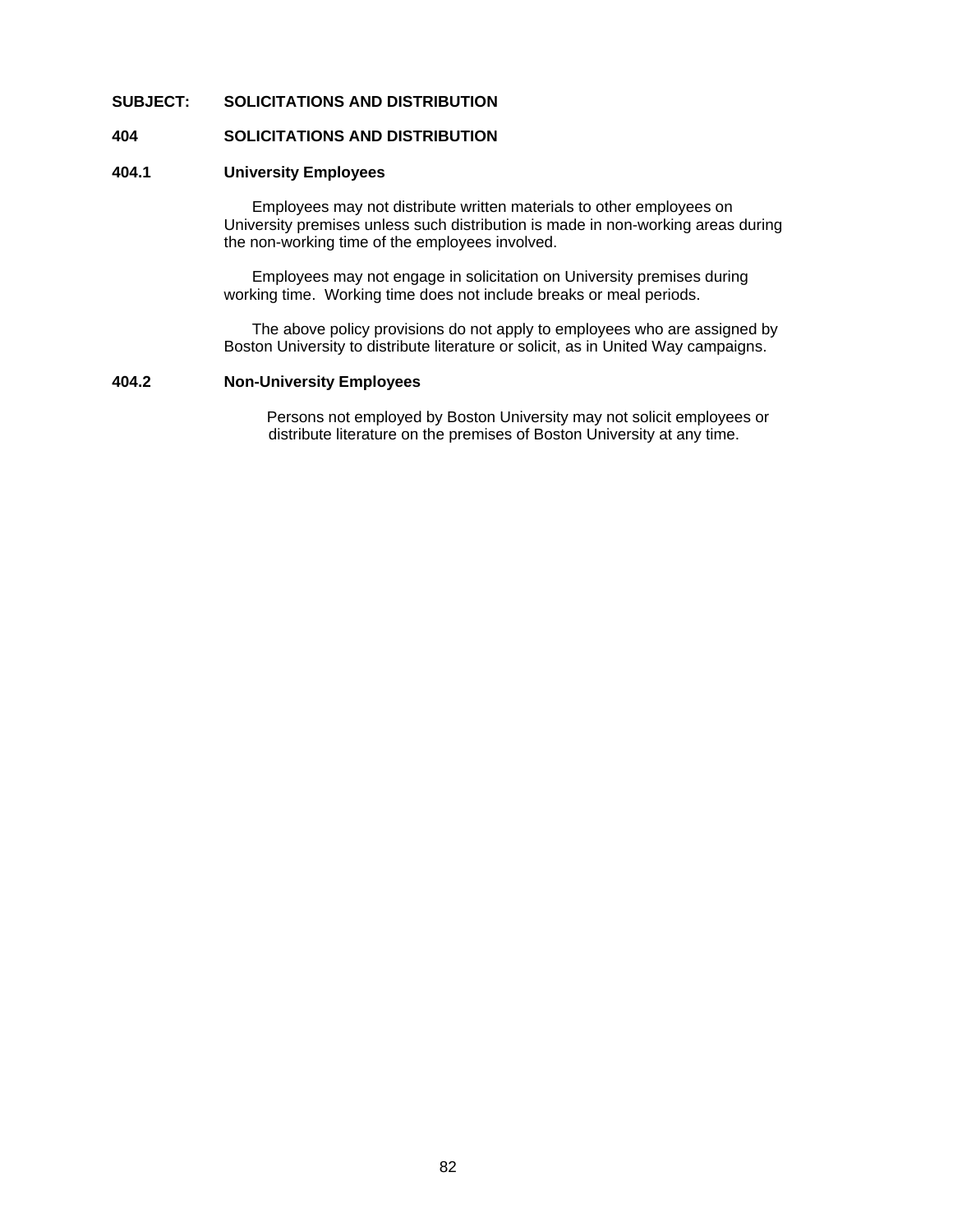# **SUBJECT: COPYRIGHT POLICY**

#### **405 COPYRIGHT POLICY**

 Boston University employees are required to comply with the provisions of the United States Copyright Law, which regulates the reproduction of copyrighted material. Boston University as an institution, and individual Boston University employees, may be held liable for infringements of the Copyright Law.

 A summary of the Copyright Law has been distributed to Dean, Directors and Department Heads by the Vice President for Marketing and Communications. In part, the University requires that a warning poster (see following page) be placed on or near every copying machine. Supervisory personnel must ensure that every employee under their supervision who has occasion to either reproduce copyrighted material or order its reproduction is familiar with and abides by the copyright guidelines set forth in the summary of the Copyright Law.

 Questions concerning the Copyright Law should be directed to Marketing and Communications.